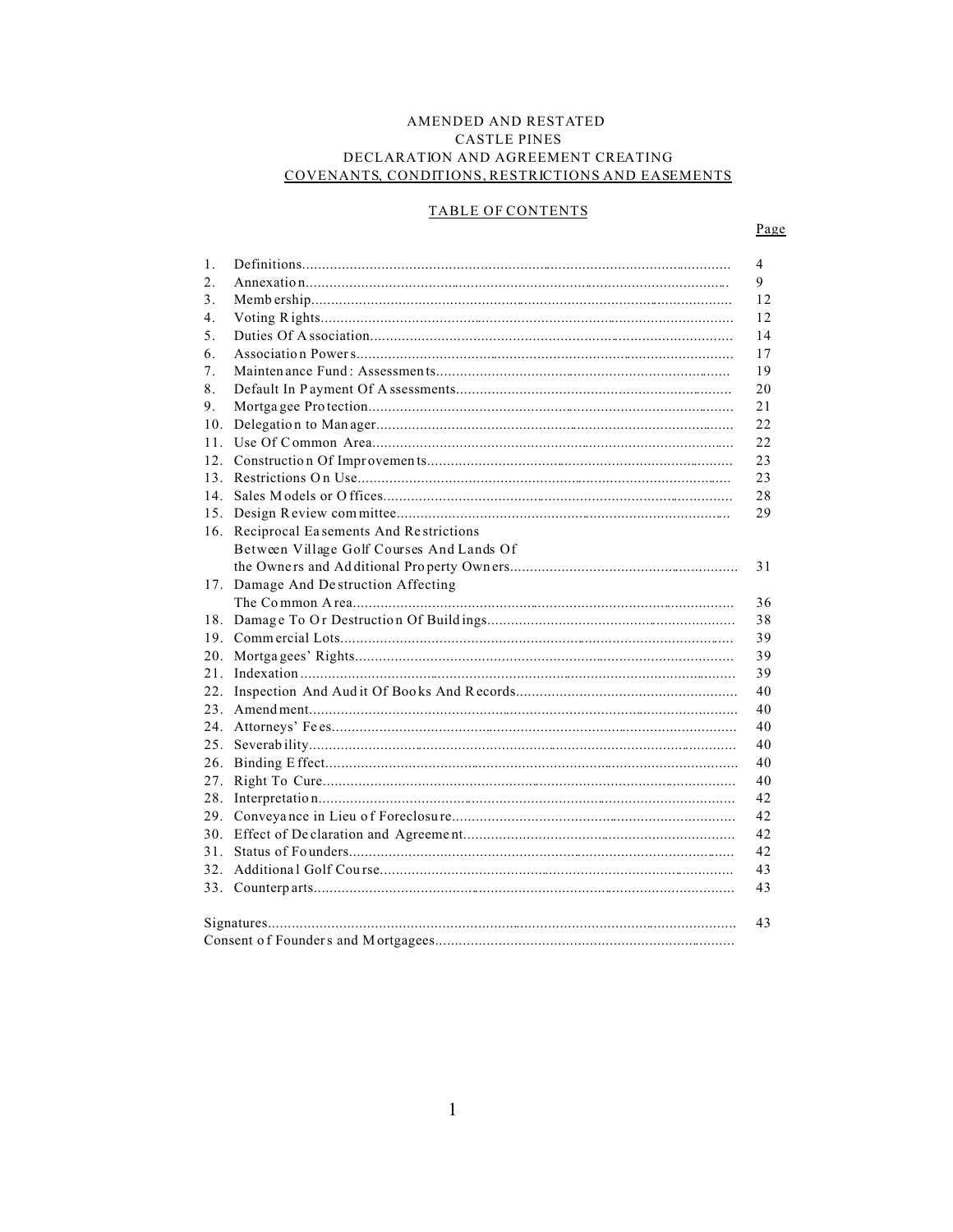Amended and Restated Castle Pines Declaration and A greement Creating Co venants, Conditio ns, Restrictions and Easements

THIS AMENDED AND RESTATED DECLARATION AND AGREEMENT (this "Declaration and Agreement") is made as of this 2nd day of May, 1989, by and among CASTLE PINES LAND COMPANY , a Colorado limited partnership (the "Land Company"), CPV, INC., a Colorado corporation ("CPV"), FIDELITY CASTLE PINES, Ltd., a Maryland limited partnership ("Fidelity"), and THE CASTLE PINES GO LF CLUB, IN C., a Colorado corporation ("Golf Club").

#### RECITALS

The Land Comp any, CPV, Fidelity and Golf Club make this Declaration and Agreement upon the basis of the following facts and intentions:

A. This Declaration and Agreement amends and restates the Castle Pines Declaration and Agreement Creating Covenants, Conditions, Restrictions and Easements dated as of May 19, 1981, made by and between the Castle Pines Land Company, a Colorado joint venture, predecessor to the Land Company, and the Golf Club, and recorded on June 19, 1981, in the records of the Clerk and Recorder of Douglas County, Colorado (the "Records"), in Book 415 at Page 262 and in Book 415 at Page 324 and recorded January 14, 1982, in Book 432 at Page 158 (the "Original Declaration"). The Original Declaration has been supplemented by a Declaration of Annexation dated November 15, 198 1, and recorded in the Records of January 14, 1982, in Book 432 at Page 158, by a Declaration of Annexation dated June 5, 1986, and recorded in the Records on June 5, 1986, in Book 644 at Page 600, and by a Declaration of Annexation dated November 19, 1987, in Book 760 at Page 232.

B. The Land Comp any, CPV, Fidelity and the Association (as defined below) acting by and through the Board (as defined below) have the right to amend and restate this Declaration and Agreement with respect to all that certain real property located in the County of Douglas, State of Colorado, more particularly described and graphically depicted on Exhibit A, attached hereto and incorporated herein by reference thereto (the "Property"). The Property includes all real property, which is currently anticipated to be developed in accordance with the Development Plan (hereinafter defined). The Land Company has developed, and the Land Company, CPV, and Fidelity intend to continue to develop (but are not obligated to develop) the Property subject to the Development Plan (and other areas which may be added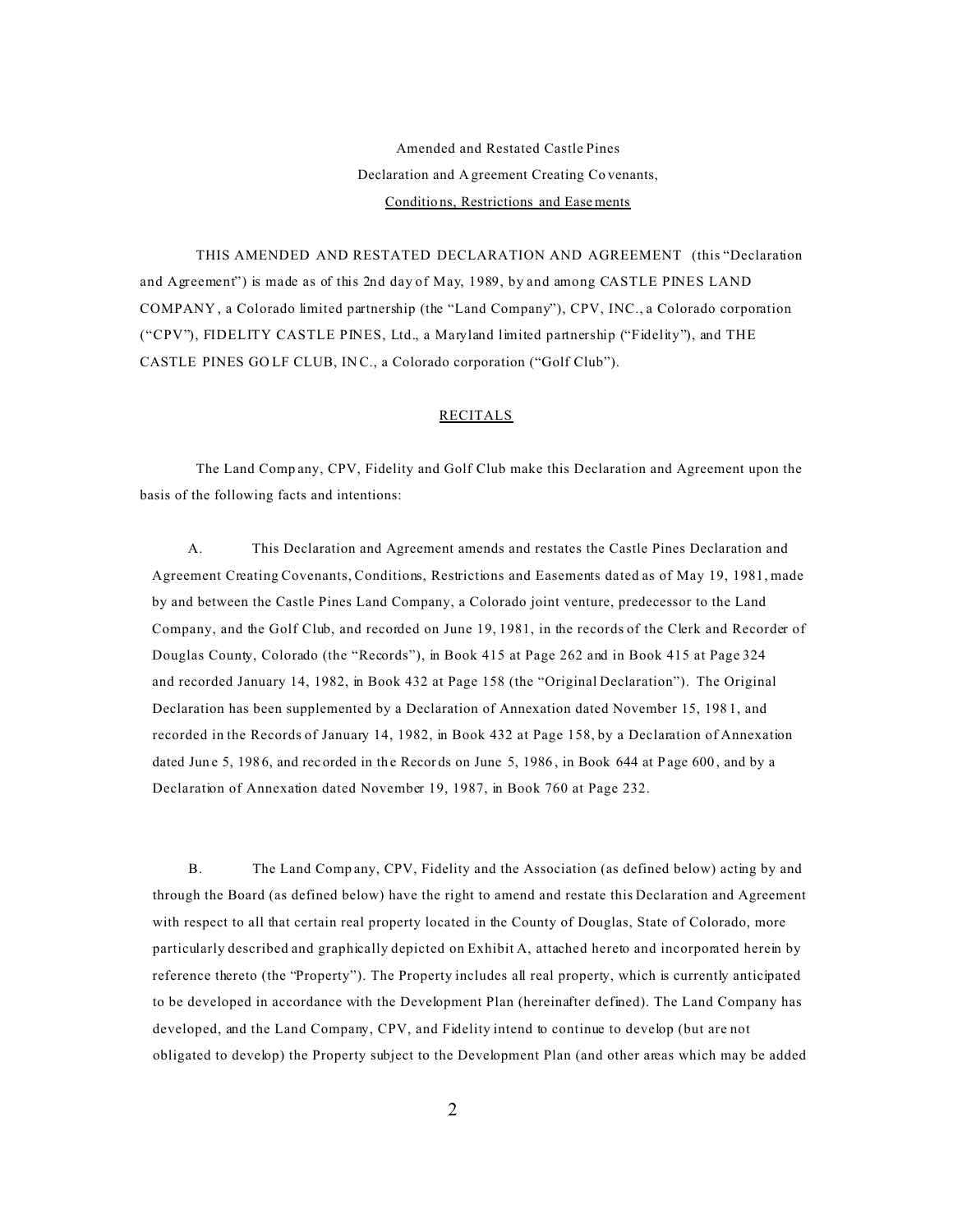thereto) as a h igh-quality reside ntial projec t consisting of single family residenc es and vario us multifamily residential projects with recreational amenities and certain limited commercial facilities. To date, the subdivisio n and platting has occurr ed on that p ortion of the P roperty mo re particularly d escribed in Exhibit B attached hereto and incorporated herein by reference thereto (the "Developed Property").

C. The Land Company has subdivided and develop ed, and the Land Company, CPV , and Fidelity may co ntinue to subd ivide and d evelop, the Property in accorda nce with the M aster Deve lopment Plan shown on the plat attached hereto, marked Exhibit C, and incorporated herein by reference thereto (the "Develo pment P lan"). The Land Co mpany sub divided a nd develo ped the D eveloped Property in accordance with the Development Plan, reserving the right to impose similar restrictions upon portions of additional property from time to time so that the property so encumbered may ultimately be developed, owned, used, occ upied and impro ved as a single project for the be nefit of every part thereof and interest therein under a uniform series of restrictions and covenants to preserve the natural amenities of the project, to assure arc hitectural harm ony of the imp rovemen ts and to pre serve the env ironmenta l values inheren t in the Development Plan.

D. The Developed P roperty includes a parcel of property described on Exhibit D and known herein as the "F ounders P arcel." By executing the consent attached hereto, Castle Pines Founders Co., a Colorado corporation which is the owner of the Founders Parcel ("Founders"), allows the Founders Parcel to be includ ed as part o f the Develo ped Pro perty for all pur poses here of. All of the pro visions herein contained shall apply to the Founders Parcel to the same extent as to every other portion of the Developed Prope rty.

E. The Property comprises parcels surrounding a golf course owned by Golf Club and shown on the Develo pment Plan. The property owned by Golf Club is referred to here in as the "Golf Course Parce l." The legal description of the G olf Course Parcel is attached hereto as Exhibit E and by this reference inc orporate d herein. T he Land C ompan y, CPV, F idelity, the Assoc iation, and G olf Club de sire to amend and restate restrictions upon use of the Property and the Golf Course Parcel, each for the benefit of the other, and for the joint maintenance and operation of certain roads, utility installations and other improvements necessary or desirable for the joint use and operation of the Golf Course Parcel and the Property as integral parts of the project shown on the Development Plan. The Land Company, CPV, Fidelity, and the Association desire that the covenants herein contained with respect to restrictions imposed on the Property and easements created here under shall run with the land for the benefit of the Go lf Course Parcel and may be enforced by Golf Club. By its execution hereof, Golf Club agrees to be bound to the provisions of this Declaration and Agreement and imposes with respect to the Golf Course Parcel the restrictions and easements more particularly set forth herein, and agrees that such restrictions and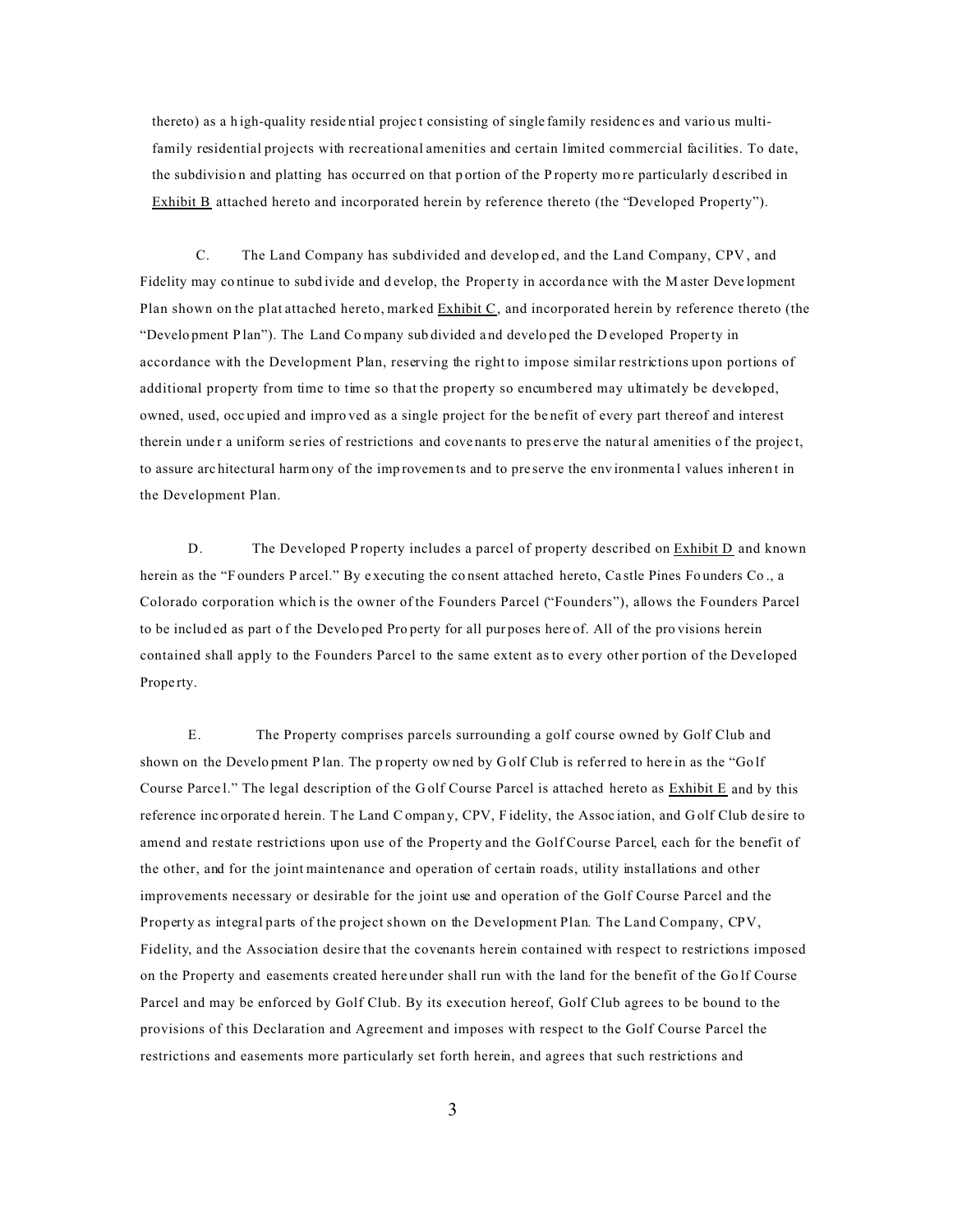easements shall run with the land for the benefit of the Property affected thereby, and may be enforced by the Association or any affected Owner (as hereinafter defined).

F. The Property comprises parcels surrounding a golf course owned by CPV and shown on the Develo pment P lan. The p roperty ow ned by CP V and us ed for golf co urse purpo ses is referred to herein as the "County Club Course Parcel." The legal description of the Country Club Course Parcel is attached hereto as Exhibit F and by this reference incorporated herein. The Land Company, CPV, Fidelity, the Association, and Golf Club desire to amend and restate restrictions upon use of the Property and the Country Club Course Parcel, each for the benefit of the other, and for the joint maintenance and operation of certain roads, utility installations and other improvements necessary or desirable for the joint use and operation of the Country Club Course Parcel and the Property as integral parts of the project shown on the Development Plan. The Land Company, CP V, Fidelity, and the Association desire that the covenants herein contained with respect to restrictions imposed on the Property and easements amended and restated hereunder shall run with the land for the benefit of the Country Club Course Parcel and may be enforced by CPV or any purchaser of the County Club Course Parcel. By its execution hereof, CPV agrees to be bound to the provisions of the Declaration and Agreement and imposes with respect to the Country Club Course Parcel the restrictions and easements more particularly set forth herein, and agrees that such restrictions and easements shall run with the land for the benefit of the Property affected thereby, and may be enforced by the Association or any affected Owner (as hereinafter defined).

NOW, THERE FORE, the Land Company, CPV, Fidelity, Golf Club, the Founders (by consenting hereto) and the Association (by consenting hereto) agree to and do hereby impose the following restrictions upon the Develo ped Prop erty, the Golf Course Parc el, the Country Club Cou rse Parcel and so much of the balance of the Property as is made subject hereto, as follows:

# 1. Definitions.

(a) "Additiona l Property" shall mean: (i) that portion of the Property not included in the Developed Property; and, (ii) such additional real property contiguous to the Property including, but not limited to, the real property described on **Exhibit G** attached hereto and known her ein as the "Ho ckaday and 1-25 P arcels," which is to be deve loped in ac cordance with the Development Plan and as shall be declared by the Association, the Land Company, CPV or Fidelity to be within the definition of "Property" used herein by duly recorded declaration. The Land Company, CPV and Fidelity shall have the right to assign the right to declare such additional real prop erty to be within the definition of "P roperty."

4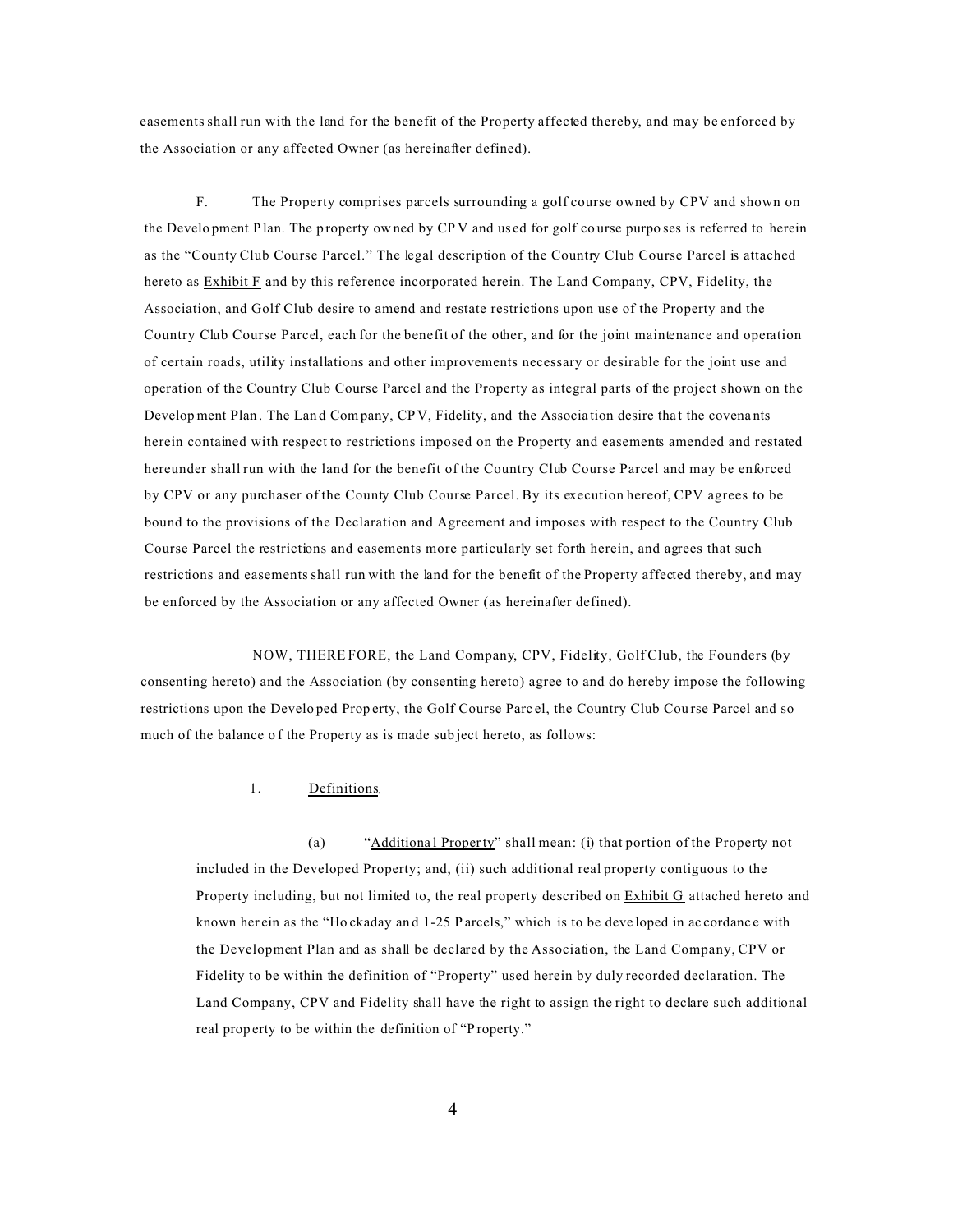(b) "Additional Property Owner" shall mean the record owner, wehther one or mo re person s or entities, or a fee simple title to any p ortion of the A ddition P roperty.

(c) "Annexation" shall mean the process by which portions of the Additiona l Property are made subject here to pursuan t to paragra ph 2 here of.

(d) "Assessmen ts" shall mean the obligations to be paid to the Association pursuant to paragraph 7 hereof, including both M onthly Assessments and Special Assessments.

(e) "Association" shall mean C astle Pines H omes Ass ociation, Inc ., a Colorado non-profit corporation, or any successor thereof charged with the duties and obligation as set forth herein.

(f) "Board" shall mean Board of Directors of the Association, duly elected and acting pursuant to its Articles of Incorp oration and By-Law s.

(g) "Building" shall mean a ll of the improv ements loca ted upon a Lot.

(h) "Cluster Lot" shall mean a Lot upon which a Project is located.

(i) "Commercial Lot" shall mean a lot that is designated for commercial uses on both a recorded plat map or a portion of the Properties and in the Development Plan.

(j) "Common Area" shall mean all real property in which the Association owns an interest for the common use and enjoyment of all of the Members. Such interest may include, without limitation, estates in fee, estates for a term of years or easements.

(k) "Condominium" shall mean a condom inium interest within a Projec t, including, without limitation, the unit, the proportionate interest in Project Common Area and the other interests appurtenant thereto.

(l) "Country Club" shall mean T he Coun try Club at Ca stle Pines, Inc., a Colorado not-for-profit corporation, or any party having possessory rights under a lease to the Country Club Course Parcel.

(m) "Country Club Course Parcel" shall mean that real property described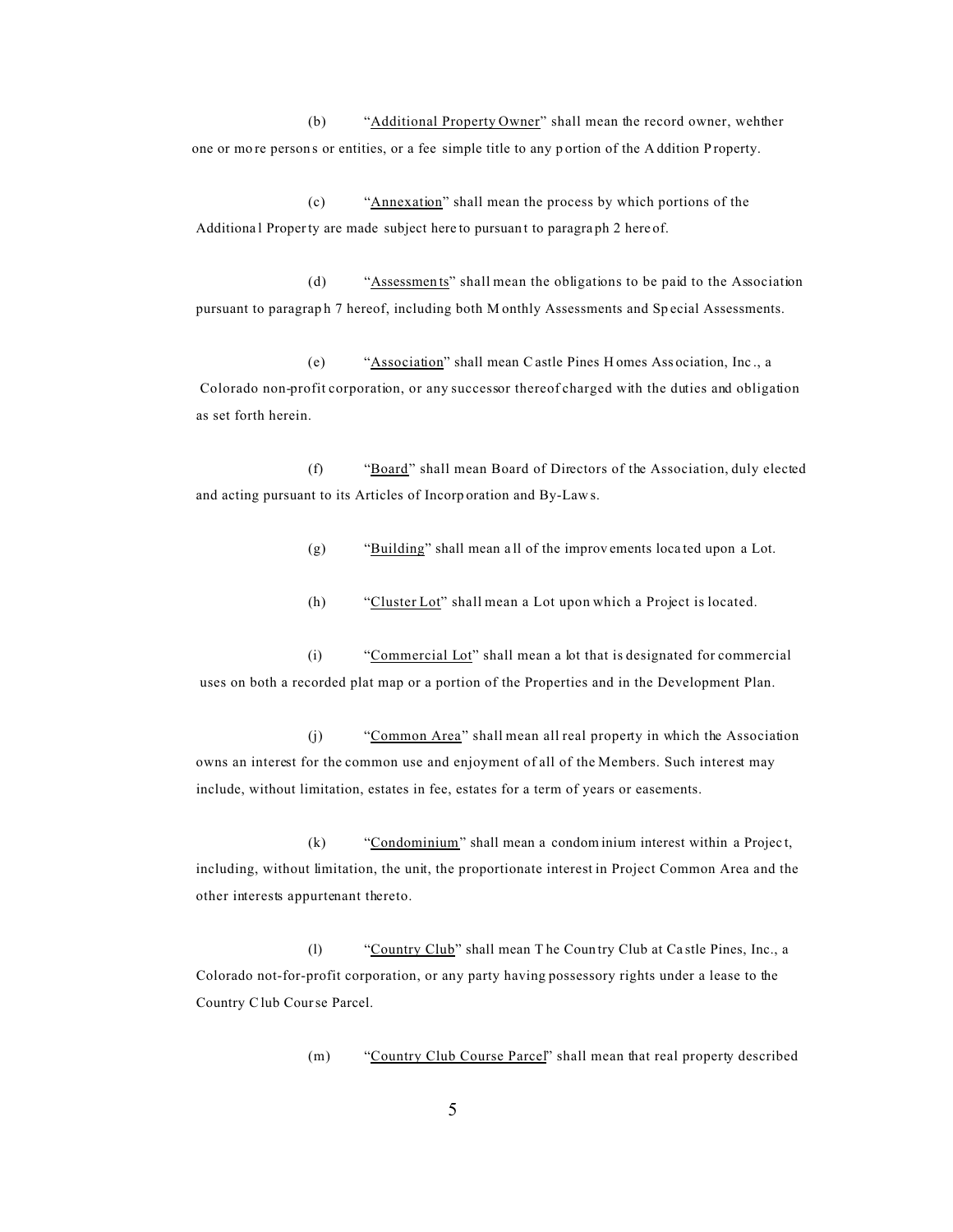in **Exhibit F** attached hereto and by this reference made a part hereof, and any additional real property as may be included as such parcel may from time to time be expanded.

(n) "Custom Lot" shall mean a Lot upon which a residence intended for occupancy by one (1) family is or will be located.

(o) "Declaration of Annexation" shall mean a declaration recorded in the Records in which an Additional Property Owner annexes a portion of Additional Property into the Prope rties and ma kes it subject to the provisio ns of this Dec laration and Agreeme nt, pursuant to paragrap h 2 hereo f.

(p) "Design Guide" shall mean the Castle Pines Design Guide and Custom Home Design Procedural Criteria from time to time adopted by the Design Review Committee.

(q) "Design Review Committee" shall mean the committee formed pursuant to p aragraph 15 hereo f to perform the duties and functions dele gated and assigned to it herein.

(r) "Develo ped Pro perty" shall mean the real property described on Exhibit  $\underline{B}$  attached he reto and by this reference made a part hereof.

(s) "Development Guide" shall mean the Castle Pines Planned Unit Development Guide adop ted by the Board of County Comm issioners of the County of Dou glas, State of Co lorado, on September 20, 1985, and recorded in the Rec ords on O ctober 7, 1985, in Book 600 at Page 0 01, as amended on January 9, 1986, and recorded in the Records on January 13, 1986, in Book 619 at Page 009, as further amended on August 18, 1987, and recorded in the Records on September 9, 1987, in Book 745 at Page 921, and as further amended on November 1, 1988, as recorded in the Records on November 1, 1988, in Book 825 at Page 845, as the same may be amended from time to time, all of which is incorporated herein by reference.

(t) "Development Plan" shall mean the Development Guide and the Master Development Plan shown on  $\frac{Exhibit C}{dx}$  as the same may be amended or supplemented from time to time by the Board of County Commissioners of the County of Douglas, State of Colorado, which said amendments or supplements may include Additional Property not subject to the Development Plan on the date hereo f.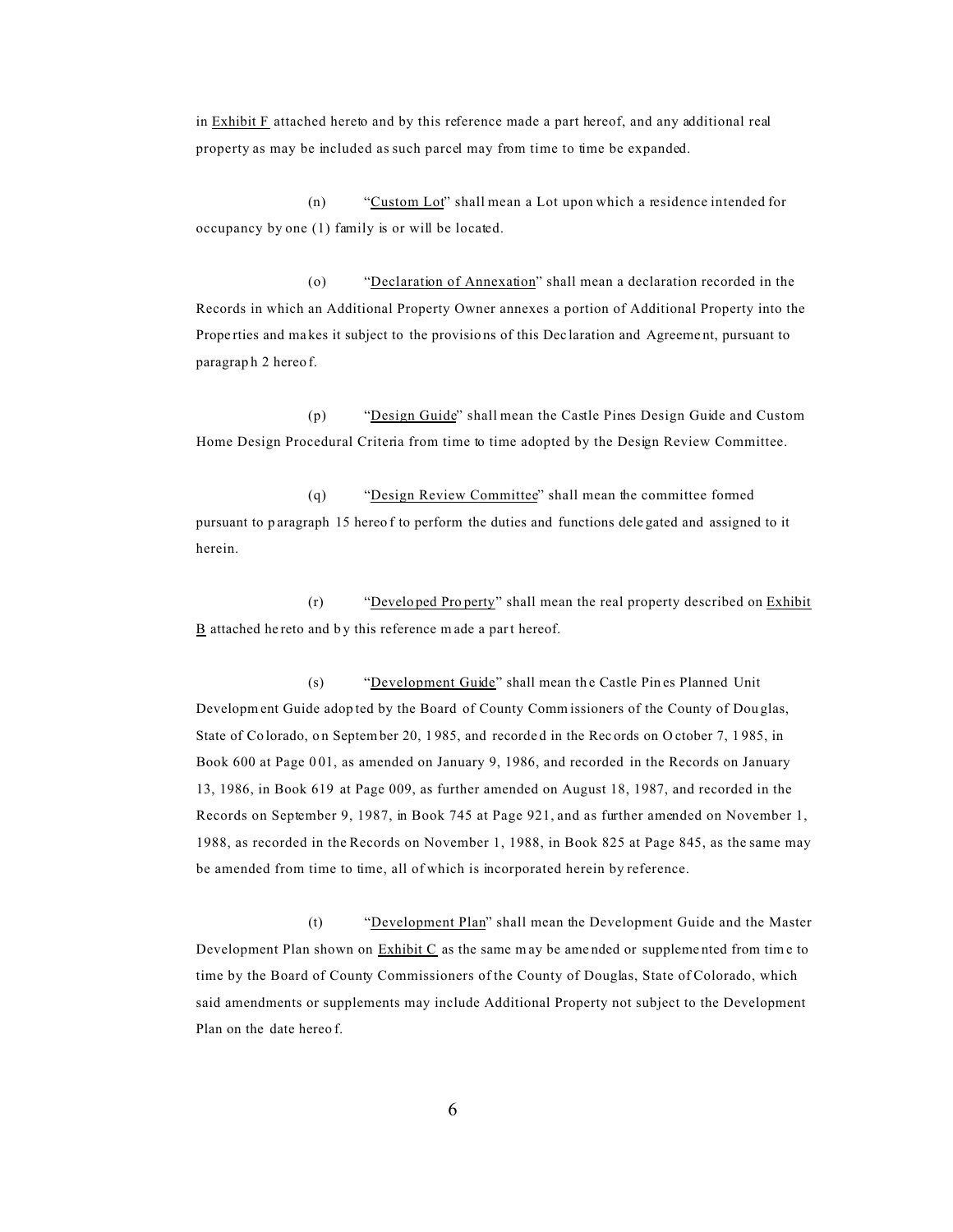(u) "District" shall mean Castle Pines Metropolitan District or a successor agency, political subdivision or special district empowered by law to provide fire protection, emergenc y ambulanc e, water, sewer and/or oth er services o f a governmental nature to or with respect to the Properties or any part thereof. If such services are provided by more than one such political subdivision, the term "District" shall be inclusive unless the context precludes such an interpretation.

(v) "Dwelling U nit" shall mean:

(1) where a lot is a Custom Lot, "Dwelling Unit" shall mean the Lot and all improvements thereon and appurtenances thereto;

> (2) where a Lot is a Cluster Lot, "Dwelling Unit" shall mean: (i) where the Cluster Lot consists of condominiums that have been constructed, each condominium unit thereon;

(ii) where the Cluster lot is platted for construction of condominiums, which construction has not been completed, each one of the maximum number of condominiums permitted thereon; or,

(iii) where the Cluster Lot consists of improved "townhous e," "cluster-hom e" or "zero lotline develo pment" Lots, the Lot an d all improvements on each Lot and appurtenances thereto;

(3) no Com mercial Lo t shall contain an y Dwelling U nit.

(w) "Golf Club" shall mean The Castle Pines Golf Club, Inc., a Colorado corporation.

(x) "Golf Course Parcel" shall mean that real property described on Exhibit  $E$  attached he reto and by this reference made a part hereof.

(y) "Lot" shall mean any Custom Lot or Cluster Lot, but not a Commercial Lot, shown on a recorded plat map of a portion of the Properties.

(z) "Maintenance Fund" means the fund created by Assessments levied pursuant to paragraph 7 of this Declaration and Agreement to provide the Association with the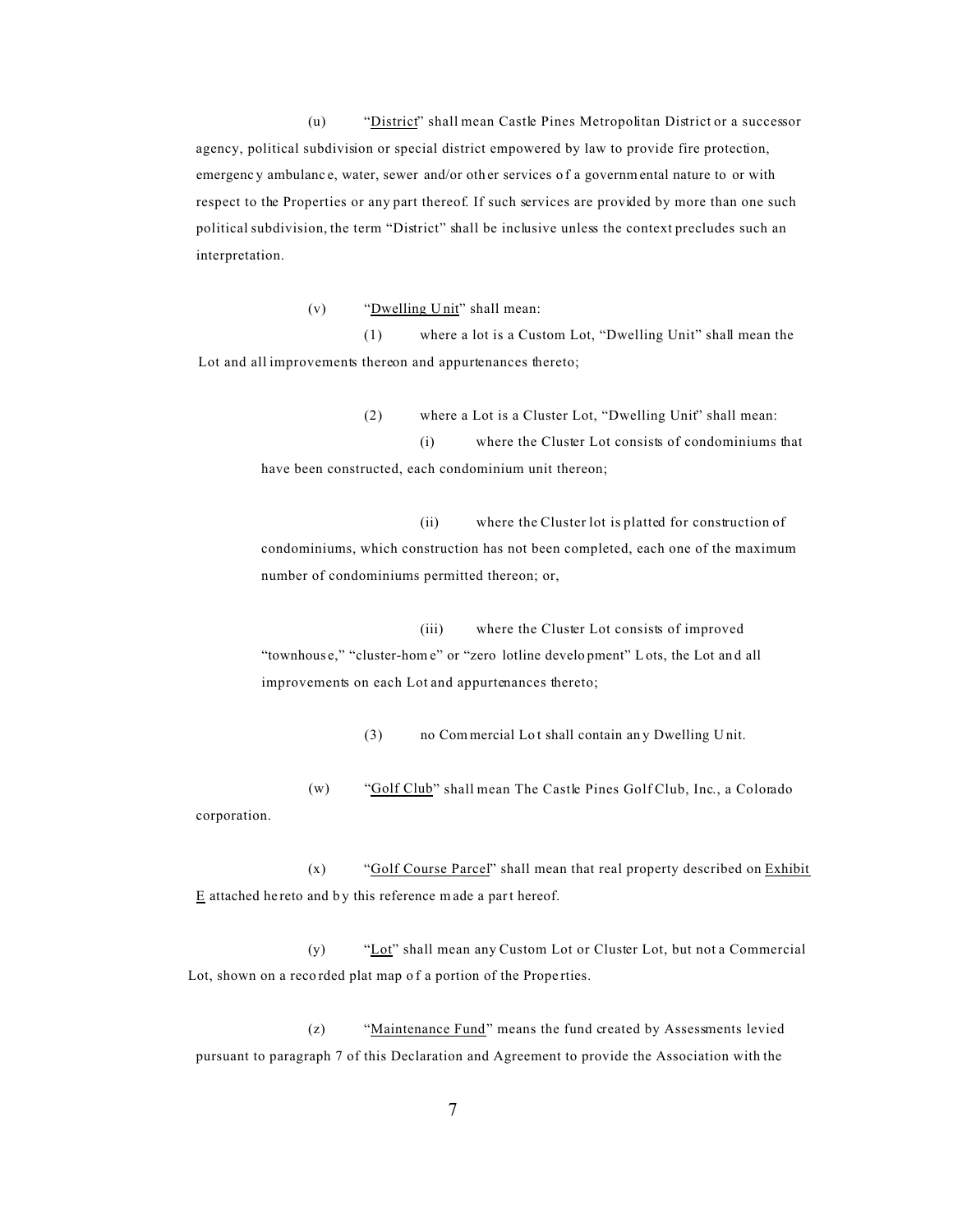moneys from which to purchase the goods and services which it is required to provide or cause other suppliers to provide to carry out its duties hereunder.

(aa) "Manager" shall mean such person or firm of professional managers retained pursuant to paragraph 10 hereof for administration of all or portions of this Declaration and Agre ement.

(bb) "Member" shall mean any Owner of one (1) or more D welling Units. Status as an Owner is the sole qualification for membership in the Association.

(cc) "Month ly Assessmen ts" shall mean A ssessments lev ied pursua nt to paragraph 7(a) hereof to provide funds to meet the estimated cash requirement of the Association.

(dd) "Mortgage" shall mean a contract by which specific property is hypothecated to secure payment or performance of a bona fide third party monetary or other obligation a nd shall includ e a deed o f trust.

(ee) "Mortgagee" shall mean a beneficiary under or holder of a Mortgage as well as a named mortgagee.

(ff) "Owner" shall mean the record owner, whether one or more persons or entities, of a fee simple title to any Dwelling Unit, including contract sellers.

(gg) "Project" shall mean either:

(1) a condominium project currently existing or hereafter created upon a Cluster Lot or Cluster Lots included within the Properties pursuant to the provisions hereof, and so designated in the Declaration of Annexation; or

(2) a group of Dwelling Units intended for development in the style commo nly known as "to wnhouse," "cluster-home " or "zero lotline develo pment" where architectural, land use, common elements or other integrating factors require imposition of special restrictions or management arrangements, and so designated in the Declaration of Annexation.

(hh) "Project Assessment" shall mean assessments levied pursuant to the Project Declaration.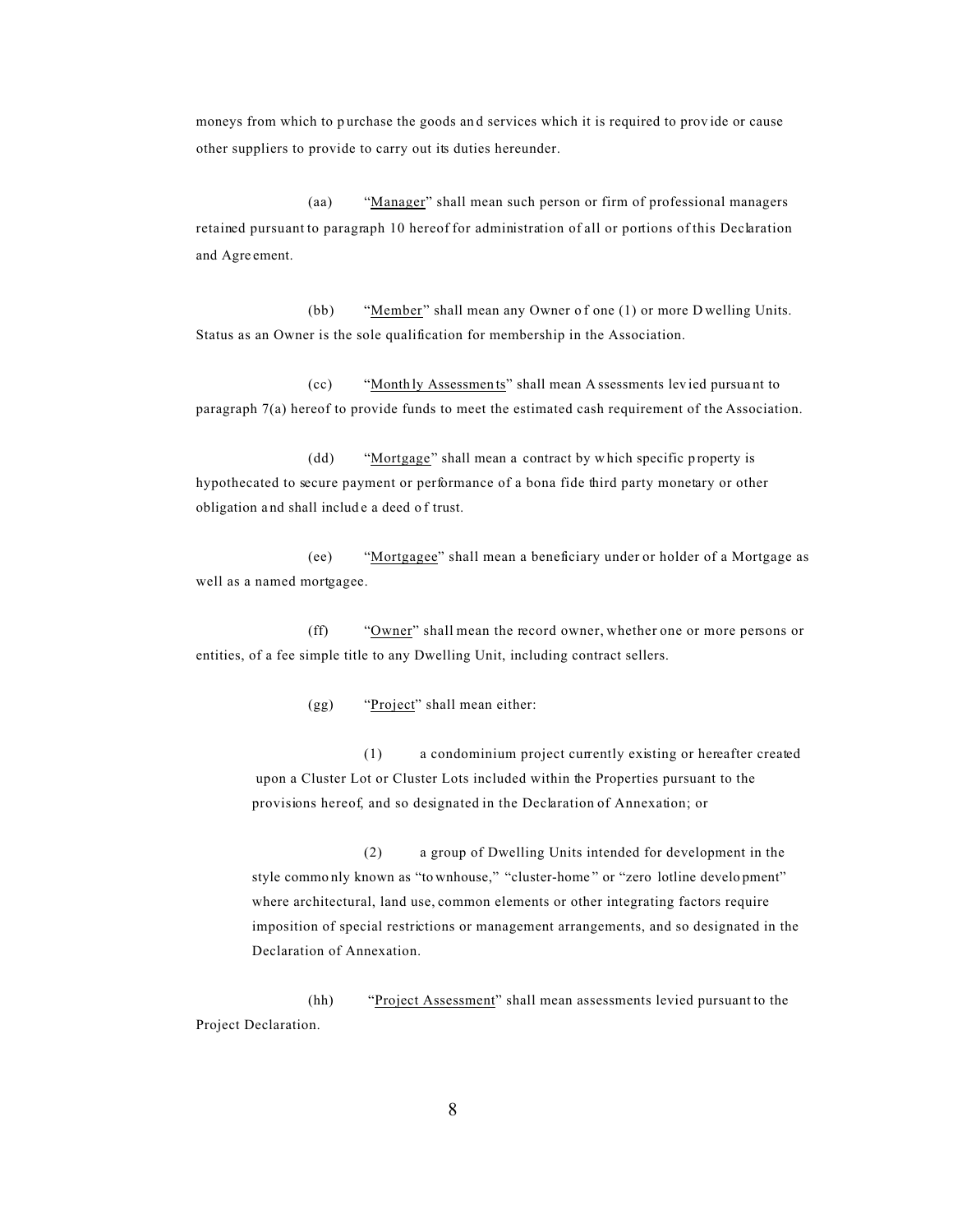(ii) "Project Association" shall mean the governing body of each Project created pursuant to each Project Declaration.

(jj) "Project Common Area" shall mean the area within a Project restricted in whole or in p art to use primarily by or for the benefit of the O wners of D welling Units with in the Project, their lessees and invitees.

(kk) "Project Declaration" shall mean the Declaration Establishing A Plan Of Condominium Ownership or Declaration Of Covenants, Conditions And Restriction to be filed with respect to each Pro ject.

(ll) "Properties" shall mean the Developed Property plus portions of the Additional Property from time to time made subject hereto pursuant to the terms of paragraph 2 hereof.

(mm) "Special A ssessments" shall mean all Assessments o ther than M onthly Assessments.

(nn) "Village Golf Courses" shall mean the Golf Course Parcel and the Country Club Course Parcel, c ollectively.

# 2. Annexation**.**

(a) Overall Development Plan. All use and d evelopment of the Pro perty shall conform to the Development Plan and the exhibits submitted in connection therewith as amended from time to time with the approval of all app licable public authorities.

(b) Right of Annexation. From time to time, and without requirement of consent by any of the Owners, the Members, the Association or the Golf Club, an Additional Property Owner (or in certain instances, the Association, as provided in this paragraph) may annex any portion of the Additional Property to which such Additional Property Owner possesses fee simple title, which has been or is in the course of being platted and subdivided pursuant to and substantially in accordance with the Development Plan, by recording a Declaration of Annexa tion meeting the requireme nts hereinafter se t forth. No A dditional P roperty O wner shall have any obligation to annex any Additional Property prior to the approval of a final plat for such portion of the Additional Property, and no such obligation shall be inferred from any provision hereof; provided, however, that an Additional Property Owner shall be required to annex a subject portion of the Additional Property upon receipt of final approval of the plat for such portion, and the failure for a period of ninety (90) days of any such Additional Property owner to annex such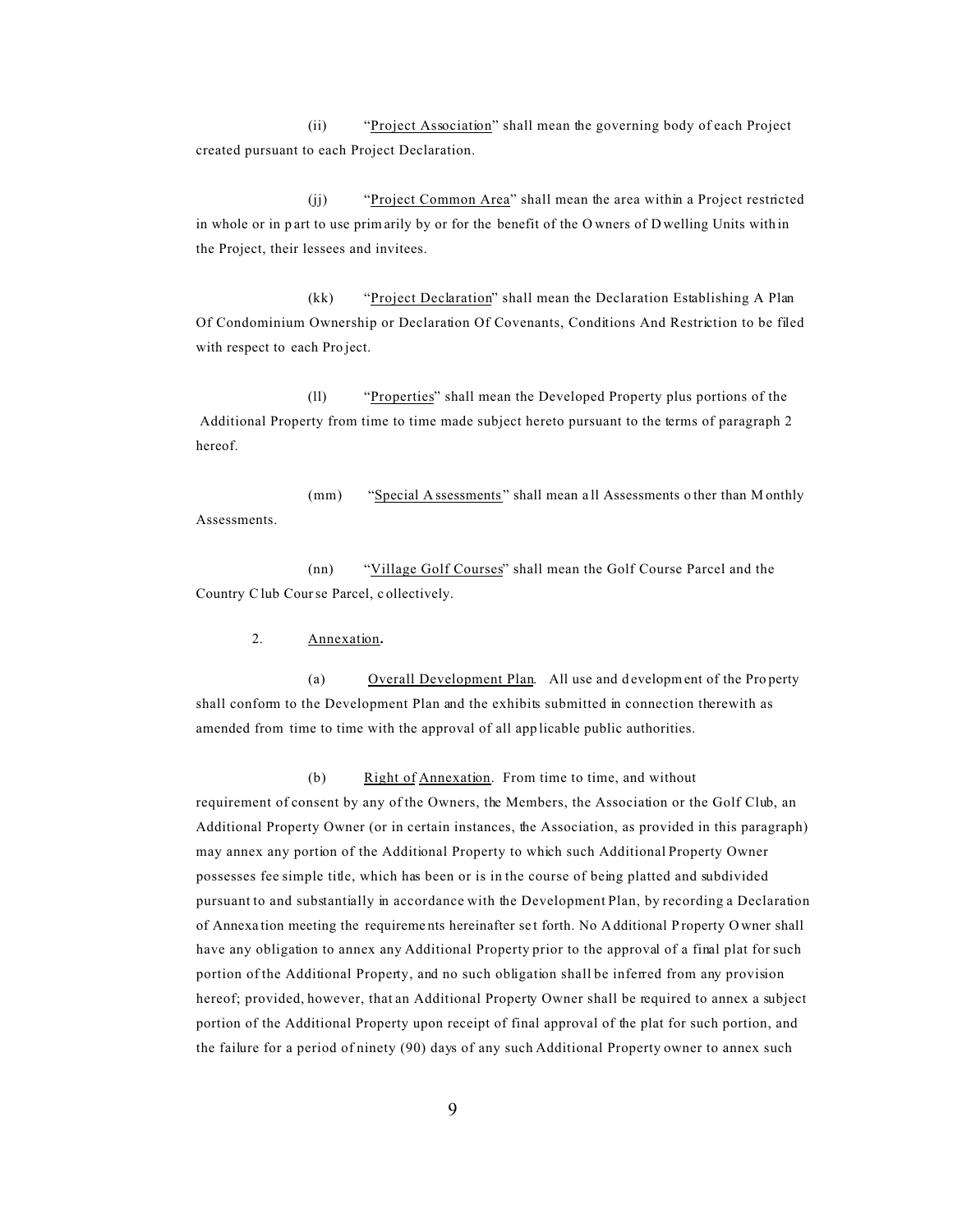Additional Property shall result in that portion of the Additional Property being annexed by the Association. In such instance, the Association shall follow the procedure for a Declaration of Annexation as is set forth in this paragraph for the Additional Property Owners. No Additional Property may be the subject of a Declaration of Annexation unless and until it is part of the Development Plan, as approve d by the Board of County Comm issioners of the County of Dou glas, State of Colorado . No part of the Add itional Property may be m ade subject to any other co venants, conditions, and restriction s other than a P roject De claration, and further, no Ad ditional Pro perty Owner shall be made a member of any homeowners' association or similar organization other than the Association or a Project Association.

(c) Annexation Declaration. The Declaration of Annexation shall be recorde d in the Rec ords, and shall:

(1) describe the portion of the Additional Property to be annexed;

(2) declare that the Additional Property so described is annexed pursuant to the provisions h ere of;

(3) declare that the Additional Property so described is being and shall be developed substantially in accordance with the Development Plan citing the specific portions of the Development Plan applicable thereto (if any);

(4) provide an Assessment allocation for the Dwelling Unit or Dwelling Units to be included in such Annexation, which Assessment allocation must be consistent with the current Assessment allocation shown on Exhibit H, and with resp ect to each Custom Lot and Cluster Lot to be created:

- (i) identify all Lots and Commercial Lots, if any;
- (ii) identify the Pro ject Decla ration (s), if any;
- (iii) designate Project Common Area (s), if any; and
- (iv) provide for allocation of Projec t Assessmen t, if any;
- (5) describe the Common Area to be designated in the Annexation

(if any); and

(6) provide for other restrictions, conditions and allocations of rights and benefits, not inconsistent with the provisions hereof and the Development Plan, as such Ad ditional Pro perty Own er (and with re spect to pro perty contigu ous to the G olf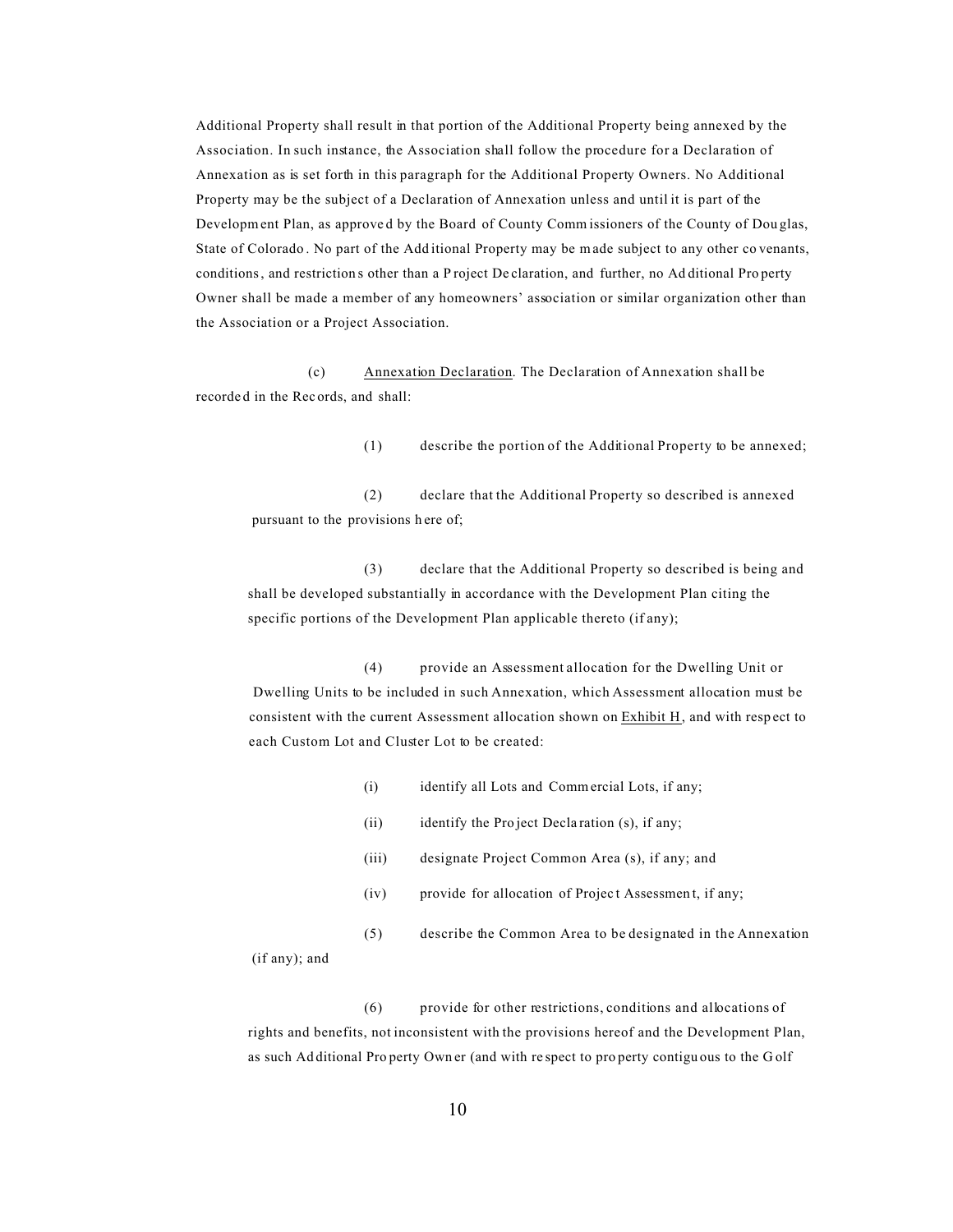Course Parcel, the Golf Club) may deem appropriate. Specifically, but without limiting the generality of the foregoing, the Declaration of Annexation may provide:

> (i) for the creation of special rights, restrictions and provisions for managem ent and ma intenance o f Cluster Lots c onfigured to accomm odate improvements with common walls and/or other integrating features and facilities in the type of Project defined in paragraph  $1(gg)(2)$  and the establishment of areas intended for use by the Owners of the Dwelling Units in such a Project in a manner c ompara ble to the use rights of Own ers of Dwe lling Units in Pro jects consisting of condominium interest; and

(ii) for reciprocal, nonexclusive easements for vehicular and pedestrian ingress and egress and for access to utilities over, under and along driveways and utility easements comm on to two (2) or mo re Lots.

Where the Additional Property to be annexed will create one or more Cluster Lots and no other property, the Declaration of Annexation may be incorporated as one document in the Project Declaration. Where the Declaration of Annexation is being recorded by the Association pursuant to the provisions of paragraph 2(b) hereof, the Association shall not be required to include in such Declaration of Annex ation any of the items described in paragraphs  $2(c)(3)$  or  $2(c)(6)$  hereof.

(d) Effect Of Annexation. From and after the date of recording of a Declaration of Annexation, the Additional Property subject thereto shall become part of the Properties and the annexing Additional Property Owner shall become an Owner for all purpose s of this Declar ation and A greement a nd the definitio ns contained herein shall be applic able thereto ; provided , however tha t the Addition al Prope rty so annexe d shall not be or become liable for Assessments due prior to the date of the recording of the Declaratio n of Annex ation in the Re cords. T he Associa tion shall acce pt conveya nce of all Common Area in the area to be annexed if such Common Area has been designated as such on a plat approved pursuant to the Dev elopment Plan, and the Board may, at its option, elect by majority vote to accept conveyance of Common Area that is designated as such on a plat but not on the Development Plan. The Association shall accept conveyance of all other interests to be conveyed to the Association designated in a Declaration of Annexation and consistent with the Development Plan.

(e) Limitation On Annexation. Any Additional Property Owner's rights of Annexation pursuant to the terms hereof shall expire with respect to any portion of the Additional Property not theretofore annexed, and there shall be no further Annexation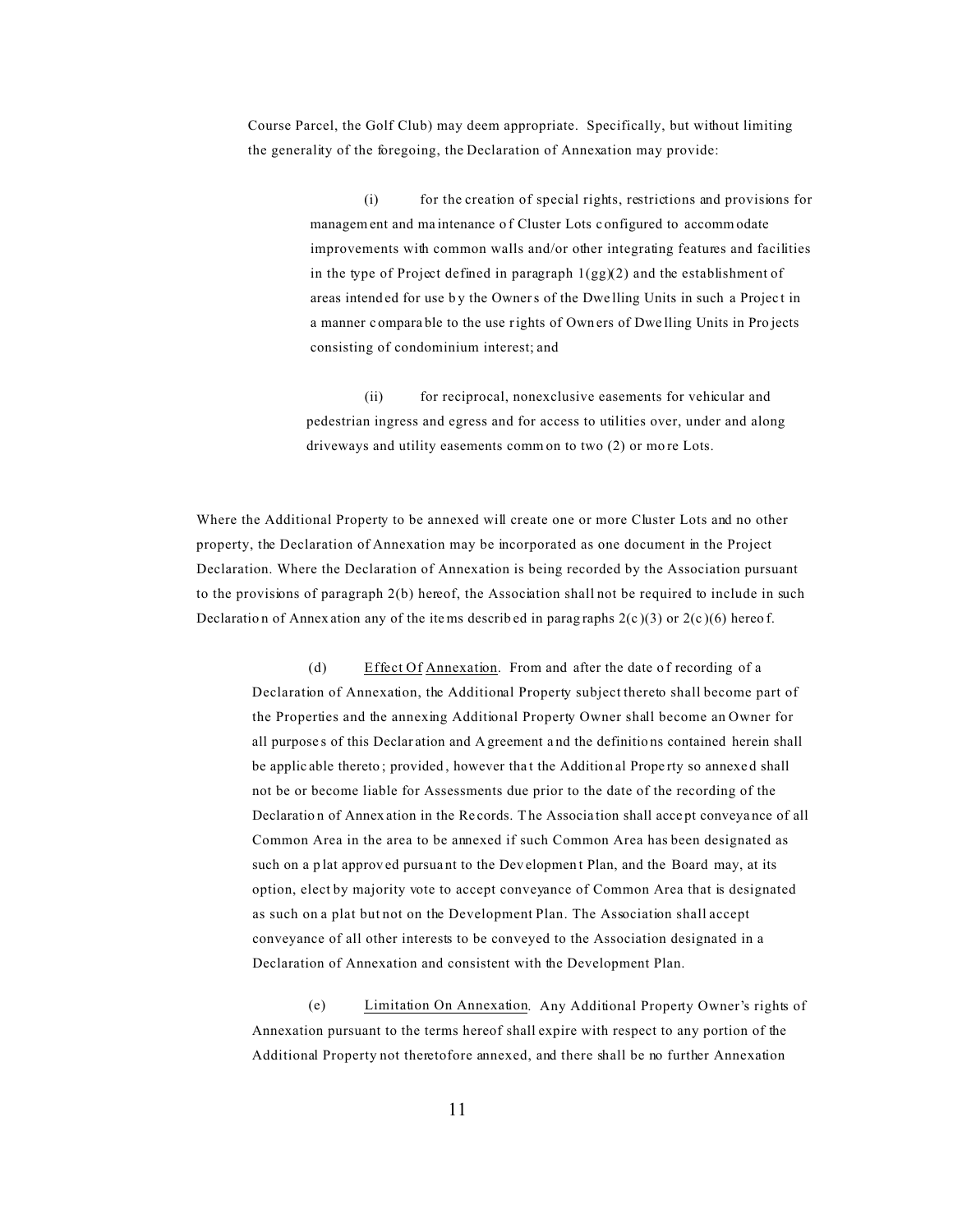thereafter without a vote of seventy-five percent (75 %) of the Me mbers holding Class A voting power as hereinafter provided, from the date which is twenty (20) years from the date of this Declaration and Agreement, or thereafter.

(f) Power of Assignment by Additional Property Owner. An Additional Property Owner may assign its rights of Annexation with respect to any portion of the Additional Property owned by such Additional Property Owner to a purchaser of that portion of the Additional Property. Similarly, an Additional Property Owner may pledge its right to annex its Additional Property to a Mortgagee.

## 3. Membership in Association.

(a) Owners As Members. Every Owner shall be a Member of the Association. Status as an Owner is the sole qualification for membership.

(b) Termination of Ownership Status. Rights to a membership and status as a Member terminate upon termination of status as an Owner. Upon sale or other conveyance of the Owners interest in such Owner's Dwelling Unit or Dwelling Units, the selling or con veying Own er or Ow ners shall be re lieved of liability for Assessmen ts levied from and after the date of such sale; provided, however, that no such sale or assignment shall relieve an Owner of liability arising prior to the date such sale or assignment is consummated. Acceptance by a purchaser or assignee of such sale or assignment evidences such purchaser's or assignee's assumption of personal liability for all Assessments arising from and after the date such sale or assignment is consummated. A sale or assignment of O wner's interest sha ll be deemed to have occurred for all purposes of this Declaration and Agreement upon the recording in the Records of an instrument of c onveyanc e of such intere st.

(c) No Avoidance By Non-Use. No Owner may avoid the obligations of membership during the period of ownership by non-use of the Common Area, renunciation or abandonment of such Owner's Dwelling Unit, or any other act of abandonment or renunciation.

4. Voting Rights.There shall be two (2) classes of voting rights: Class A voting rights and Class B voting rights.

> (a) Class A V oting Rights. All membe rs other than the Land Co mpany, CPV, and Fidelity (or a designated assignee of the Class B voting rights of any one of these entities) shall have Class A voting rights, entitling each to one (1) vote for each Dwelling Unit of which such Member is the Owner. When more than one person holds an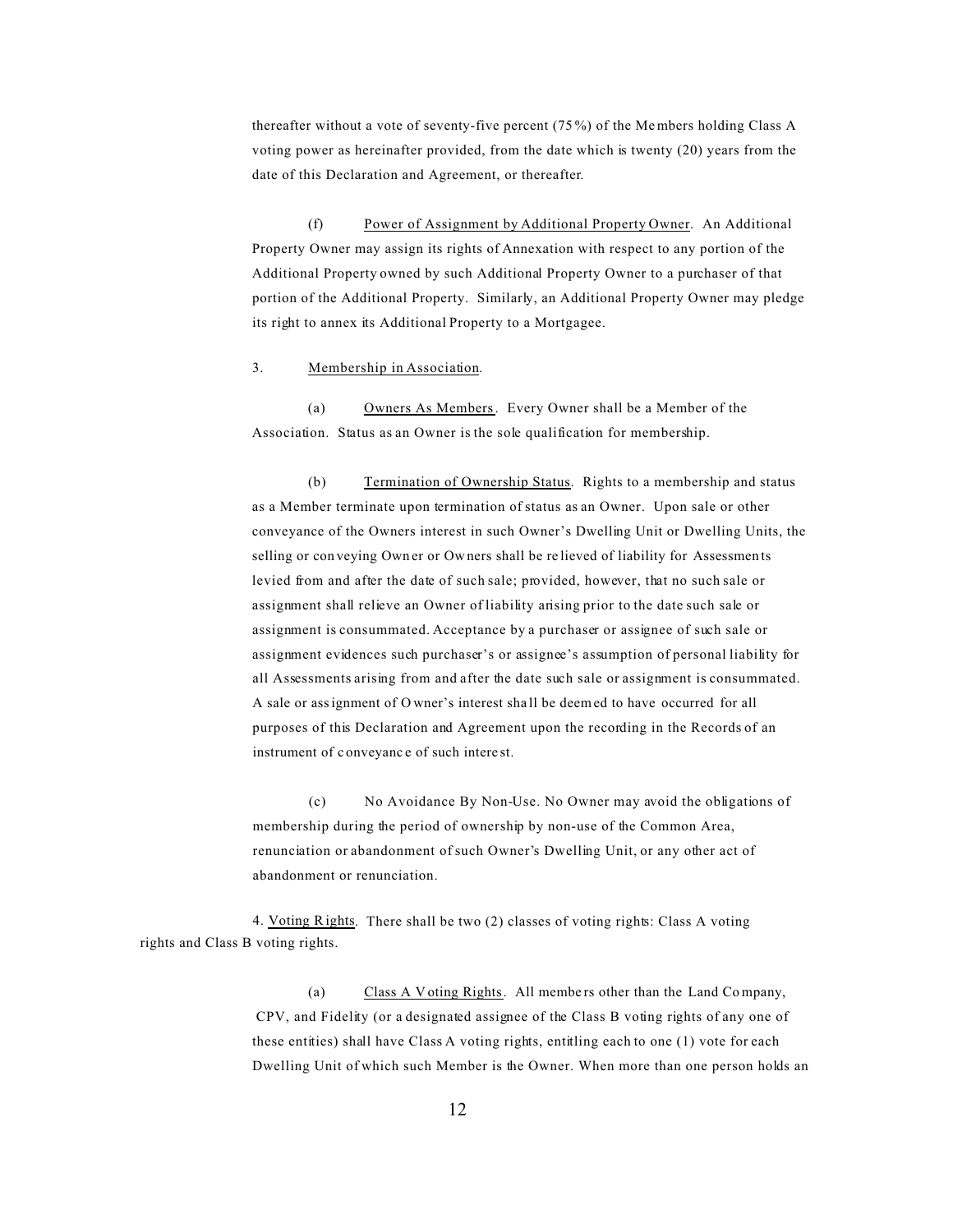interest in a Dwelling Unit, the vote for such Dwelling Unit shall be exercised as the Owners thereof determine, but votes attributable to the Dwelling Unit shall be cast by only one (1) Person.

(b) Class B V oting Rights. The Lan d Company, CP V and F idelity shall have Class B voting rights entitling each to three (3) votes for each Dwelling Unit of which it is the Owner. Further, whenever the Land Company, CPV or Fidelity causes Additional Property to become subject hereto by recording a Declaration of Annexation as provided in para graph 2 hereof, then such an nexing entity shall be given Class B voting rights corresponding to the Dwelling Unit or Dwelling Units included in such Annexation. In addition, the Land Company, CPV, and Fidelity shall have the right to assign Class B voting rights corresponding to a portion of Developed Property consisting of at least one h undred (1 00) Dw elling Units, or the potential Cla ss B voting rig hts corresponding to a portion of Additional Property consisting of acreage zoned for a maximum permissible density of at least o ne hundre d (100) Dwelling U nits pursuant to the Deve lopment P lan, or a com bination of D eveloped Property and Add itional Prop erty totaling at least one hundred (100) Dwelling Units, as calculated above, to a purchaser of such portio n of Deve loped P roperty, Ad ditional Pro perty, or combination th ereof, provided that: (i) such purchaser has agreed under binding agreement to plat any Additiona l Property into Custom Lots or Clu ster Lots and to offer the same for sale to persons who, upon purchase, shall become Members entitled to exercise Class A voting rights; and, (ii) the assignment is ma de by spec ific written instrumen t signed by bo th assignor and assignee. An Owner's right to exercise Class B voting rights and an Owner's or an Additional Property Owner's right to assign the right to exercise Class B voting rights to purchasers of all or a portion of its Developed Property or Additional Property as provide d in this parag raph 4(b ), may be ma de subjec t to a Mo rtgage and subseque ntly exercised by the Mortgagee who forecloses or obtains a deed or conveyance in lieu of foreclosure. The Land Company, CP V, or Fidelity may convert its Class B vo ting rights into Class A voting rights at any time on the conditions hereinafter described.

(c) Conversion of Class B to Class A V oting Rights. Class B vo ting rights then existing shall be converted to Class A voting rights upon the earliest to occur of the following events:

> (1) receipt within sixty (60) days after the beginning of the fiscal year of the Association of written notice from the Land Company, CPV, or Fidelity that such entity elects to convert its Class B voting rights into Class A voting rights, in which case such conversion shall be effective as of the first day of such fiscal year; or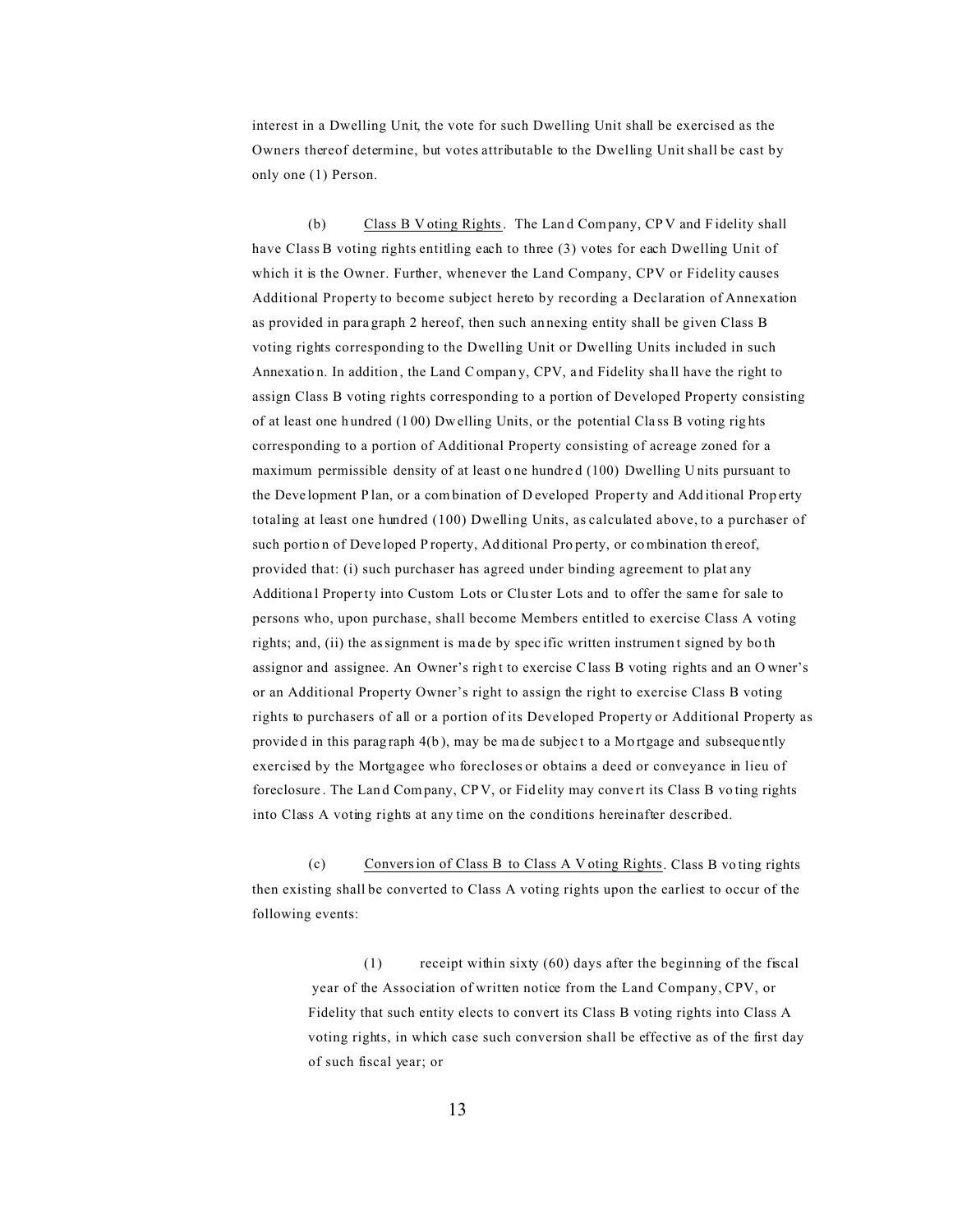(2) in the case of a Custom Lot, a final certificate of occupancy has been obtained from the appropriate governmental authority for construction of the impro vements on a Dwelling U nit to which such Class B vo ting rights correspond; or

(3) in the case of a Cluster Lot, the number of Dwelling Units for which final certifica tes of occup ancy have b een obtain ed is greater th an fifty percent (50%) of all Dwelling Units compromising the Cluster Lot (in which event all the remaining Dwelling Units shall convert to Class A voting rights); or

(4) twenty (20) years from the date of this Declaration and Agreeme nt.

(d) Suspension of Membership. During any period in which a Member shall be in default in the payment of any Assessment levied by the Association, the voting rights and rights to use of the recreational facilities of such Member may be suspended by the Board until such Assessment has been paid. Such rights of a Member may also be suspended, after notice and hearing, for a period not to exceed thirty (30) days, for violation of any rules and regulations established by the Board, including, but without limitation, rules governing the use of Common Area and recreational facilities.

5. Duties of Association. The Association, for the b enefit of the Members, shall provide or cause o ther suppliers to provide the following on a basis which does not discriminate between or among any individual Members or classes of Members, and which does not give priority to any individuals or groups.

> (a) Utilities. Water, sewer, electrical, telephone, cable television, gas and other utility service, road maintenance, snow removal and tree maintenance, husbandry and management for the Common Area to the extent such services are not provided by the District, for the benefit of the Dwelling Units and, where applicable, for the benefit of the Village Golf Courses (as provided in paragraph 16 hereof), including, but without limitation, the duty to grant utility easements along, over, across, under and through the Common Area as may be required to provide such utility service to the Common Area, the Dwelling Units, and the Village Golf Courses. If the Association provides the services described in this paragraph for the ben efit of the Village Golf Courses, the Village Golf Courses shall pay the Association the actual cost of such services plus fifteen percent  $(15\%)$ , as provided in paragraph  $16(d)(3)$  hereof.

> > 14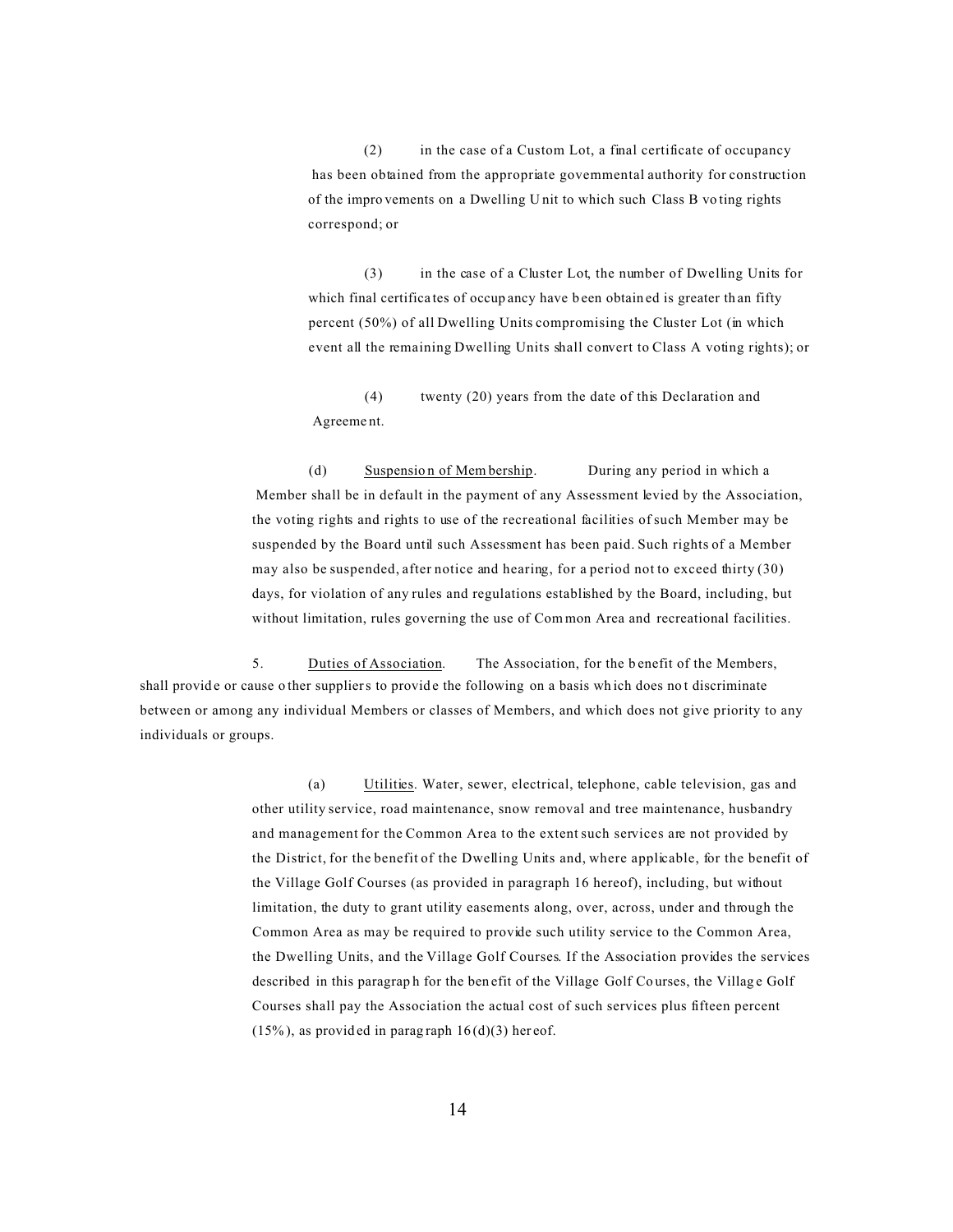(b) Garbage and Trash Removal, Etc. Garbage and trash removal service for the Dwelling Units and the Village Golf Courses to the extent that such services are not provided by public agencies, public utility companies or other service companies, and such other se rvices and m aterials of a public utility nature as are not provided by a public utility, public agency or other public service company for the Dwelling Units or the Village Golf Course s.

(c) Property Insurance. A policy or policies of fire insu rance, with extended coverage endorsem ent, including, w ithout limitation, insu rance again st theft, vandalism and malicious mischief, for the full insurable replacement value of any improvements on the Common Area, insurance against forest fire covering fire suppression costs and the value of the trees and shrubs on Common Area, and such other fire and casualty insurance as the Board shall determine gives substantially equal or greater protection; such policy or policies to be purchased jointly with coverage for the improvements on the Village Golf Courses where a savings in cost may be achieved by such joint purchase.

(d) Liability Insurance. A policy or policies insuring the Board, the Association, the Members and the Association's employees against any liability to the public or to the Members, incident to the ownership and use of the Common Area and any other property or interest owned by the Association, and including the personal liability exposure of the Members with respect to such property, subject to the right of the Village Golf Courses to be separately insured. Limits of liability under such insurance shall not be less than One Million Dollars (\$1,000,000.00) for any one person injured. Three Million Dollars (\$3,000,000.00) for any one accident, and Five Hundred T housand Dollars (\$ 500,00 0.00) for p roperty damage eac h occurre nce (to the ex tent that such limits and cove rages are av ailable at com mercially reaso nable rates, su ch limits and co verage to be reviewed at least annually by the Board and increased at its discretion). Said policy or policies shall b e issued on a compre hensive liability ba sis and shall pro vide cross-liab ility endorsement wherein the rights of named insureds under the policy or policies shall not be prejudiced as respects his, her or their action against another named insured with a provision for thirty (30) days written notice prior to the effective date of any cancellation.

(e) Workers' Compensation. Workers' Compensation Insurance to the extent necessary to comply with any applicable laws, which shall include the Golf Club or the Country Club, at the option of each.

(f) District Services. Such services in the nature of fire protection, emergency ambulance, water, sewer and other services of a governmental nature from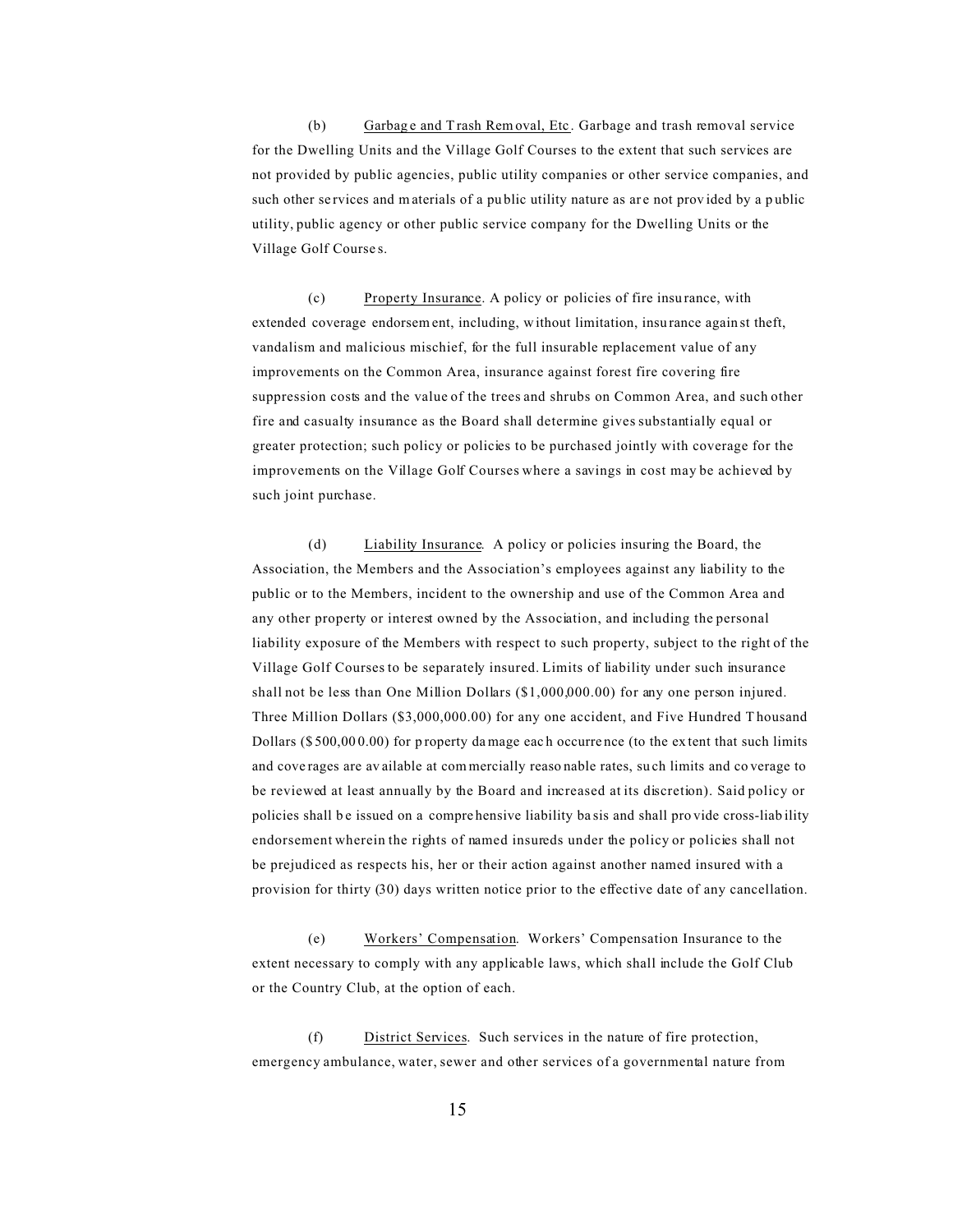time to time offered by District for which the Board shall contract (unless such services may be obtained without contract); provided, however that the Board shall have the right to contract for all or any part of such services privately upon a determination that the services provided by District are inadequate to meet the needs of the Association.

(g) Security Services. Procurement of security services for the protection of the Dwe lling Units, Common A rea and V illage Golf Courses as the B oard shall consider reasonably necessary which such services shall include, without limitation, the following:

(1) regular security patrol; and,

(2) such additional services as may be required for the Village Golf Courses, which shall be provided for the account of the Golf Club and the owner of the Country Club Course Parcel and without cost and expense to the Association under paragraph 16(d)(3).

In addition, the Board shall diligently seek to procure burglar alarm, fire alarm and emergency medical alarm services for the Dwelling Units under separate security service contract or arrangement with each Owner or under joint services contract for the Properties to include fire and b urglary alarm services.

(h) Legal and Accounting. Legal and accounting services as the Board shall require in connection with operation of the Association or enforcement of the provisions hereof.

(i) Bonds or Insurance. A fidelity bond or fidelity insurance naming the Manager and such persons as may be designated by the Board as principals and the Members as obligees or insured, for each year in an amount equal to at least ten percent (10%) of the total sum collected through the Maintenance Fund during the preceding year.

(j) Maintenance. Painting, main tenance, rep lacement, repair and all landscaping of the Common Area and other property and interests owned by the Association, and such furnishings and equipment as the Board shall determine proper.

(k) Tree and Brush Maintenance: Fire Hazard Reduction. Pruning, trimming and husbandry service for trees located upon the Custom Lots, Cluster Lots and Common Area, including, without limitation, removal of dead branches, dead brush and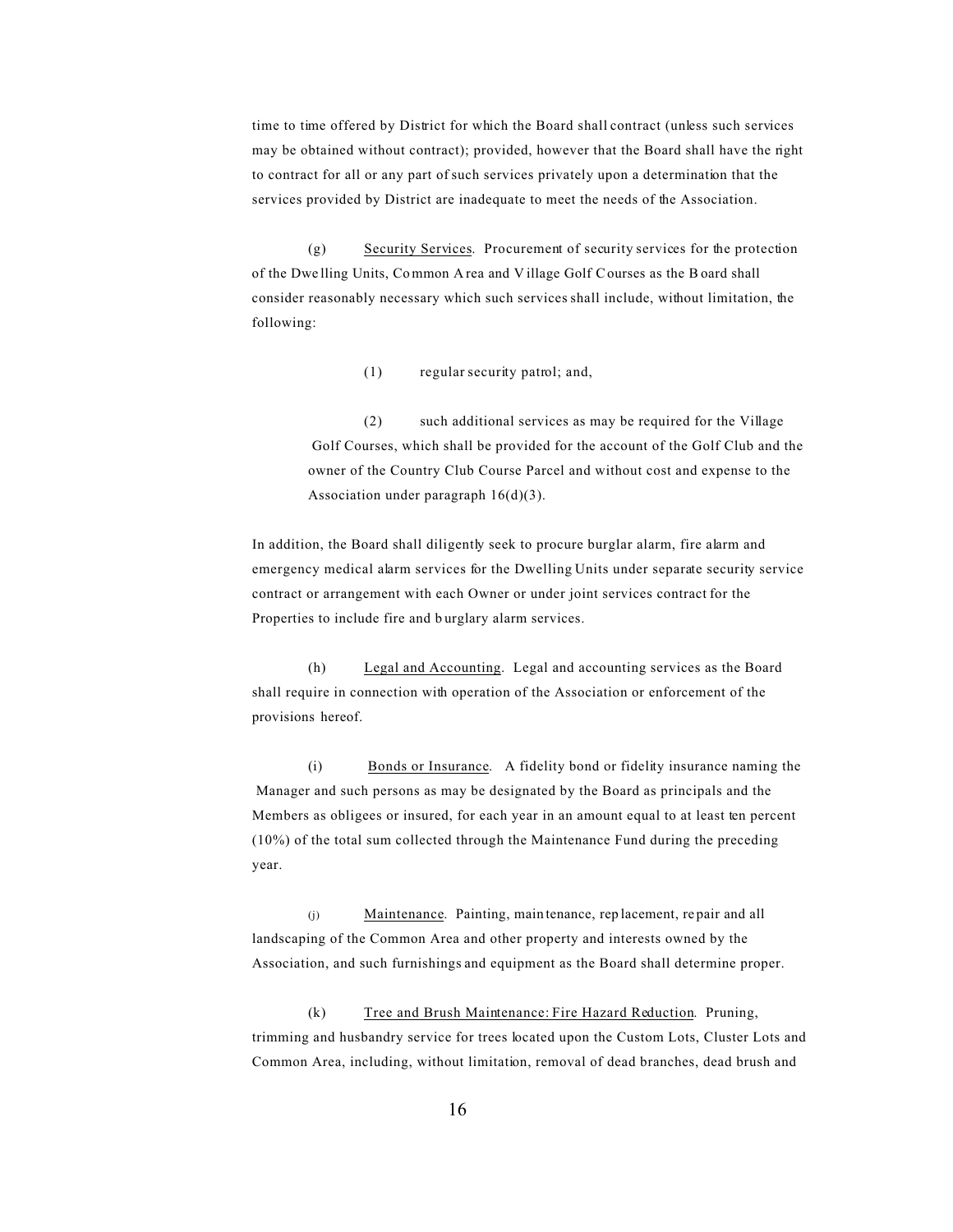performance of other tasks calculated to remove or eliminate material which constitutes or creates a fire hazard from Lots and Common Areas; provided, however, that such service shall be performed only where deemed necessary by the Board.

(l) Other Ass ociation Requireme nts. Any other materials, supplies, furniture, labor, services, maintenance, repairs, structural alterations, insurance, taxes or assessments which the Association is required to secure or pay for pursuant to the terms of this Declar ation and A greement o r by law or wh ich in the discre tion of the Board shall be necessary or proper for its operation or the enforcement of this Declaration and Agreement; provided, however, that if any such materials, supplies, furniture, labor, services, maintenance, repairs, structural alterations, insurance, taxes or assessments are provided for particular Lots, the cost thereof shall be specially assessed to the Owners of such Lots.

(m) Liens. The Asso ciation shall also pay the amount necessary to discharge any lien or encumbrance upon the Common Area or any other property or interest of the Association. Where one or more Owners are responsible for the existence of such lien, they shall be jointly and severally liable for the cost of discharging it and any costs incurre d by the Asso ciation by rea son of said lien or liens shall be specially assessed to said Owner.

# 6. Association Powers.

(a) Exclusive Power. Except as expressly otherwise provided herein, the duties of the Association enumerated in paragraph 5 shall be exclusively performed by the Association, and any duty to be performed or right to be exercised by the Association, as enumerated therein, shall not be performed by any Owner individually without the written consent of the Association. The Association shall have the exclusive right and obligation to contract for all goods, services and insurance, payment for which is to be made from the Maintenance Fund. The Association shall have a reasonable right of entry upon all Lots, including Cluster Lots, to determine compliance with and enforce the provisions hereof.

(b) Project Management. The Association shall have the power to contract with the various Project Associations to provide the management services required to be performed for the Projects pursuant to the applicable Project Declaration. If such services are provided, they shall be offered by the Association to all Projects on a basis which does not discriminate be tween them except on the basis of the cost of services actually contracted to be provided.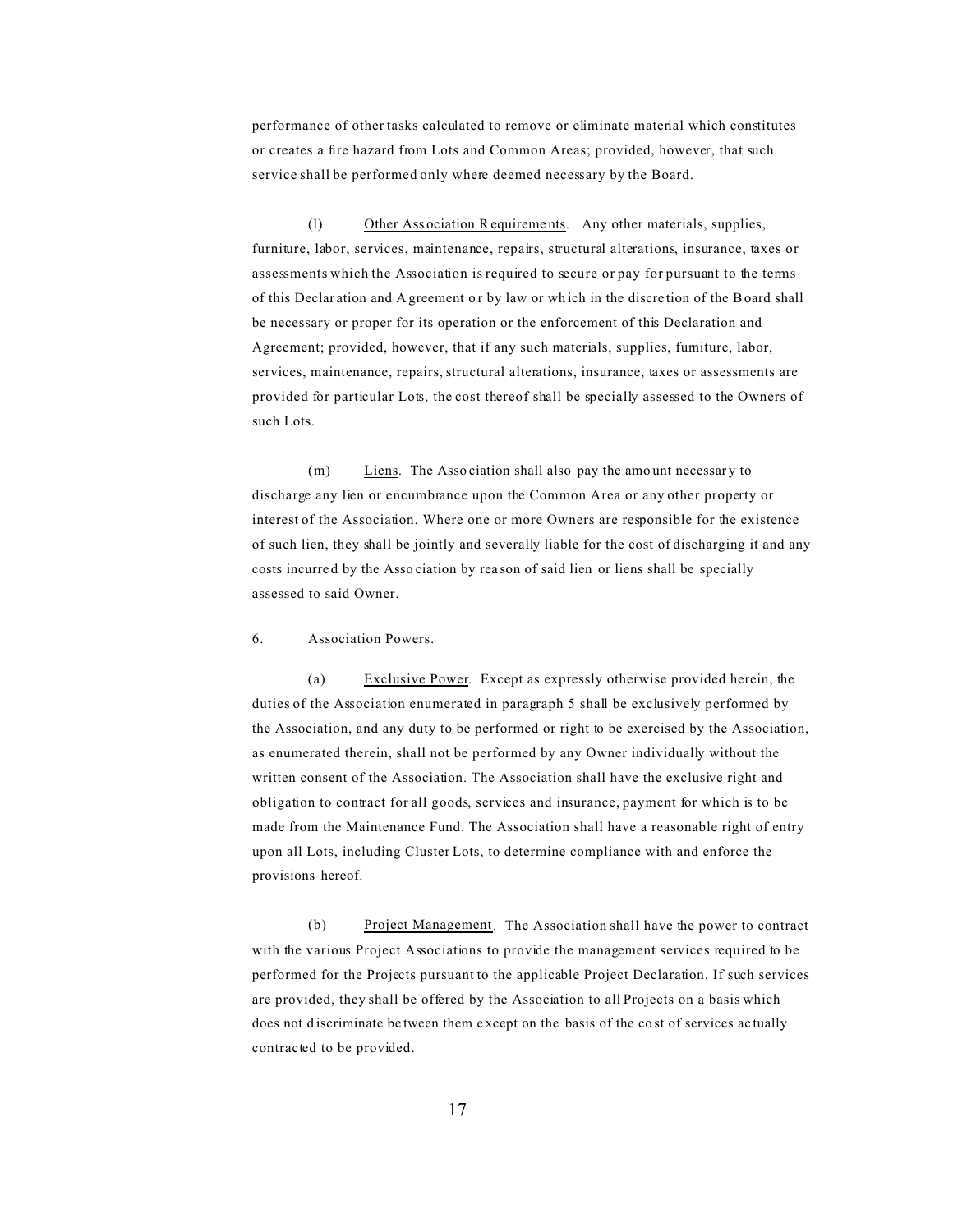(c) Utility Services . The Board shall have the right to contract or arrange for the prov ision of any go od or serv ice to be pr ovided b y it hereunder from any pu blic utility or public utility company and such contra ct or arrange ment shall co nstitute performance on the part of the Board of its obligation with respect to such good or service until such time as the contract or arrangement is terminated. To effectuate the foregoing, the Board shall grant such utility easements as may be required, over, along, across, under and through the Common Area (including, but without limitation, the roads owned by the Association) for the provision of such utility service as may be required to effectuate and carry out the Development Plan.

(d) Right to Cure Owners' or Additional Property Owners' Defaults. Where any Owner or Additional Property Owner has an obligation to perform any act of maintenance, preservation, construction, alteration or repair on such Owner's Dwelling Unit or such Additional Property Owner's portion of Additional Property, or with respect to any impro vements ther eon, and such Owner or Add itional Prop erty Owner fails to perform such work within thirty (30) days after notice of the need to perform the same and demand for such performance from the Association (or fails to commence to perform such work and diligently proceed to complete the same where completion cannot be accomplished within said thirty (30) day period), then the Association shall have a right to enter upon the Dwelling Unit or the portion of Additional Property and perform the work for the account of the delinquent Owner or Additional Property Owner. All costs and expenses incurred in connection therewith shall be assessed against the delinquent Owner a s a Special A ssessment he reunder, o r shall be paid by the Add itional Prop erty Owner on receipt of an invoice for such work.

(e) Maintenance and Enhancement of Common Areas. The Board shall have the right to make expenditures for the maintenance and enhancement of Common Areas and other areas having recreational uses, including (but without limitation): construction of recreational improvements; enhancement of permanent structures already existing thereo n; and exp ansion and maintenanc e of the ped estrian and e questrian trail system as required by the Development Plan or as otherwise required or constructed. The Board may levy Special Assessments for such purposes, if required.

(f) Maintenance of Association Roads. The Association shall have the right to provide or contract for maintenance of roads owned by the Association, to the extent such maintenance is not provided by the District at all, or is not provided in a manner acceptable to the Association. The Board may levy a Special Assessment for such purpose, if required.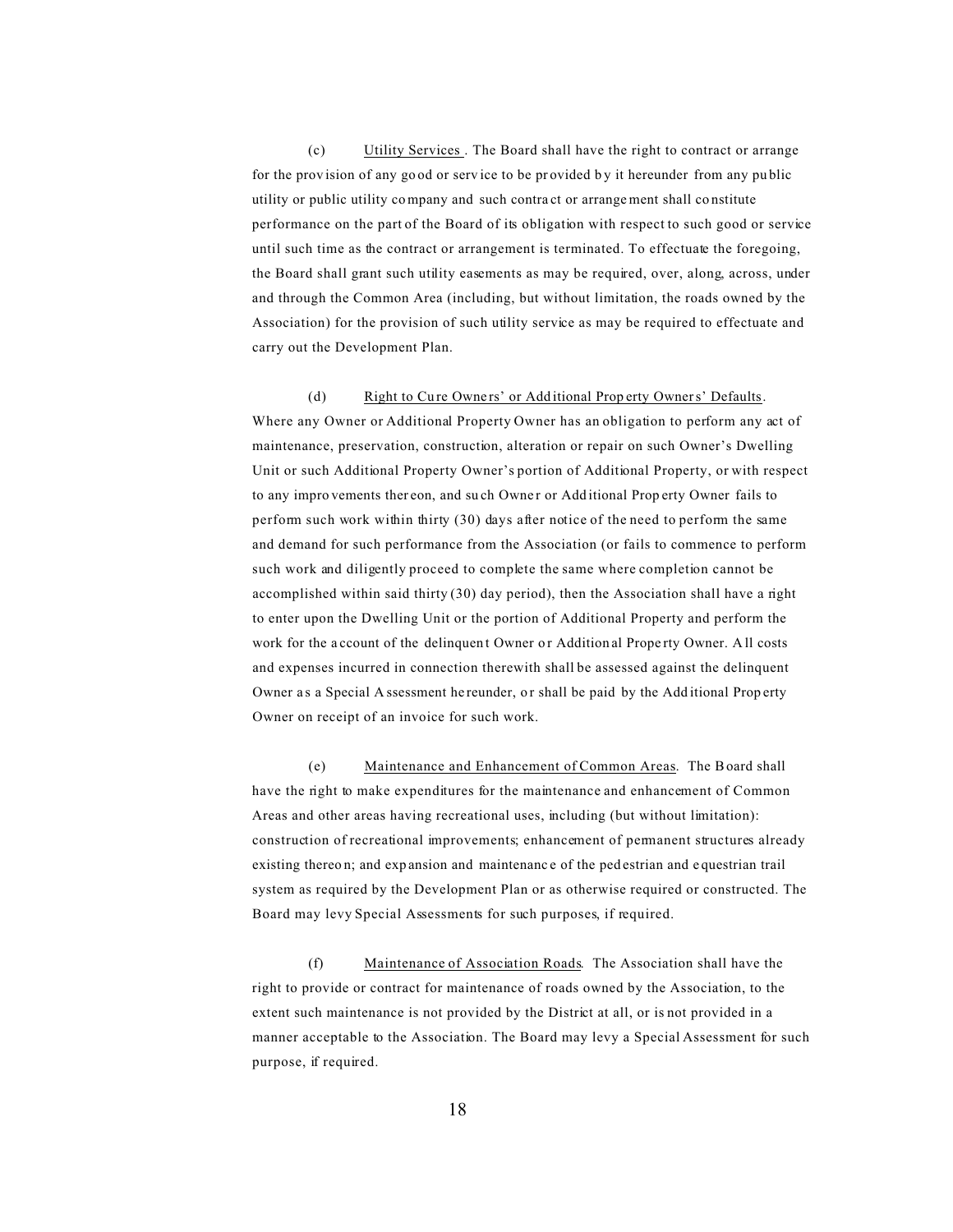(g) Construction and Maintenance of Drainage. The Association shall have the right to provide or contract for construction and maintenance of drainage facilities on property n ot included within the District, or where the District fails to provide adequate drainage, as determined by the Board. The Board may levy a Special Assessment for such purpose, if required.

(h) Maintenance of Exterior Boundaries. The Board shall ha ve the right to maintain all setbacks located on the e xterior boundaries of the P roperties and so designated on recorded plats or on the Development Plan.

(i) Annexation After Final Platting. The Association shall have the right to annex a portion of Additional Property for which a final plat has been approved and recorde d if the Add itional Prop erty Owners fails to record a Declara tion of Annexation to effect such Annexation within ninety (90) days of the recording of the final plat, as described in par agraph 2 hereof.

## 7. Mainten ance Fund : Assessmen ts.

(a) At least thirty (30) days prior to the end of the Association's fiscal year, the Boar d shall ado pt a budg et for the followin g calendar year in which it sha ll estimate the net charge s to be paid during such ye ar by the Asso ciation in the pe rformance of its duties (including a reasonable provision for contingencies and replacements and reasonable contributions to necessary reserves, and less any expected income other than Assessments), which net charges 'shall be equal to the total estimated cash requirement for the following calendar year. Said total estimated cash requirement shall initially be assessed to the Members having Class A voting rights at the Monthly Assessment rate of \$125.00 per month for Class A member who own Custom Lots and \$93.75 per month for Class A M embers who own D welling Units on Cluster Lots. When adjusted, M onthly Assessments shall be set  $\sim t$  a level such that the total Monthly Assessments to be paid shall equal or exceed the total estimated cash requirements for such year, but M onthly Assessment amounts shall not be increased until after January 1, 1993. Any difference between the total expend itures for a particular year and the total Mo nthly Assessme nts paid by Class A M embers for such year shall be p aid in arrears by Mem bers having Class B voting rights, if any, on a pro rata basis (based on such Members' ownership of Dwelling Units) among such Class B M embers. If, however, the Assoc iation has no Class B Memb ers at such time, or if for any reason the Association does not receive the requisite funds from the Class B Members, then the deficiency described in the previous sentence shall be divided among and paid by the Class A Members in the manner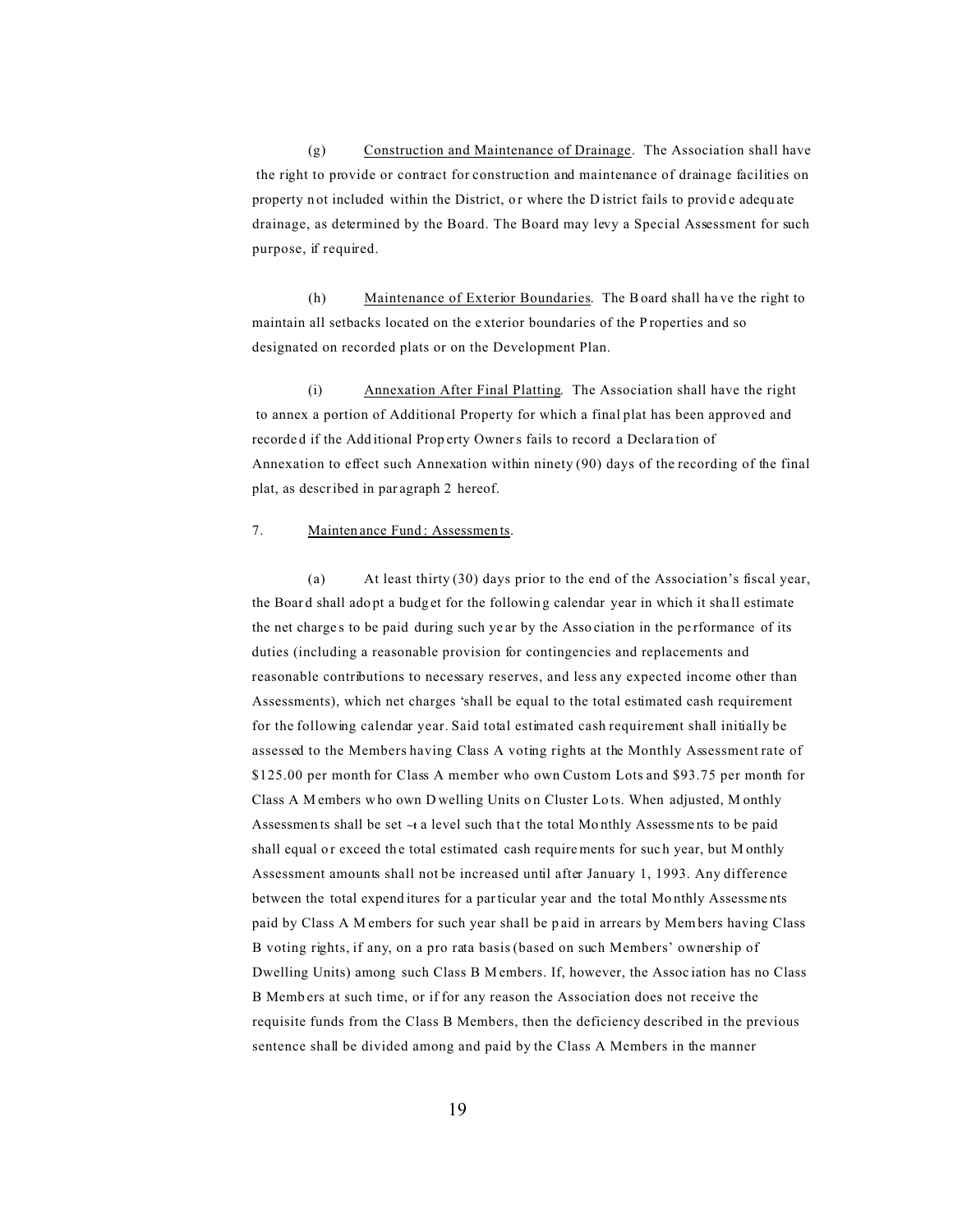provided in Exhibit H attached hereto, and, in the latter case, the Association shall be entitled to exercise the remedies pro vided in paragraph 8 hereof against any Class B Members who failed to make such pro rata payments referred to in paragraph 8. If the total estimated cash requirement proves inadequate for any reason, the Board may at any time levy a Special Assessment, which shall be assessed as provided herein. Each Memb er shall pay M onthly Assessm ents so levied against such M ember's D welling Unit to the Association in equal monthly installments on or before the first day of each calendar m onth, or in suc h other reaso nable man ner as the bo ard shall designate (provided that such de signation is applicable equally to all M embers of a particular class of voting rights).

(b) The Board shall ha ve the pow er to levy Spe cial Assessments for all purposes and in the manner provided for herein; provided, however, that when the Board intends to make a particular Special Assessment in excess of twenty-five percent (25%) of the annual total of the Monthly Assessments of a Member who owns one (1) Custom Lot, such expenditure must be approved by a majority of each of the Class A Members and the Class B Members (based on the number of Dwelling Units owned by such Members and not on the number of M embers themselves) at a duly held meeting of the Association, unless such Special Assessment is to be made pursuant to either paragraph 17(a) or 17 (b) he reof.

8. Default in P ayment of Assessments. Each Monthly Assessment and each Special Assessment shall be sep arate, distinct and personal deb ts and obligations of the Me mber against whose D welling Unit or Dwelling Units the same are assessed. In the event of a default or defaults in payment of any such Assessment or Assessments and in addition to any other remedies herein or by law provided, the Asso ciation may enforce such ob ligations as follows:

> (a) Suit at Law. The Association may bring a suit at law. Each such action such action must be authorized by a majority of the Board. Any judgment rendered in any such action sh all include, whe re permissib le under any la w, a sum for re asonable attorneys' fees.

> (b) Lien. Within ninety  $(90)$  days after the occurrence of any such default, the Board may give a notice to the defaulting Member, stating the date of the delinquen cy, and the am ount of the de linquency. If suc h delinque ncy is not paid within ten (10) days after delivery of such notice, the Board may file a claim of lien against the Dwelling Unit of such delinquent Member. All Members waive the right to claim or assert a homestead exemption as a gainst any such c laim of lien. Suc h claim of lien sha ll state (1) the name of the de linquent M ember, (2 ) a descriptio n of the Dwe lling Unit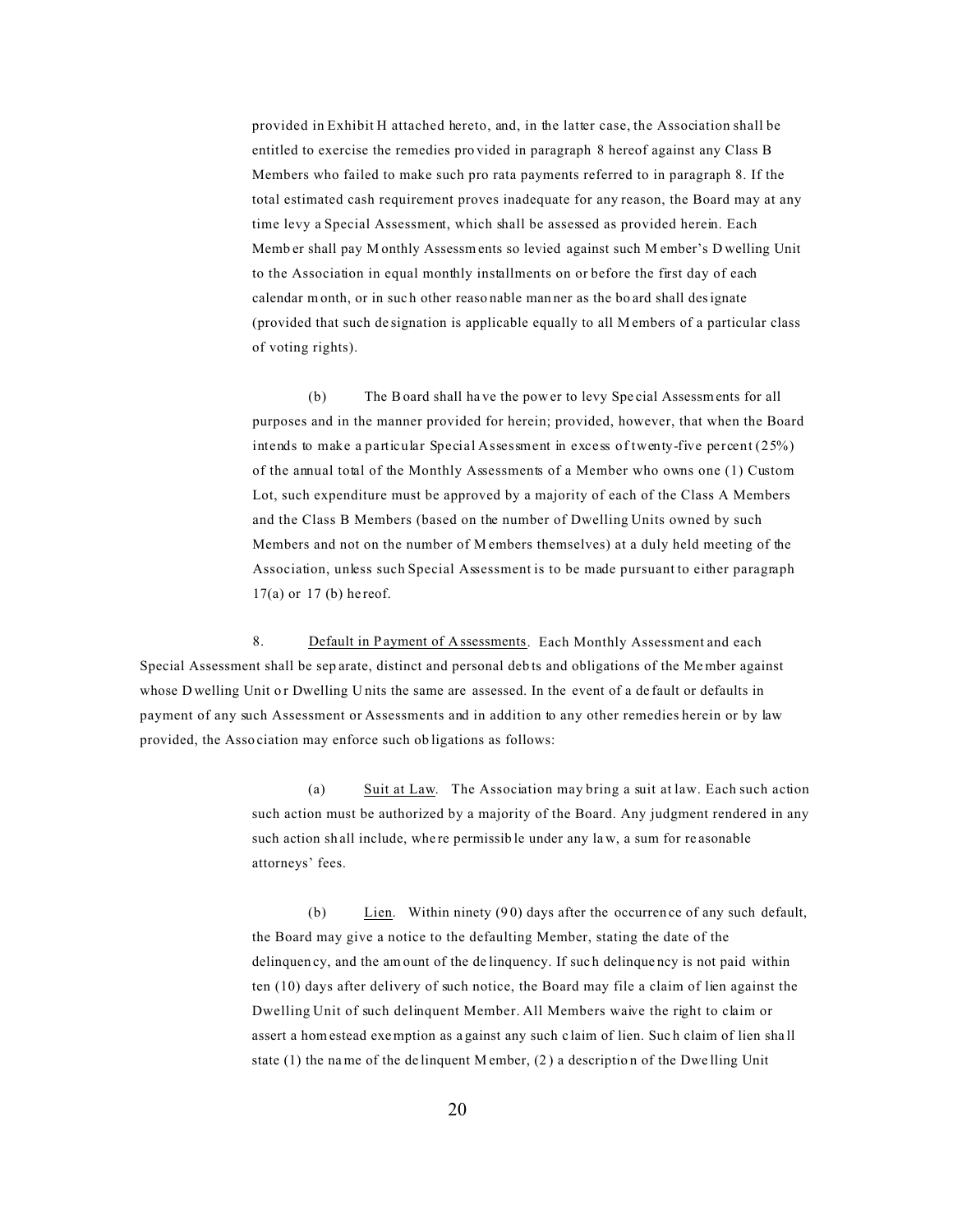against which claim of lien is made, and (3) that the claim of lien is made by the Board pursuant to this Declaration and Agreement in an amount equal to the delinquency stated in the claim. The lien so claimed shall immediately attach as of the due date of the Assessment, subject to perfection by recordation of the statemen t of lien in the Records. Each default shall constitute a separate basis for a lien. Any such lien may be foreclosed by appro priate action in court in the manner pro vided by law for the foreclo sure of a Mortgage. In such action, reasonable attorneys' fees shall be allowed.

(c) Interest. Any such delinquent Assessments shall bear interest at the rate of two p ercent (2%) per month or the maximum rate allo wable by law, whichever is the lesser, from the date of delinquency until the date the Assessment is paid in full, such amount to be adde d to the jud gment reco vered by e xercise of the rig hts set forth in paragraphs 8(a) and 8(b) above.

(d) Estoppel Certificate. For the purp oses of this paragraph, a c ertificate executed by a majority of the members of the Board shall be conclusive upon the Board, the Associa tion and the M embers in fav or of any and all persons w ho rely thereo n in good faith as to the matters therein contained. Any Member shall be entitled to such a certificate setting forth the amou nt of any due a nd unpaid Assessmen ts with respect to such Member's Dwelling Unit (or the fact that all Assessments due are paid if such is the case) within fifteen (1 5) days after d emand the refore and upon pa yment of a rea sonable fee not to exceed Seventy-Five Dollars (\$75.00).

9. Mortgagee Protection.Notwithstanding all other provisions hereof, the following pro visions shall pre vail.

> (a) Subordination of Lien. The lien wh ich may be c reated pu rsuant to paragrap h 8 hereo f upon any D welling Unit sha ll be subjec t and subo rdinate to liens to secure payment of real estate taxes and assessments, rates, tolls, fees and charges of the District, and the indebtedness secured by any recorded first lien Mortgage (meaning a Mortga ge with first priority o ver other M ortgages) up on such intere st made in go od faith and for value; provided, however, that after the foreclosure of any such Mortgage, or after a deed or conveyance in lieu of foreclosure transaction, then a lien may be created pursuant to paragraph 8 hereof on the interest of the purchaser at such foreclosure sale or the grantee of a deed or other conveyance in lieu of foreclosure or similar transaction to secure all Assessments assessed hereunder to such purchaser or grantee as a Member after the date of such foreclosure sale or deed or conveyance; further provided, however, that a Mortgagee or its nominee taking title by foreclosure or deed in lieu of foreclosure shall not be liable for unpaid Assessments arising prior to the date of the transfer of title,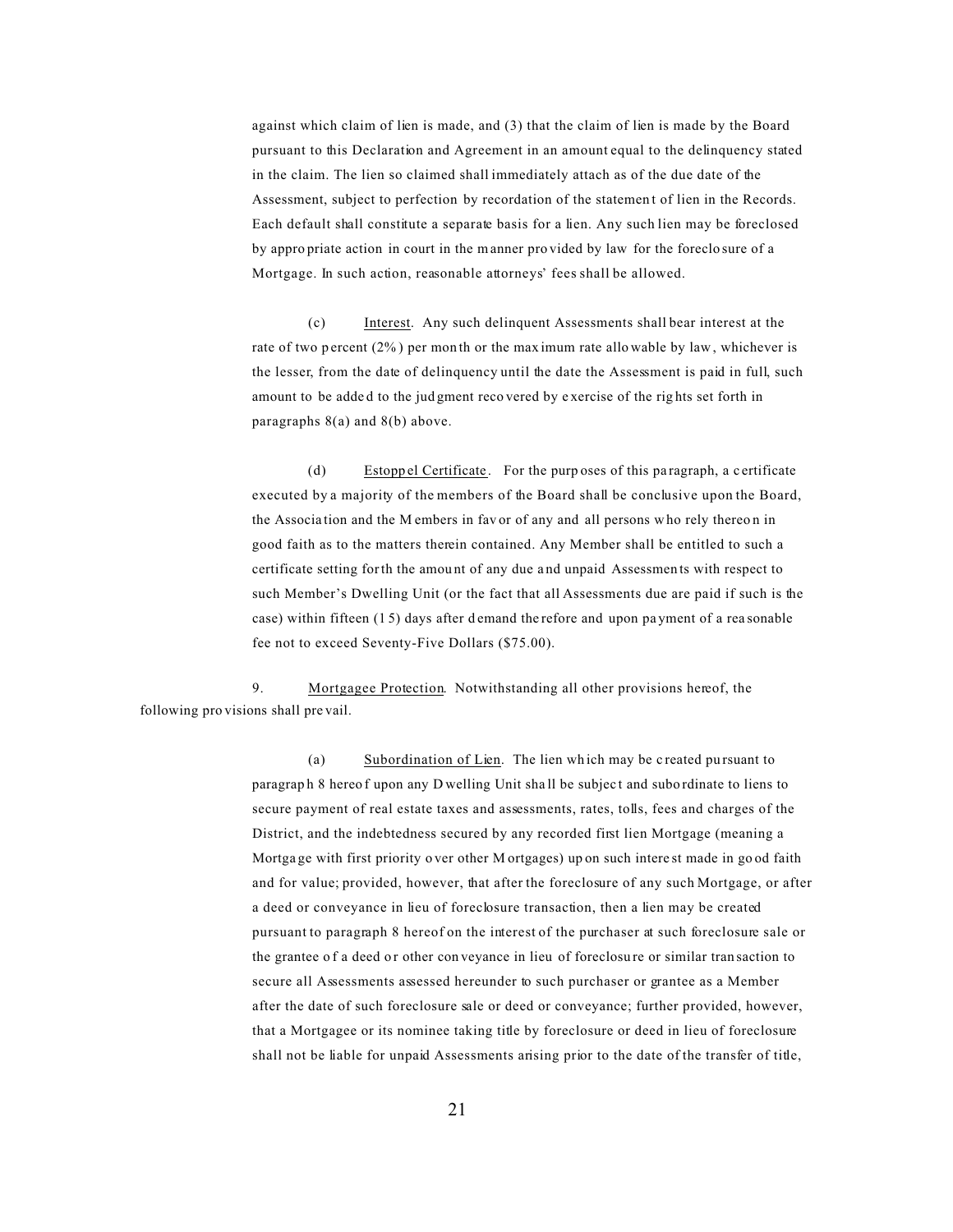but instead that the former Own er shall remain liable for such Assessmen ts.

(b) Rights upon Foreclosure. In the event a Mortgagee or its nominee succeeds to the interest in a Dwelling Unit or any Additional Property through foreclosure (whether judicial or non-judicial) or by deed or other conveyance in lieu of foreclosure, such Mortgagee or its nominee shall succeed to the rights of such Owner or such Additional Property Owner which were specifically enumerated by the terms of the Mortgage, which rights could have included, without limitation (but only as appropriate), the right of Ann exation de scribed in p aragraph 2, the Class B voting rights de scribed in paragraph 4, the right to assign Class B voting rights also described in paragraph 4, the right to engage in commercial activity described in paragraph  $13(a)$ , and the right to appoint m embers of the Design R eview Committee pro vided for in p aragraph 15(a)..

(c) No Am endmen ts. No amendment of this paragraph shall affect the rights of the holder of any such Mortgage recorded prior to recordation of such amendm ent who do es not join in the execution the reof.

(d) Subordinate Mortgages. Upon request of a Mortgagee, the benefits of (a) above may be extended to Mortgages not otherwise entitled thereto by subordination agreement authorized by the Board.

10. Delegation to Manager.The Association may employ or contract for the services of a Manager.No such employment shall be by contract having a term of more than three (3) years and each such contract shall be subject to the provisions of paragraph 5(e) hereof. The Board may not delegate to a Mana ger the autho rity to make ex penditures for capital aud itions or impr ovemen ts chargeab le against the Maintenance Fund or subject to a Special Assessment, but the Board may delegate to a Manager the authority to implement the Board's decisions. The members of the Board shall not be liable for any omission or improper exercise by a Manager of any such duty, power or function so delegated by written instrument executed by a majority of the Board.

11. Use of Common Area. The Common Area shall be used in accordance with the following restrictions:

> (a) No Alteration. Nothing shall be altered, constructed, placed or stored in the Common Area except upon the direction and under the authority of the Association. No addition to or alteration of the Common Area shall be made which changes or interferes with the character thereof as an element of the entire Properties intended for the common use and benefit of all of the Dwelling Unit and the Village Golf Courses with respect to the matters specified in paragraph 16 hereof.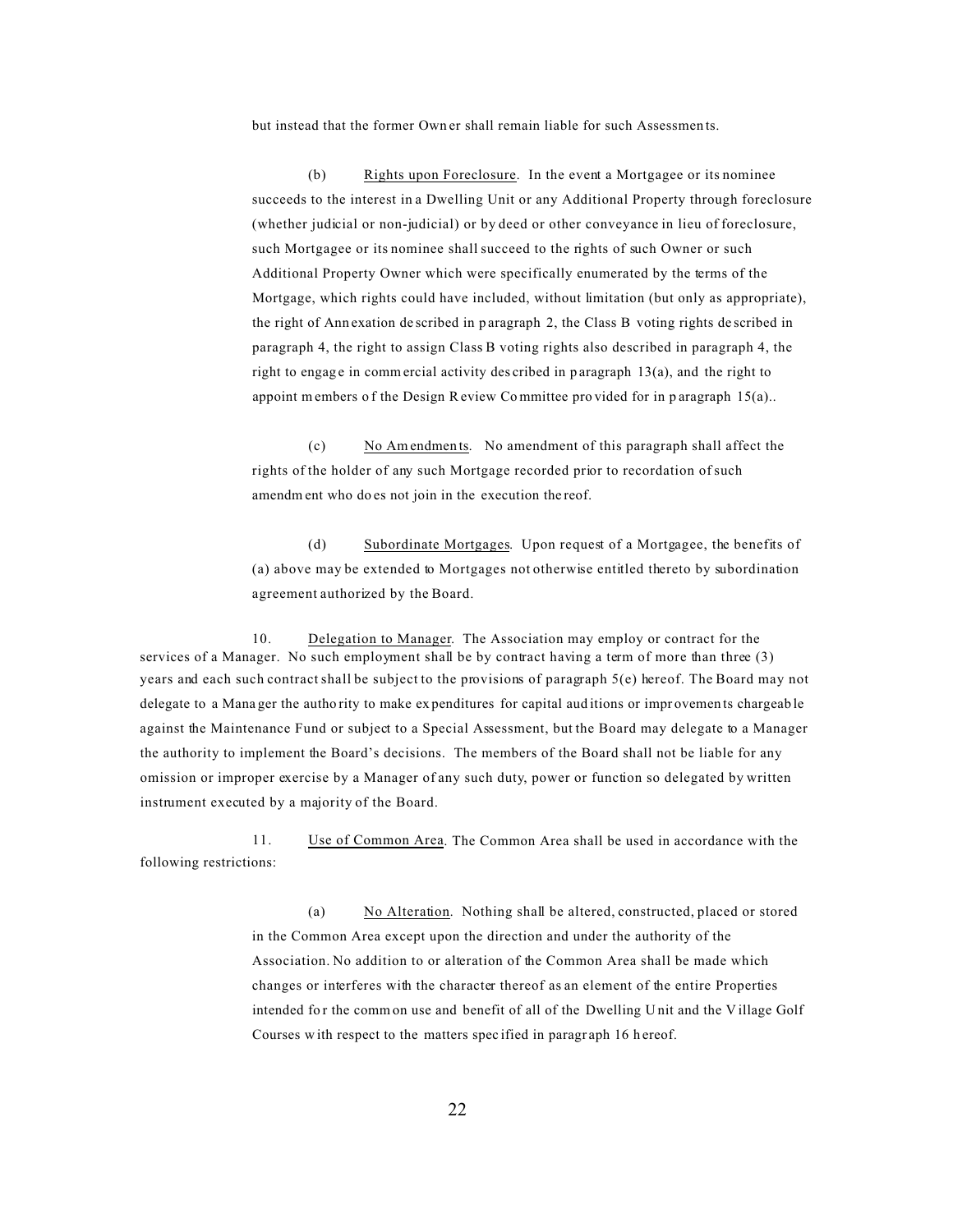(b) Rules and Regulations. All Members, their lessee s and invitees sh all comply with the rules for the use of the Common Area and for personal property of the Associatio n maintained or utilized in or on the Common A rea not inco nsistent herewith and furnished in writing to the Mem bers.

12. Constructio n of Impro vements. No work of improvement, grading, excavation, landscaping, tree or shrub planting or removal shall be undertaken upon any Lot or Lots without the prior approval of the Design Review Committee given as provided in paragraph 15 hereof. All plans and specifications for any structure or improvements whatsoever to be erected on or moved upon or to any Lot, and the proposed location thereof on any Lot or Lots, the construction material, the roofs and exterior color schemes, any later changes or additions after initial approval thereof, and any remodeling, reconstruction, alterations or additions thereto on any Lot shall be subject to and shall require the approval in writing before any such work is commenced of the Design Review Committee, as the same is from time to time composed.

#### 13. Restrictions On Use .

(a) Use. No commercial enterprise (except as hereinafter provided), noxious or offensive trade or activi**ty** shall be carried on upon any Lot, nor shall anything be done thereon which may, in the opinion of the Association, be or become an annoyance or nuisance to the neighb oring Owners or residents. For the purposes he reof, leasing or renting of the Dwelling Units shall not constitute a commercial use or enterprise notwithstanding the provisions of hotel or resort-type services in connection with such leasing or renting. Uses other than reside ntial use will be permitted in those areas designated for o ther forms of uses in the De velopment Plan. For purpose s hereof, the restrictions o n use shall includ e and be su bject to all of the restrictions co ntained in the Development Guide. Whenever the provisions of these Restrictions and the provisions of the Dev elopmen t Guide co nflict or are inco nsistent, the mor e restrictive shall co ntrol.

(b) No Trucks, etc. No trucks, trail bikes, recreational vehicles, snowmobiles, campers, trailers, boats or boat trailers or vehicles other than passenger vehicles or pickup or utility trucks with a capacity of one (1) ton or less shall be parked, stored or in any manner kept or placed on any Dwelling Unit or street within the Properties except as permitted under the Development Plan and the Development Guide or in a closed garage. No skimobile or recreational vehicle powered by an internal combustion engine m ay be operated within the P roperties except for purp oses of ingress and egress. Use of golf carts shall be subject to rules and regulations adopted by the Board, subject to the prior written approval of the Golf Club and the owner of the Country Club Course Parcel, p rovided that the rules and regulations re garding use of golf carts shall remain the same as those existing prior to the date of this Declaration and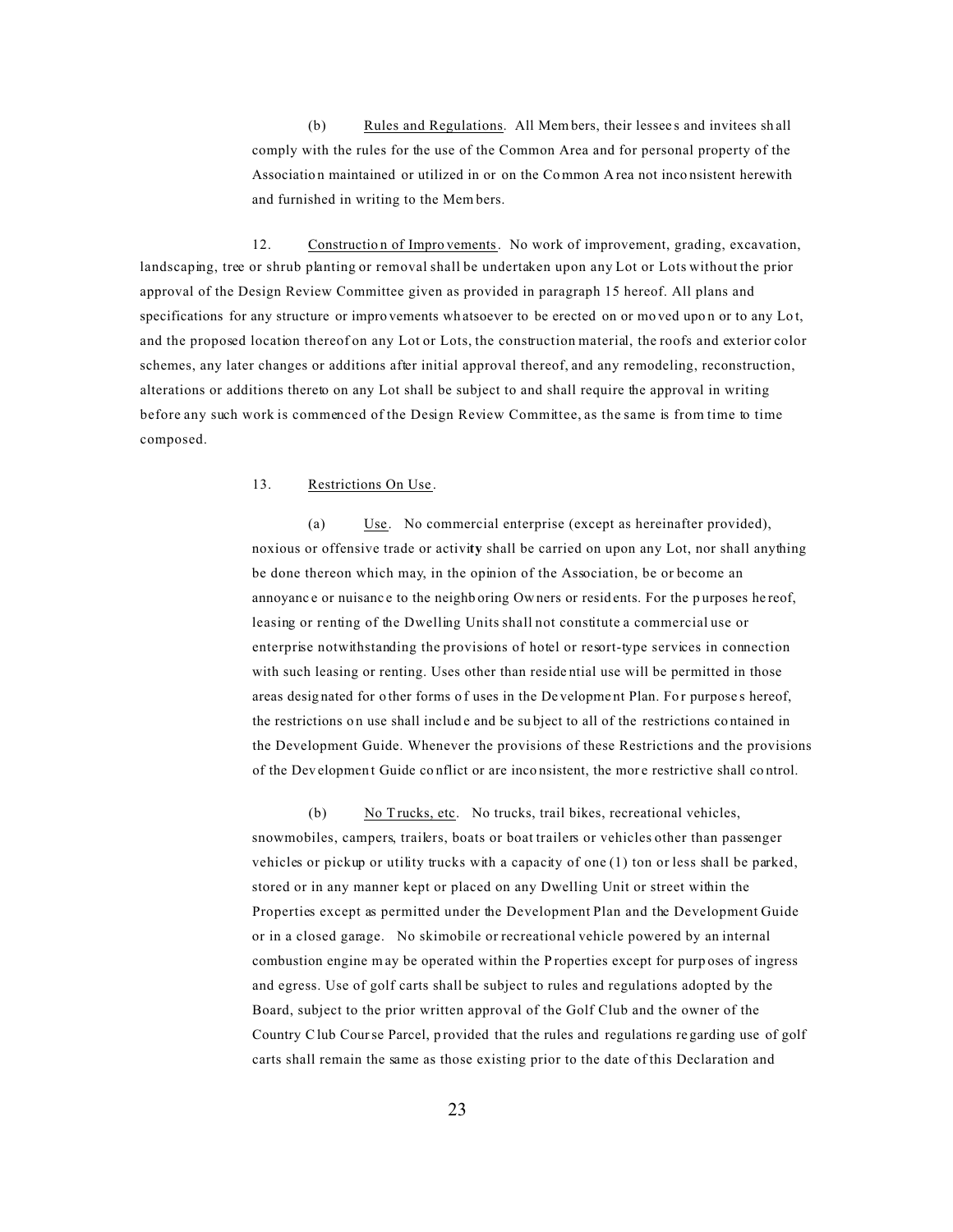Agreement if either the Golf Club or the owner of the Country Club withholds its approval. This restriction shall not, however, be deemed to prohibit commercial and construction vehicles, in the ordinary course of business, from making deliveries or otherwise providing service to a ny of said Properties.

(c) Excavating. No exca vation shall be made exc ept in conne ction with improvements approved as herein provided. Upon com pletion of such construction, exposed openings shall be backfilled and disturbed ground shall be graded and landscaped.

(d) No W ells. No well for th e produ ction of or from which there is produced water, oil or gas, shall be dug nor storage tanks or reservoirs, nor any installation of power, telephone or other utility line (wire, pipe or conduit) be made or operated anywhere on the Properties except water wells and works operated by the District, public agencies, or duly certified public utility companies; provided, however, that the foregoing shall not prevent drilling or installation of additional water wells by the District.

(e) No Signs. No sign of any kind shall be displayed to the public view on or from any Dwelling Unit designated for residential use on the Development Plan, except signs permitted under the Development Guide or approved by the Design Review Committee.

(f) Animals and Pets. No animals, livestock, insects, or poultry of any kind shall be kept, raised or bred on or in any Dwelling Unit other than dogs, cats or other household pets in such numbers as not to constitute a nuisance. No horses, mules, burros or other animals shall be ridden on any roads or trails within the Properties except such trails as are designated by the Board for equestrian use. All dog runs, kennels and fencedin areas for the confinement of permitted animals shall be maintained in a location not visible from any other Dwelling U nit, the Common Are a or the Village Golf Co urses.

(g) Drainage. No Ow ner shall do a ny work, con struct any impr ovemen t, place any lan dscaping or suffer the existe nce of any co ndition whatso ever which sh all alter or interfere with the drainage pattern for the Dwelling Units or Common Area as established in connection with the approval of the final plat maps applicable to the Properties, except to the extent such alteration in drainage pattern is approved in writing by the Design Review Committee, the Board, any public authorities having jurisdiction, and the G olf Club whe re the draina ge affected se rves the Go lf Club or is utilized by it in any way, or the owner of the Country Club Course Parcel where the drainage affected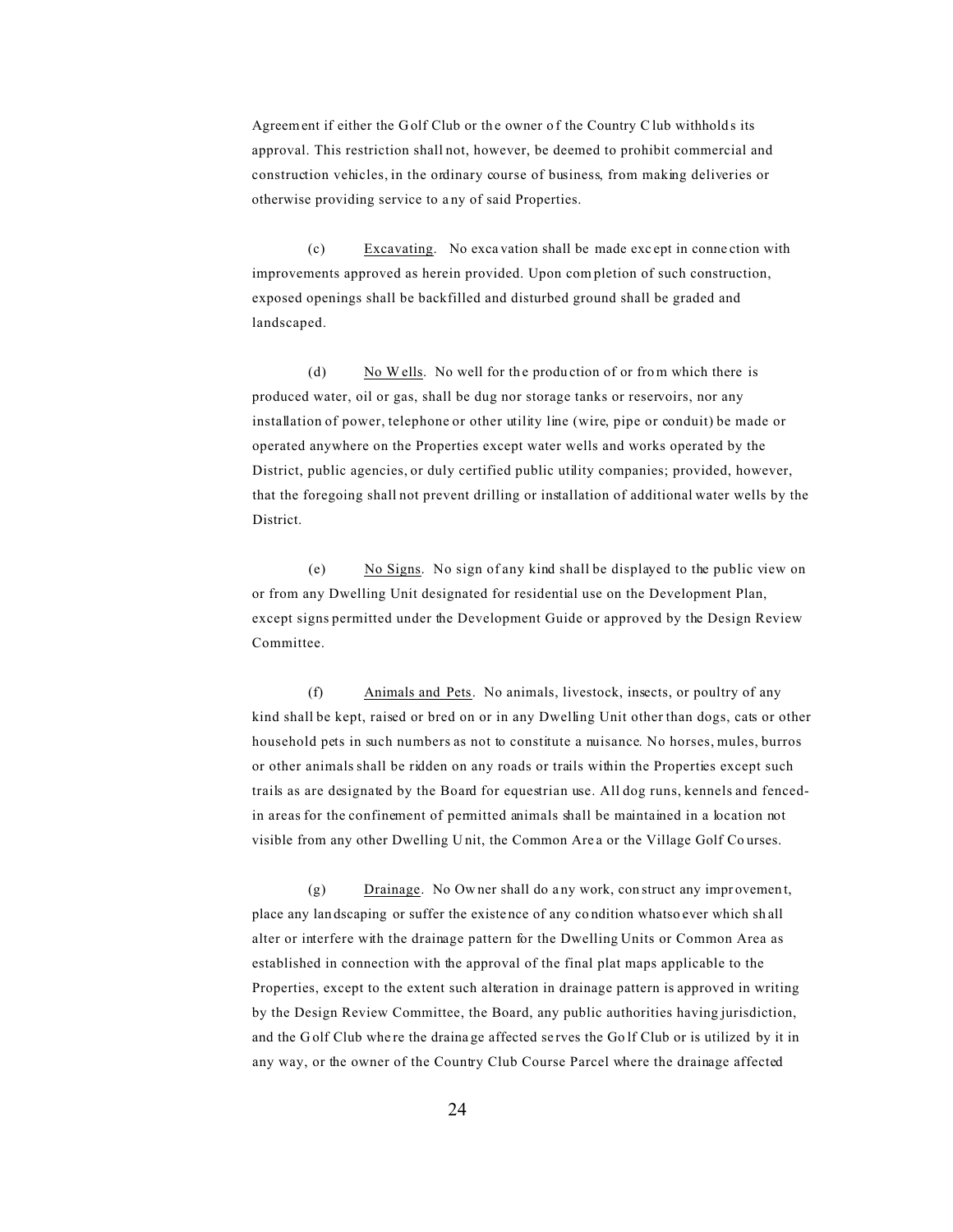serves the Country Club Course P arcel or is utilized by it in any way.

(h) Garbage and Trash. No Lot shall be used or maintained as a dumping ground for rubbish. All trash, garbage or other waste receptacles shall be maintained in good, clean condition and (exception collection days) in a location not visible from any other Dw elling Unit, the Common Area or the Village G olf Course s. The co ntainers shall be made of a material which does not emit excessive noise during handling.

(i) Outside Storage. No furniture, fixtures, appliances, or other goods and chattels not in ac tive use shall be stored in any b uilding or op en area or on any Lot in such manner that such material is visible from the improvements constructed on a contiguous Lot, from the Common Area or the Village G olf Courses, unless previo usly approved by the Design Review Committee. Construction materials shall not be stored on any Lot for a period exceeding thirty (30) days prior to commencement of construction.

(j) No Tents or Outbuildings. No mobile home, tent, shack or other outbuilding shall be kep t upon any Lot or in any stree t within the Pro perties exce pt in connection with work of construction diligently pursued. No swing set or other largescale recreational equipment shall be maintained on any Lot in an area not first approved by the Design Review Committee.

(k) Compliance With Laws. Subject to the rights of reason able conte st, each Owner shall promptly comply with the provisions of all applicable statutes, ordinances, administrative rulings or regulations pertaining to such Owner's Dwelling Unit.

(l) No Outside Clotheslines. No laundry or wash shall be dried or hung outside any Building

(m) Parking an d Auto Repair. No reside nt shall park an y automob iles in any street or upon any Lot exc ept within garages, carports, or designa ted parking areas. No wo rk of automobile repa ir shall be perfo rmed on any Lot or o n the Common Are a in areas visible from any other parc el, the Common A rea or the Village Go lf Courses, except in emergency ca ses.

(n) Antennae. No exterior antennae shall be permitted without the prior approval of the Design Review Committee. No activity shall be conducted on any Lot which materially interferes with television or radio reception on any other Lot.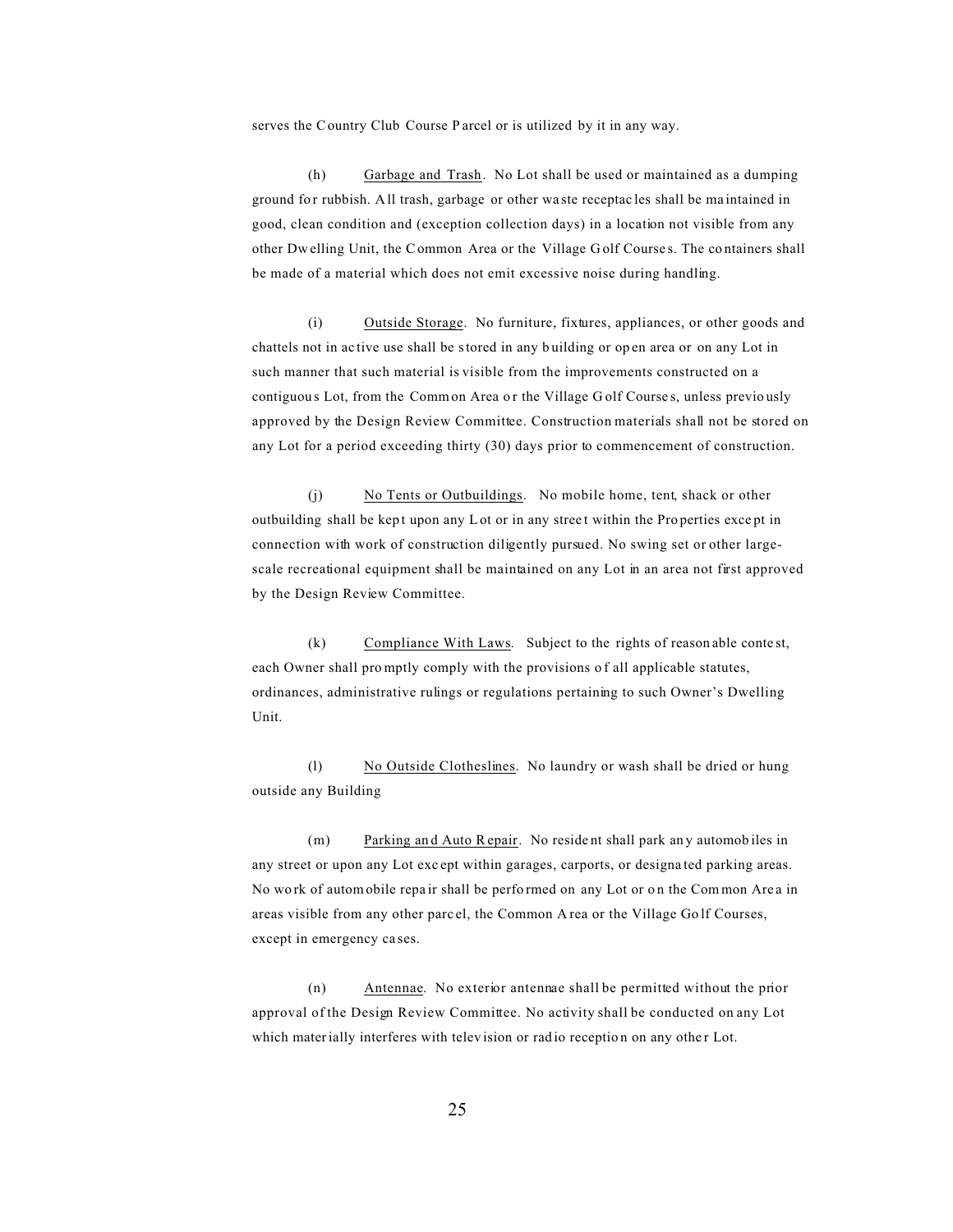(o) Work Affecting Exterior Appearance. No work shall be undertaken (other than routine maintenance and repair) which may result in changes in the exterior appearance of any Building or Dwelling Unit (including, but without limitation, erection of fences, planting of shrubs or installation of paving, or other cement flatwork) without the prior written consent of the Design R eview Committee. Window hang ings, draperies, awnings and the backings for all draperies and curtains visible from other Lots, Common Area or the Village Golf Courses shall be a color approved by the Design Review Committee.

(p) Outside Burning. There shall be no exterior fires, except barbeque, outside fireplaces, braziers and incinerator fires contained within facilities or receptacles and in improved are as designated for such purposes. No Owner or Owners shall permit any condition on such Owner's Lot which creates a fire hazard or is in violation of fire prevention regulations.

(q) Preservation of Trees and Shrubs. No trees or shrubs shall be removed from any Lot without the prior consent of the Design Review Committee.

(r) Maintenance of Building. Each Owner of each Lot shall maintain the Building or Buildings upon each Lot such Owner owns, including walkways and paving, in good condition, making all appropriate repairs and replacements as often as the same shall become necessary. In the case of Cluster Lots, the obligation shall be the joint and several obligation of all Owners within the Project and shall be performed by the Project Association.

(s) Maintenance of Landscaping. Each Owner of each Lot and each Additional Property Owner shall maintain the landscaping upon such Owner's Lot or such Additional Property Owner's portion of Additional Property in good condition. Each Owner a nd each A dditional P roperty O wner shall dilige ntly maintain, cultiva te, husband, protect and preserve the shrubs and trees upon the Lot of the Owner or the portion of Additional Property of the Additional Property Owner, including, but without limitation, removal of dead branches, dead brush and performance of other tasks calculated to remove or eliminate material which constitutes or creates a fire hazard. Each Owner and each Additional Property Owner shall cooperate with the Association in its brush clearing and fire protection husbandry program for reduction of fire hazard on Common Areas and Dwelling Units. In the case of Cluster Lots, the obligation shall be the joint and several obligation of all Owners within the Project and shall be performed by the Project Association. Where required by the Design Review Committee, vegetable and other gardens shall be screened so as not to be visible from any Dwelling Unit, the Common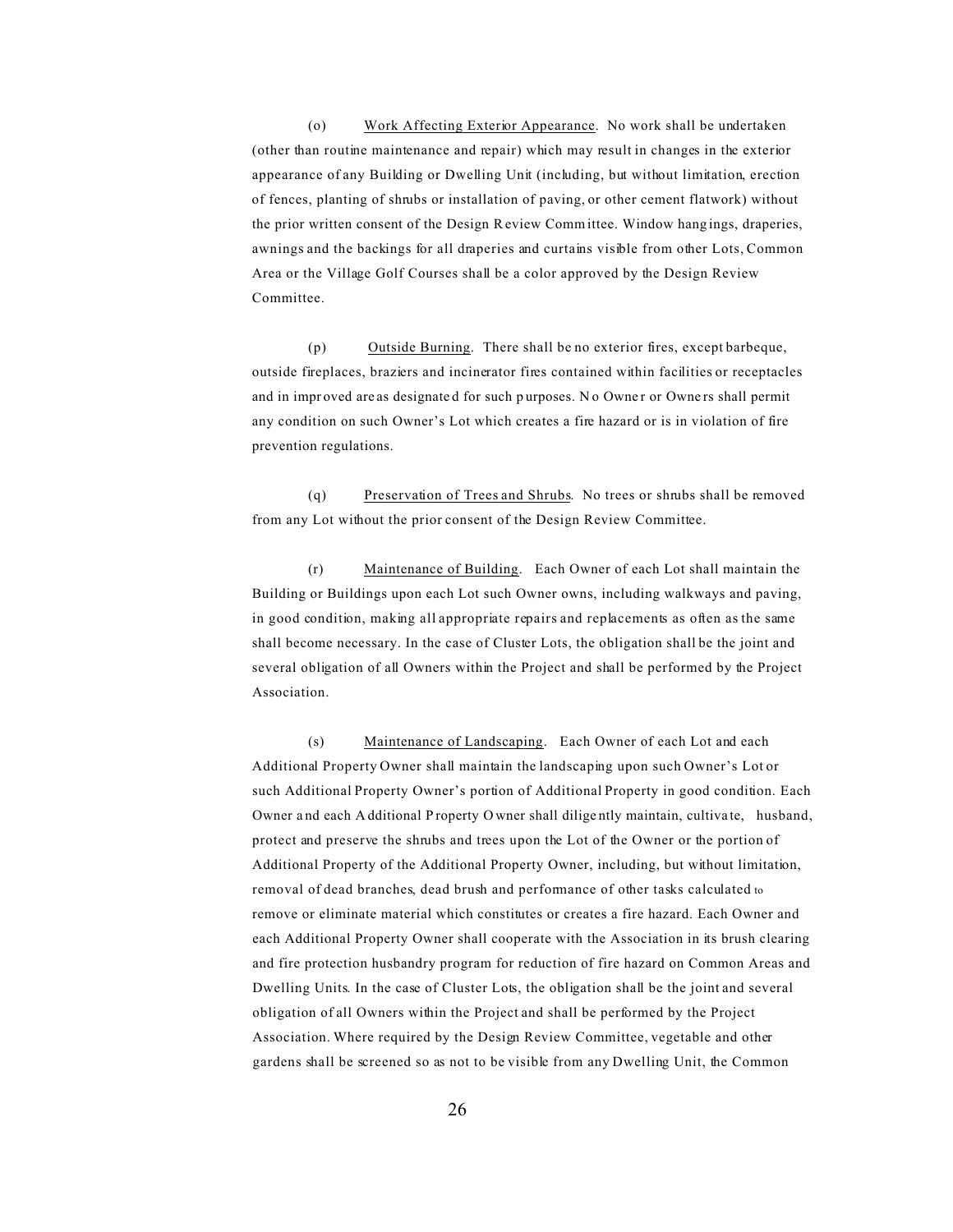Area or the Village G olf Courses.

(t) Insurance. All Owners shall maintain insu rance with resp ect to their Dwelling Units and all improvements thereon in amounts and insuring against risks and hazards in accordance with insurance standards from time to time established by the Board with notice to the Owners. In the case of Cluster Lots, the obligation shall be the joint and several obligation of all Owners within the Project and shall be performed by the Project Association.

(u) Noise. No exterior horn, whistles, bells or other sound devices except security devices used exclusively to protect the security of Commercial Lots, Custom Lots or Cluster Lots and improvements located thereon shall be placed or used on any Commercial Lot, Custom Lot, Cluster Lot or Common Area.

(v) Outside Lighting. All exterior lighting installed or maintained on any residential building shall be placed so that the light source is not visible from the improvements on a neighboring Custom Lot, Cluster Lot, Comm on Area, the clubhou se located on the Golf Course Parcel or any clubhouse to be located on the Country Club Course Parcel, except such light sources as the Design Review Committee shall approve by variance or special exce ption. The Assoc iation may establish various standards for exterior lighting including, without limitation, standards for hue and intensity, but such standards shall be subject to the approval of the Design Review Committee. In the case of Custom Lots, all driveway entrances shall be lighted in the manner established by the Design R eview Committee, and the main entra nce of all Dwelling Units which have been improved shall be kept lighted during all hours of darkness.

(w) No Obstruction. There shall be no obstruction of the pedestrian walkways located upon any Lot for purposes of circulation of foot traffic or any interference with free use thereof except such obstruction as may be reasonable required in connection with repairs of such walkways. The Members, their tenants, licensees and guests are gra nted none xclusive easements to use a ll of the pedestrian walkways w ithin the Properties. Use of all the walkways shall be subject to regulations by rules adopted by the Associa tion and furnish ed in writing to the Memb ers. The A ssociation sha ll promptly take such action as may be necessary to abate or enjoin any interference with or obstruction of the pedestrian walkways contrary to the provision hereof and shall have a right of entry for purposes of removing the same, and any costs incurred by the Association in connection with such abatement, injunction or corrective work shall be specially assessed to the Owner or Owners responsible therefor. Free use of the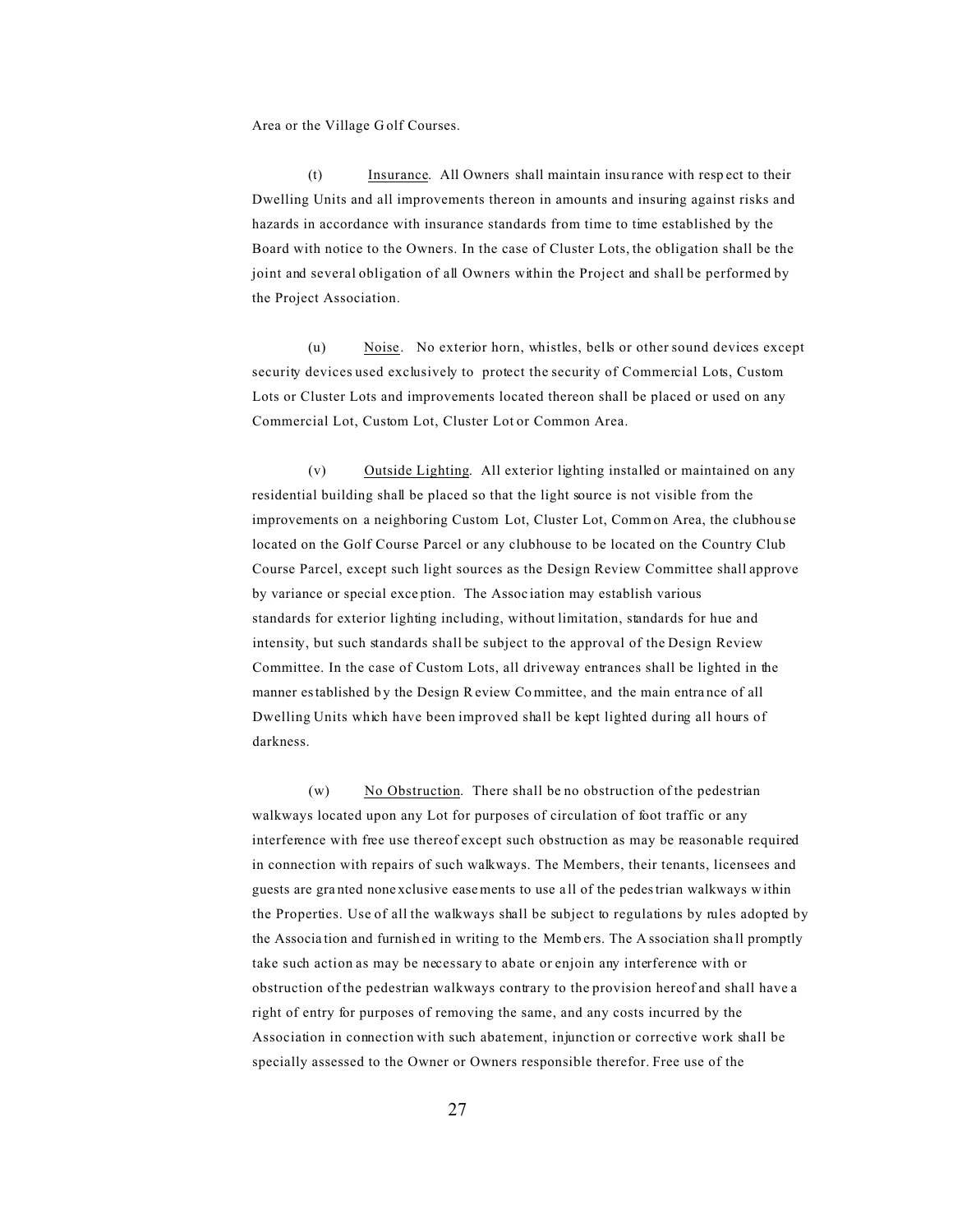pedestrian walkways and free circulation of foot traffic are essential elements of the Development Plan.

(x) Camping and Picnicking. No camping or picnicking shall be allowed within the properties except in areas d esignated for such purpo ses.

(y) No Subdivision. No Lot shall be subdivided or utilized for more than one home site without the prior approval of the Design Review Committee, and applications for such approval shall not be favored in the absence of extreme hardship or extraordinary circumstances. The foregoing shall not be deemed to disfavor Lot line adjustments which do not result in an increase in the number of building sites and which are made to accommodate building plans approved by the Design Review Committee. The fore going restriction shall not app ly to Cluster Lots which may be subdivided to carry out any plan of improvement established by an Additional Property Owner and approved by the Design Review Committee.

(z) Provisions For Fire P rotection And Security. Improvements on each Lot shall be constructed in a manner which will accommodate connection with a security and cable television system for central service under a master service contract or central, compu ter-controlled monitoring program for security and fire protection purpose s to accommodate and connect with the system designated by the Association. Each residential unit shall be equipped with internal fire suppression sprinklers and smoke detectors at such standards as are established from time to time by the Design Review Committee. All roofs composed of combustible materials shall be equipped with an exterior sprinkler system for fire suppressio n purpos es. The O wner of eac h Dwelling U nit shall participate in and be a part of the security system or systems from time to time established by the Association, making such improvements to such Owner's Dwelling Unit as may be required to participate fully in the designated system.

14. Sales Models or Offices. Notwithstand ing any prov ision to the co ntrary herein contained, any Owner of a Cluster Lot or any Owner of at least ten (10) Custom Lots shall be allowed to use Dwelling Units designated by the Owner and approved by the Design Review Committee as sales and lease models is or offices, conducting therein through agents or employees sales or development activities customarily associated with model units. Approval of the Design Review Committee shall be given by the same process as that described in paragraph 15(d) with respect to initial applications for improvement. In addition, such Owner described in this paragraph may maintain such signs as may be required to advertise Dwelling Units for sale and to d irect prospective purcha sers and lessees to the sales and lease models, subject to the approval of the Design Review Committee as to the form, content and location of the signs.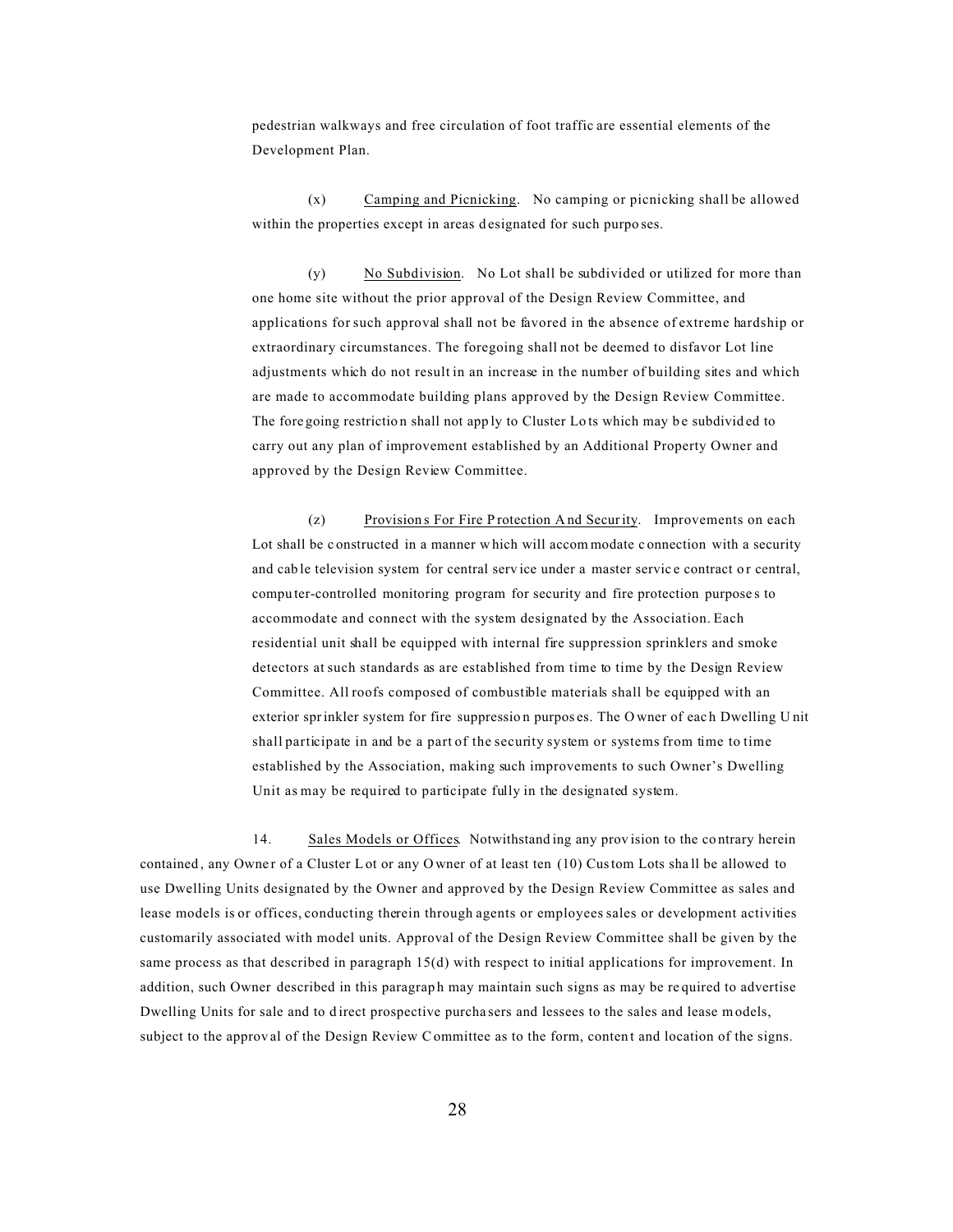# 15. Design Review Committee.

(a) Composition of Design Review Committee. Five (5) persons shall be appointe d to act as a D esign Revie w Comm ittee and perform the functio ns set forth herein. Each appointee must be qualified to serve on the Design Review Committee. Initially, the Association shall be entitled to appoint one (1) of the five members of the Design Review Committee, which individual shall be selected by a vote of the Members holding Class A voting rights only. In add ition, the Land Company and CPV each shall be entitled to appoint one  $(1)$  member, and Fidelity shall be entitled to appoint two  $(2)$ members. Each of the Land Company, CPV, and Fidelity is sometimes known herein as an "App ointing Entity." A t such time as an Appoin ting Entity owns o r has the right to develop fewer than fifty (50) Dwelling Units, such Appointing Entity shall no longer be entitled to appoint any member to the Design Review Committee, and the member or members appointed by such Appointing Entity must resign. At such time as a member of the Design Review Committee selected by an Appointing Entity must resign as a result of such Appointing Entity having reduced its ownership of or right to develop Dwelling Units, the vacancy thus created thereafter shall be filled by the Association in the manner provide d above . Each of the Association , the Land Compan y, CPV a nd Fidelity sha ll have the sole right to appoint, replace and remove its appointee or appointees to the Design Review Committee. Each appointee shall serve at the pleasure of the entity that appointed him or her. The right to appoint a member to the Design Review Committee described in this paragraph 15(a) may be pledged in a Mortgage made by the Appointing Entity as grantor thereunder in accordance with a pledge of all Property then owned by such Appointing Entity. The right to appoint a member to the Design Review Committee may be assigned by an Appointing Entity in connection with the conveyance of all or substantially all Pr operty then o wned by su ch Appo inting Entity.

(b) Addresses of Design Review Committee Membe rs. The address of the Design Review Committee shall be at the address of the principal office of the Association. The current record of the names, qualifications and business addresses of the members of the Design Review Committee shall be kept there. The Design Review Committee shall meet at the convenience of the members thereof and as often as necessary to transact its business, acting on the votes of three (3) out of five (5) members thereof. Applicants for Design Review Committee action may, but need not, be given an opportuni**ty** to be heard in support of their application.

(c) Applications, Standard of Review and Action by Design Review Committee. Applications for Design Review Committee approval, the standards by which such applications shall be reviewed and the procedures for review shall be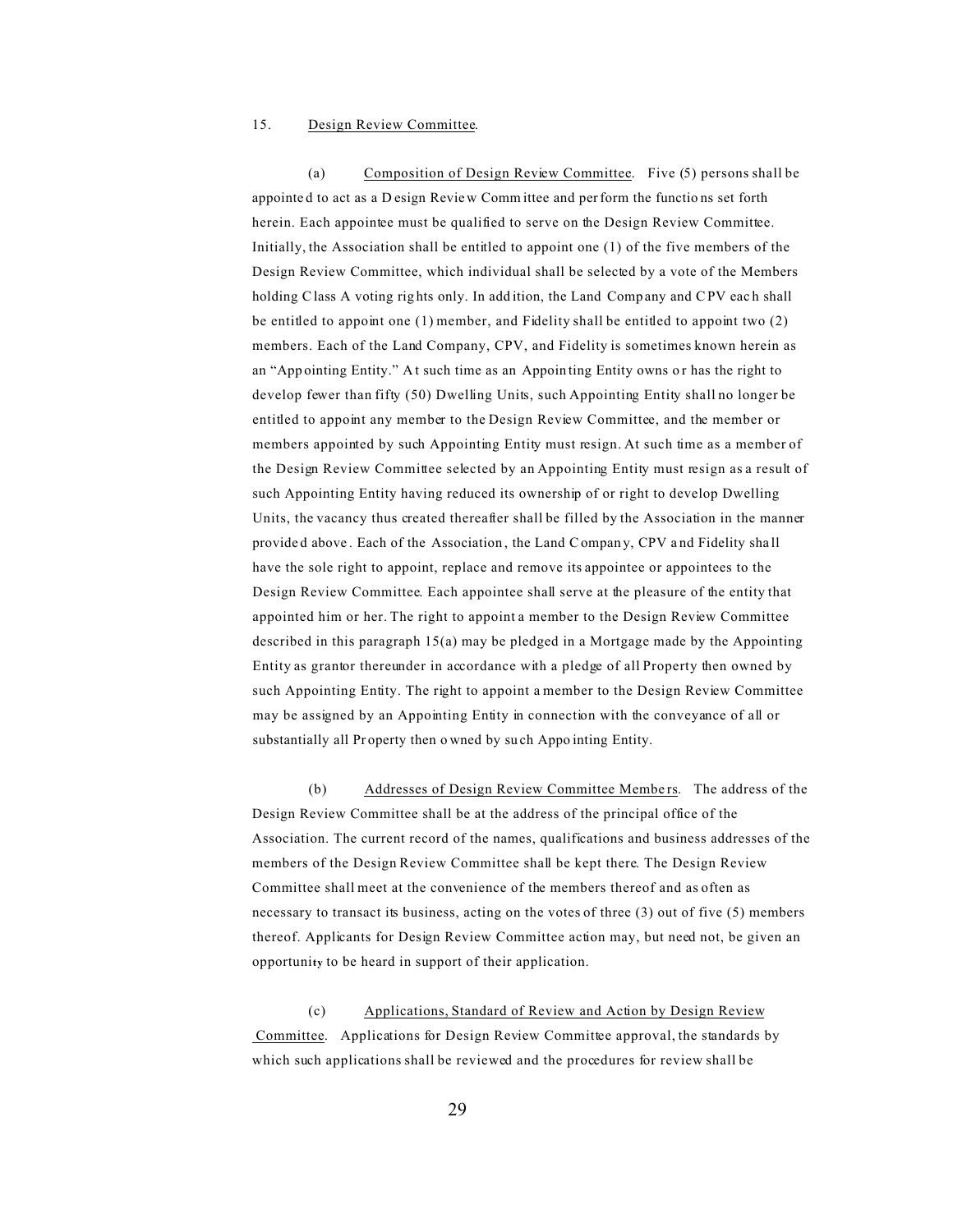controlled by the Design Guide. The Design Review Committee shall not have the authority to ap prove an y application s for projec ts that would inc lude significantly different designs or materials from those permitted in the Design Guide without amending the Design Guide, as hereinafter provided. A true and correct copy of the Design Guide shall be maintained at all times at the office of the Association and each Owner and Additional Property Owner shall be entitled to a copy thereof upon written request and payme nt of the copying costs.

(d) Mechanism of Approval. When an application is made to the Design Review Committee for initial improvement of an undeveloped Custom Lot, Cluster Lot or Commercial Lot, and the owner of such Custom Lot or Cluster Lot or the owner of such Commercial Lot is an Appointing Entity or obtained title to the same from an Appointing Entity, then the member or members of the Design Review Committee who were appointe d by that Ap pointing Entity (i.e., if such App ointing Entity still has the right to representation on the Design Review Committee) shall be entitled to a total of three (3) votes for the purposes of voting on the approval of that application, and the remaining members of the Design Review Committee shall be entitled two (2) votes among them for such purpose, to be allocated on a pro rata basis. If such Appointing Entity no longer has representation on the Design Review Committee, and in all other instances, each member of the Design Review Committee shall be entitled to one (1) vote each, and approval of such applications shall be given by majority vote of the Design Review Committee.

(e) No D esign Resp onsibility. Neither the Design Review Committee nor any member or agent the reof, or any of the Appo inting Entities shall be responsible in any way for any defects in any plans or specifications submitted, revised or approved in accordance with the foregoing provisions, nor for any structural or other defects in any work done acc ording to such plans and specifications.

(f) Limitations. Notwithstand ing anything to the contrary here in contained, any work performed upon any Lot or Commercial Lot which required the prior approv al of the Design Review C ommittee sh all be deem ed appr oved unle ss an action to enjoin or abate the same has been commenced by delivery of written notice to the Owner by the Design Review Committee within one hundred twenty (120) days of the date when the Design Review Committee acquires actual knowledge or notice of the commencement or performance of such work.

(g) Amendments to the Design Guide. All amendm ents and cha nges to the Design Guide must be approved by four (4) members of the Design Review Committee. In connection with the approval of an amendment or change to the Design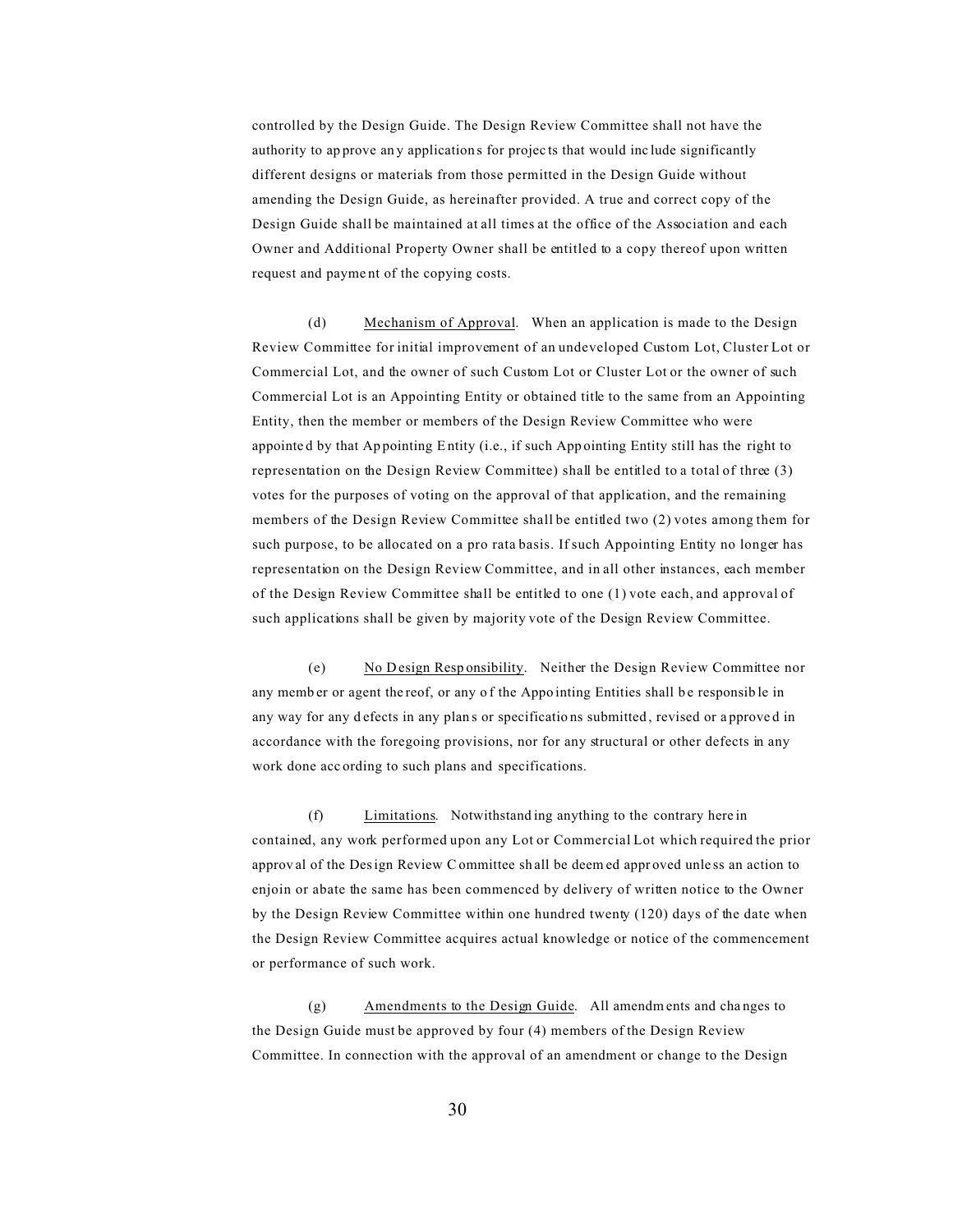Guide all members of the Design Review Committee shall have one (1) vote.

16. Reciprocal Easements and Restrictions Between the Village Golf Courses and Lands of the Owners and the Additional Property Owners.

> (a) Grant of Easements by the Owners and the Additional Property Owners to Golf Club and the Owner of the Country Club Course Parcel. The Owners and the Additional Property Owners grant to the owners of the Village Golf Courses the following nonexclusive easements:

> (1) The right of ingress and egress o ver, across and along streets, roadways, pedestrian walkways, vehicular paths and other accessways from time to time established by the Owners or the Additional Property Owners for access between either of the Village G olf Course s (and all part thereof) and the public stree ts, roads, the p rivate roadways, walkways and accessways established from time to time by the Owners or the Additional Property Owners and made part of Common Area, the use thereof to be consistent with the nature of the improvement;

(2) The right to utilize and ma ke conne ction with: (i) utility services from time to time established within the Common Area and; (ii) dedicated or granted public utility easements where established adjacent to or contiguous with or underneath any bou ndary of either of the Village Go lf Courses;

(3) The right to utilize for typical golf course play and marking of "out of bounds" signs the area designated "Golf Course Setback" either on the final plat map of any portion of the Properties with respect to both Lots and Common Area (where applicable) as part of the Village Golf Courses, or on plat maps, site plans or diagrams maintained by the Design R eview Committee, but in no event shall the Golf Course Setback be less than twenty-five (25) feet unless such setback is platted as such on a final plat map, w hich has bee n consented to by the Go lf Club for Ad ditional Pro perty contiguous with the Golf Co urse Parcel or by the ow ner of the Country Club Course Parcel for Additional Property contiguous with the Country Club Course Parcel. No permane nt improvements in or alte rations of the Lots and Co mmon A reas within the G olf Course Setback shall be made or allowed (other than "out of bounds" markers or signs consistent with those utilized elsewhere in connection with the Village Golf Courses), and no portion thereof shall be incorporated in any fairway, trap, water hazard, green or paved cart path. All areas lying within the out-of-bounds stakes shall be maintained by the Golf Club (with respect to the Go lf Course Parcel) and the owner of the Country Club Course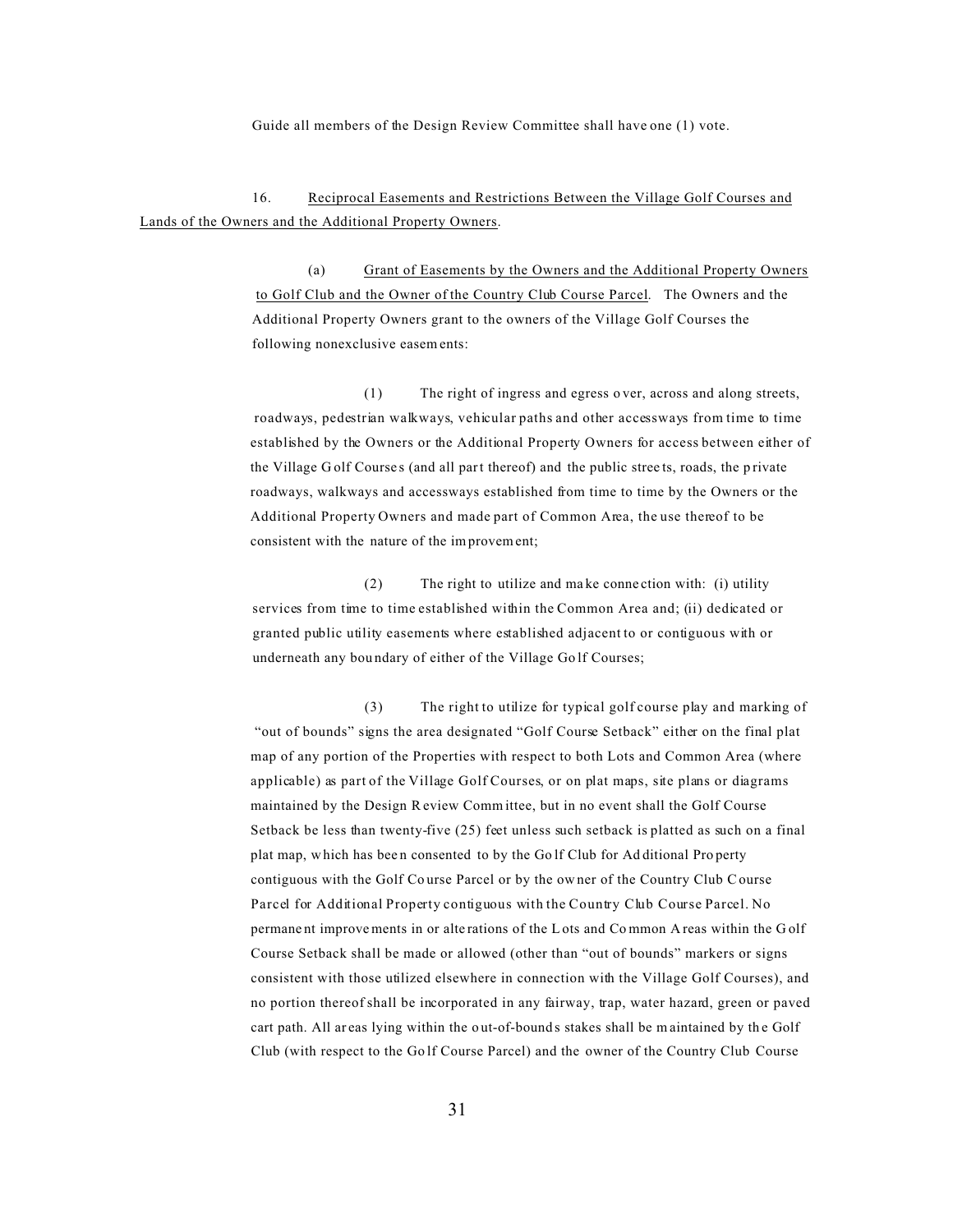Parcel (with respect to the Country Club Course Parcel), with the balanc e of the Go lf Course Setback ma intained by the Owner of Additional Property Owner affected thereby. Nothing shall be placed or maintained in the Golf Course Setback which shall interfere with utilization thereof as a playable part of either of the Village Golf Courses or an area for gallery use; and

(4) The right to utilize areas of the Property and Additional Property lying within twenty-five (25) feet of the edge of the Village Golf Courses as an area for observation by tournament galleries. No such areas shall be improved except as permitted under paragraph 16(a)(3) above. The foregoing grant of easement is made for use by Go lf Club and C ountry Club in conjunctio n with tournam ents and spe cial events on the Village Golf Courses by members, invited guests and members of the public. Any installations made in connection with this grant of easement shall be removed by the Golf Club or the Country Club (whichever has made use thereof), and all damage repaired promp tly upon con clusion of eac h such tourna ment and sp ecial event.

(5) The right to utilize areas of the Property and Additional Property contiguous to and lying within twenty-five (25) feet of the edge of the Village Golf Courses for temp orary, above ground utility lines for use solely in conjunction with tournaments and special events on the Village Golf Courses. Such use shall not interfere with or damage the primary use of the Property or Additional Property so affected, and the utility lines and installations shall be removed by the Golf Club or the Country Club (whichever has made use thereof), and all damage repaired promptly upon conclusion of each such to urnament a nd special e vent.

The foregoing grants of easement are made for use by the owners of the Village Golf Courses for golf course and related purposes, for the members and invited guests thereof and for maintenance and service personnel and employees of the Golf Club and the Country Club related to and associated with the implementation of such use. Location and use of specific easements must be reasonab ly acceptab le to Golf Club or the ow ner of the Co untry Club Course Pa rcel, as app ropriate (depending on the affected parcel) and the relevant Owner or Additional Property Owner. Any attempt to utilize the easeme nts for expan ded or inte nsified use of the Village G olf Course s shall constitute a surcharge thereof and an excessive burden upon the easements herein created and may be remed ied by injunc tive relief or an aw ard of dam ages. If an easement granted herein affects Additional Property which is subsequently platted, the utility and access easements provided for on such plat shall govern, and the easements provided for herein shall no longer have force or effect.

## (b) Grant of Easements by Golf Club and the owner of the Country Club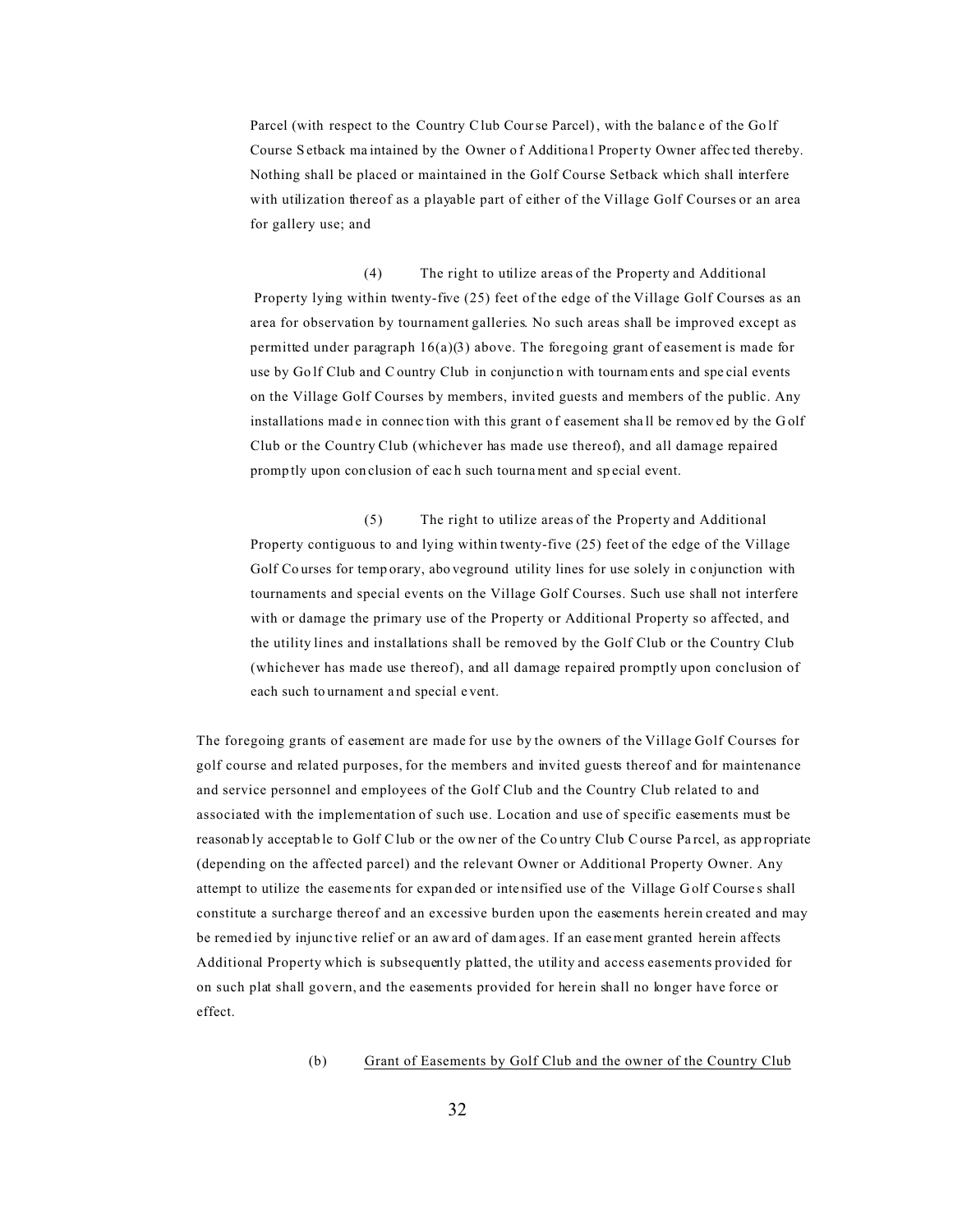Course Parcel to Owners and Additional Property Owners. Golf Club and the owner of the Country Club Course Parcel grant to Owners and Additional Property Owners nonexclusive easements as follow:

> (1) The right in ingress and egress to and from the Property or Additional Property over, across and along the roadways, pedestrian walkways and vehicular accessways and paths located on the Village Golf Courses; provided, however, that the foregoing grant shall not include easements to utilize golf cart paths, pedestrian walkways, driveways and service roads on the Village Golf Courses established solely for use in connection with golf play, maintenance of the Village Golf Courses or which constitute driveways for internal circulation purpo ses;

(2) The right to utilize and ma ke conne ction with utility installations located within the Village Golf Courses and intended to provide service across and through either of the Village Golf Courses for the benefit of any part of the Property or Additional Property; provided, however, that all such utilization and connection shall be subject to control by the Golf Club or Country Club, as affected thereby, and no surface disturbance or interference with the use of either of the Village Golf Courses for its primary purpose shall be allowed; and

(3) An easement over the Village Golf Courses to the extent reasonab ly necessary for th e purpo se of provid ing the security ser vices referred to in paragraphs 5(g) and 6(h); provided, however, that the foregoing easement shall not include the right to create or establish impro vements up on either of the Village Golf Courses.

The foregoing grants are made for the benefit of the Owners and Additional Property Owners and their successors in connection with use of the Property or Additional Property by the Owners or the Additional Property Owners, members, invitees, licensees, employees and contractors thereof for use pursuant to the terms of the De velopment Plan. Lo cation and use of specific easem ents must be reasonably acceptable to both Golf Club (with respect to the Golf Course Parcel) or the owner of the Country Club Course Parcel (with respect to the Country Club Course Parcel) and the relevant Owner or Additional Property Owner. Any attempt to utilize the easements for expanded or intensified use of the Village Golf Courses shall constitute a surcharge thereof and an excessive burden upon the easements herein created and may be remedied by injunctive relief or an award of damages. If an easement granted herein affects Additional Property which is subsequently platted, the utility and acce ss easemen ts provided for on such p lat shall govern , and the easements provide d for herein sh all no longer have force or effect.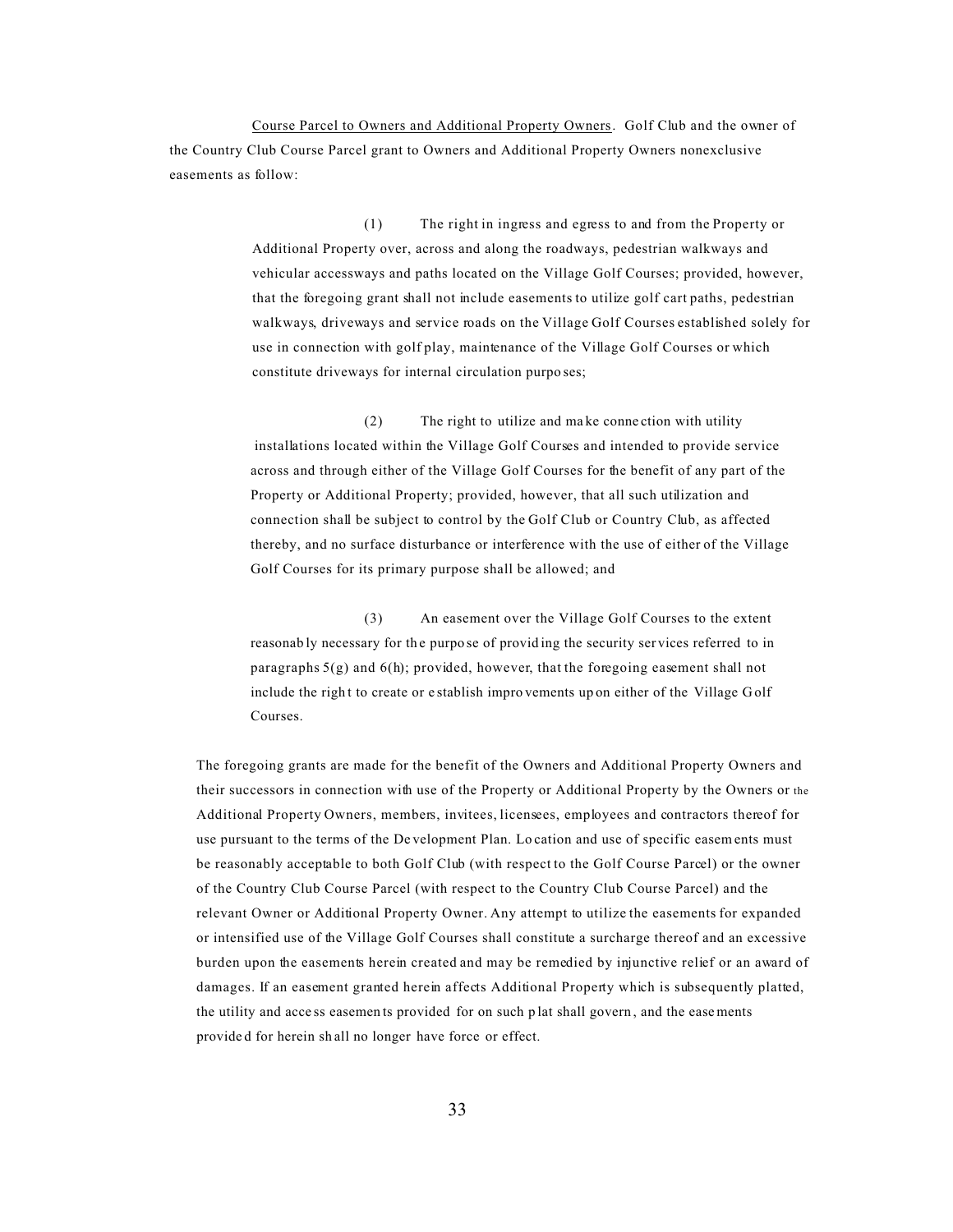#### (c) Maintenance.

(1) The Ass ociation sha ll maintain in goo d conditio n and rep air all roadways, accessways, walkways and utility installations with respect to the Developed Property to which the Village Golf Courses easements apply pursuant to paragraph 16(a)(1), making such improvements to and replacements of said easement areas and the component parts thereof as may be required from time to time to keep them functional and operative for the uses and purposes of easem ent grants.

(2) The Ad ditional Pro perty Own ers whose A dditional P roperty is directly burdened thereb y shall maintain in good condition and repair all roadways, accessways, walkways and utility installations to which the Village Golf Courses easements apply pursuant to paragraph 16(a), making such improvements to and replacements of said easement areas and the component parts thereof as may be required from time to time to keep them functional and operative for the uses and purposes of the easement grants.

 (3) Golf Club shall maintain in go od cond ition and rep air all roadways, access ways, and walkways to which the easements burdening the Golf Course Parcel granted pursuant to paragraph 16(b) apply, making such improvements to and replacements of said easement areas and the component parts thereof as may be required from time to time to keep them functional and operative for the uses and purposes of the easement grants.

 (4) Country Club shall mainta in in good c ondition an d repair all roadways, accessways, and walkways to which the easements burdening the Country Club Course Parcel granted pursuant to paragraph 16(b) apply, making such improvements to and replacements of said ea sement area s and the compone nt parts thereof as may be required from time to time to keep them functional and operative for the uses and purpose s of the easement grants.

## (d) Restriction On Use Of Village Golf Courses.

# (1) Specific Use Restrictions.

(i) The Village Golf Courses shall be utilized for the maintenance and operation of a golf course, country club, and purposes ancillary and incidental thereto. No other use shall be permitted of the Village Golf Courses. Specifically, but without limiting the generality of the foregoing, no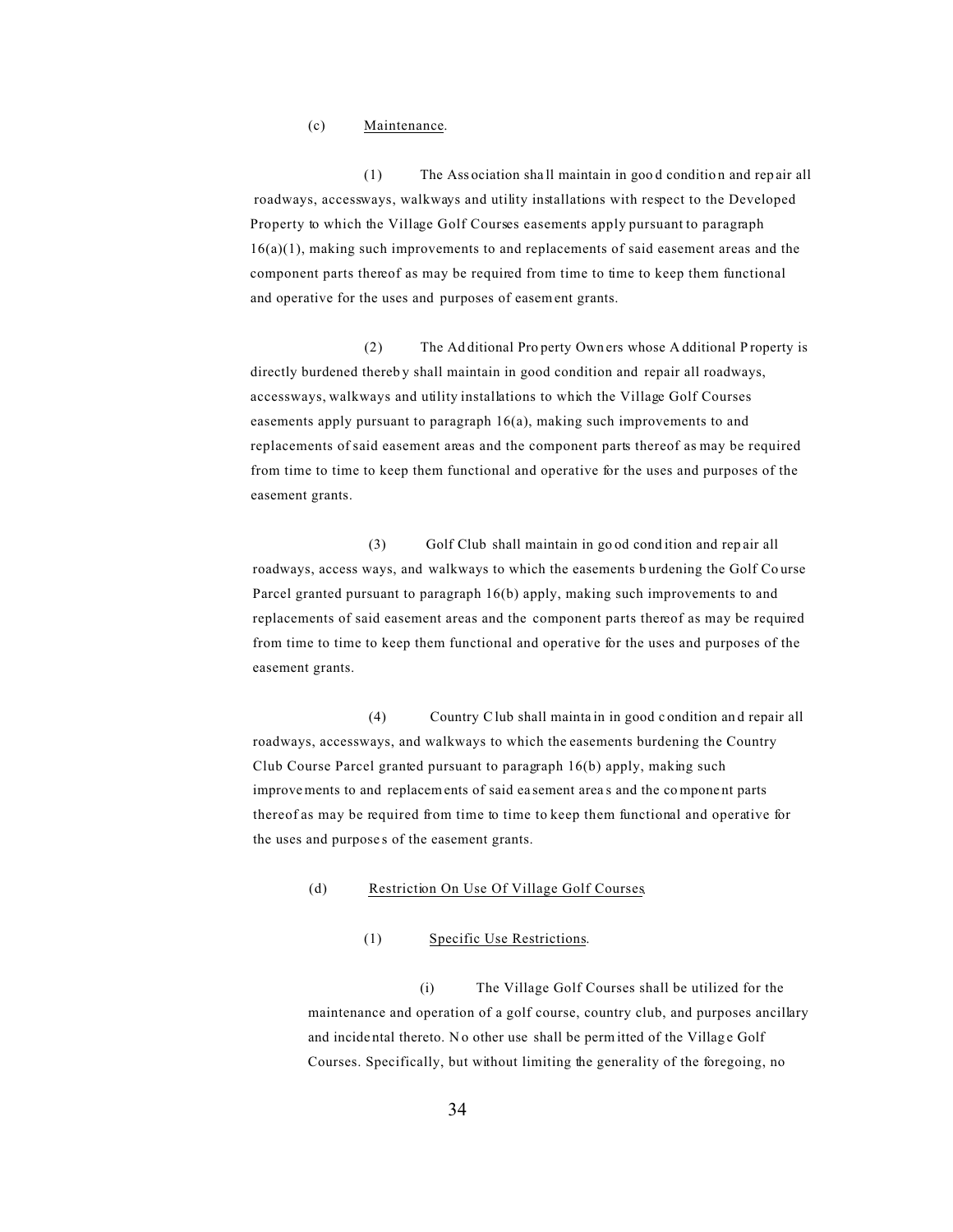construction of any permanent structural improvements shall be made on any portion of the Village G olf Courses other than improvements necessary, desirable or ancillary to their primary use as golf courses, country clubs, and for related purposes.

(ii) No permanent residences shall be established on the Village Golf Courses except for residences of security and maintenance personnel or other em ployees of the Golf Club (in the case of the Golf Course Parcel) whose residence upon the Golf Course Parcel is essential or desirable (in the opinion of the Golf Club) to the pr eservation a nd protec tion thereof fo r its intended use and purpose; residences of security and maintenance personnel or other employees of the Country Club (in the case of the Co untry Club Course Parcel) whose residence upon the Country Club Course Parcel is essential or desirable (in the opinion of the Country Club) to the preservation and protection thereof for its intended use and purpose; residential and rental units for use by guests and members of Golf Club (in the case of the Golf Course Parcel), or guests and members of Country Club (in the case of the Country Club Parcel), subject to the prior approval of all such structures by the Design Review Committee.

 (iii) No commercial activity shall be conducted on the Village Golf Courses except as a service to the members of the Golf Club and their guests, in the case of the Golf Course Parcel and the members and guests of the Country Club, in the case of the Country Club Course P arcel. No enterprise or business or other activity shall be conducted therefrom which shall be open to members of the public generally or result in a general solicitation to members of the public; provided, however, that nothing here in contained shall be deemed to prevent the conduct of special tournaments or events; and further provided that nothing herein contained shall be deemed to prevent the owner of the Country Club Course Parcel from offering for sale to the general public interim or temporary memberships for use of the Country Club Course Parcel on terms and conditions acceptable to the owner of the Country Club Course Parc el in its sole discretion.

(2) No Fences. The Village Golf Courses shall not be separated from any part of the Property or Additional Property by fencing nor any other physical division constructed for or intended to impede or discourage access; provided, however, that the foregoing shall not be construed to prevent construction on the Village Golf Courses of fencing or other physical division around enclosed equipment and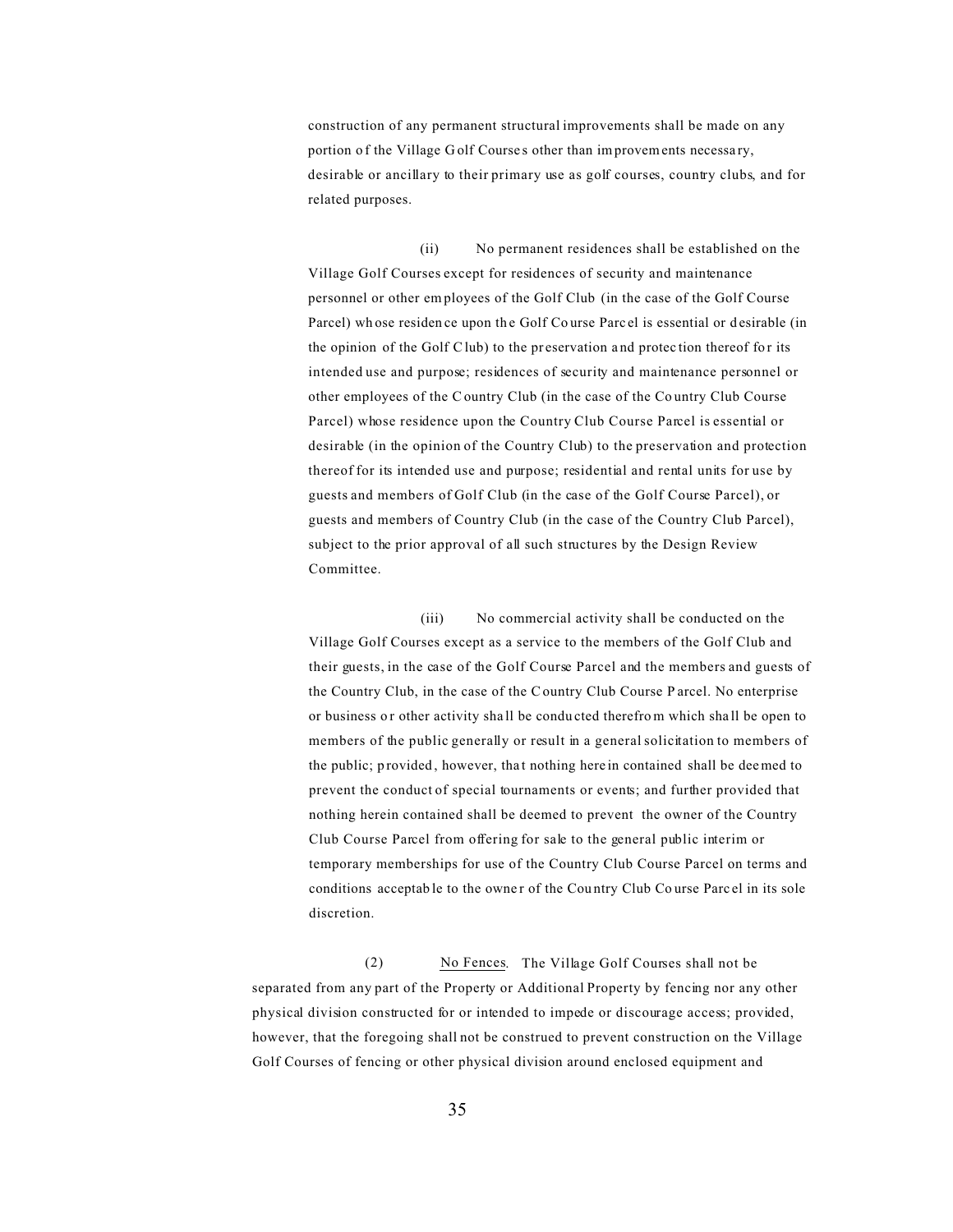storage areas and decorator stone or other architectural fencing or wall material as an appurten ance of the c lubhouse or any other imp rovement; and provided, further, that all or portions of the Village Golf Courses may be fenced if such fencing is necessary or desirable to preserve security in view of the inability or unwillingness of the Association and public agencies to provide adequately for such security as contemplated herein.

(3) Accoun ting For Co sts. In addition to the costs it shall incur in connection with performance of the obligations on its part to be performed pursuant to the provisions of this paragra ph 16, G olf Club or C ountry Club , as appro priate, shall pa y to the Association the actual cost plus fifteen percent (15%) allowance for administrative overhead of all goods and service actually provided to each entity by the Association. Such amounts shall be due within thirty (30) days after presentation of the proper invoice therefore, tog ether with such a ccounting for the costs as either entity may reaso nably request. An y amount no t paid when due shall acc rue interest at the ra te specified in paragraph 8(c) above, and if any amount is past due for sixty (60) days or more, then the Associatio n shall be entitled to suspend services until the p ast due amo unt has been paid in full. The Ass ociation sha ll provide to each entity a full, complete and accurate accounting for all costs chargeable to such entity hereunder. Golf Club and Country Club and their resp ective agents, employees and acco untants shall hav e the right, at reaso nable notice, to hav e access to the Association 's books an d record s and to co nduct as aud it thereof to determine the propriety of any amounts charged to such entity by the Associatio n during any ye ar and the re sults of such aud it disclose that suc h entity hereunde r. If either entity cond ucts an audit o f the Associatio ns books and reco rds with respect to c harges ma de to such e ntity by the Assoc iation during a ny year and the results of such audit disclose that such entity has been overcharged by an amount exceeding five percent (5%) of the amount actually owed, the Association shall pay, in addition to the amount of such overcharge, the reasonable cost of the audit so conducted. The right of either entity to such an audit with respect to any calendar yea r shall expire unless exercised within twelve (12) months after the end of such calendar year, and the right to such an audit may be exercised only once with respect to any calendar year.

17. Damage and Destruction Affecting The Common Area. If any portion of the Common Area is damaged or destroyed by fire or other casualty, then:

(a) Minor C asualty. If:

(1) the insurance proceeds initially offered or paid by the insurer do not exceed the sum of Twenty Thousand Do llars (\$20,000.00); and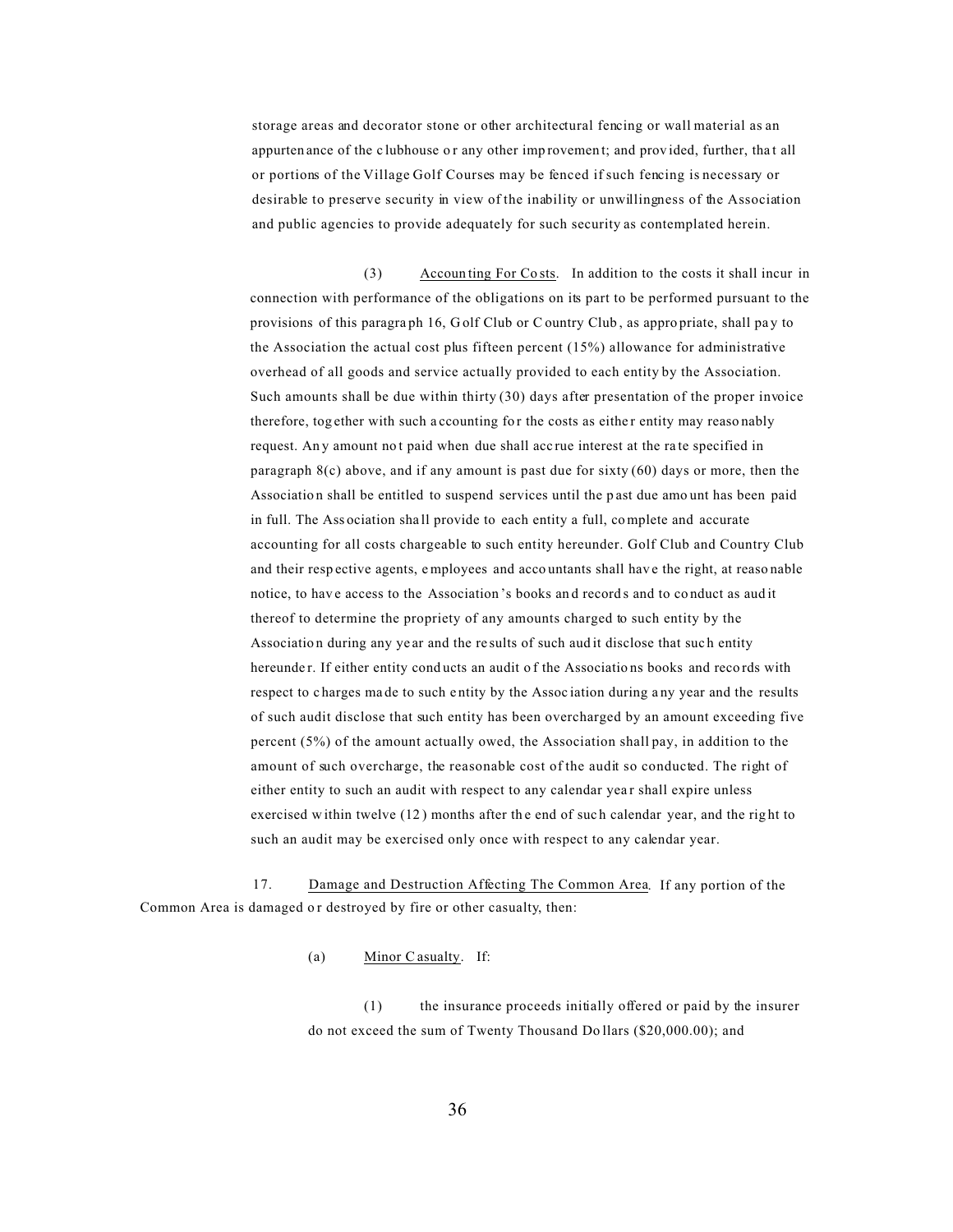(2) the cost of repairing or rebuilding does not exceed the amount of available insurance proceeds by more than Twenty Thousand Dollars (\$20,000.00);

(b) the insurance proceeds shall be paid to the Association, to be held and disbursed as hereinafter provided. The Association shall thereupon contract to repair or rebuild the damaged portions of the Common Area substantially in accordance with the original con dition thereo f. If the insurance p roceeds are insufficient to p ay all of the costs of repairing or rebuilding, the Association shall levy a Special Assessment on all Members to make up any deficiency which shall be levied in the proportions for which Members are assessable as herein provided and which shall not be subject to the approval of a majority of each of the C lass A Me mbers and the Class B Memb ers as prov ided in paragrap h 7(b) here of.

(c) Major Casualty. If subparagraph (a) is not applicable:

(1) All insurance proceeds shall be paid to an insurance trustee designated by the Bo ard to be h eld for the benefit of the Members as their respective interests shall appear;

(2) The Board shall obtain firm bids (including a performance bond premium) from two or more responsible contractors to rebuild the Common Area substantially in accordance with its original condition. As soon as the Boar d has obta ined bids, it sha ll call a special meeting of the M embers to consider the bids. At such meeting, the Members may, by vote of sixty-six and two-thirds percent (66-2/3%) of the total voting power entitled to vote at that meeting, elect to reject all of such bids. Failure to reject all such bids shall authorize the Board to accept the bid it considers most favorable;

 (3) If all such original bids are rejected, the Board may prepare and present to the Members various alternative plans for repair and reconstruction. Before presenting any such plan to the Members, however, the Board shall obtain approval of the Design Review Committee and obtain firm bids (includ ing a perform ance bo nd premium) from two or more re sponsible contracto rs to perform the work of re pair or reco nstruction in ac cordanc e with each such plan. Such bids shall be considered at a meeting of the Members as soon as possible after they have been obtained. The M embers may, by sixty-six and two-thirds percent  $(66-2/3%)$  vote of the total voting pow er entitled to vote at that meeting, elect to reject all of such bids, or by fifty percent (50%) vote of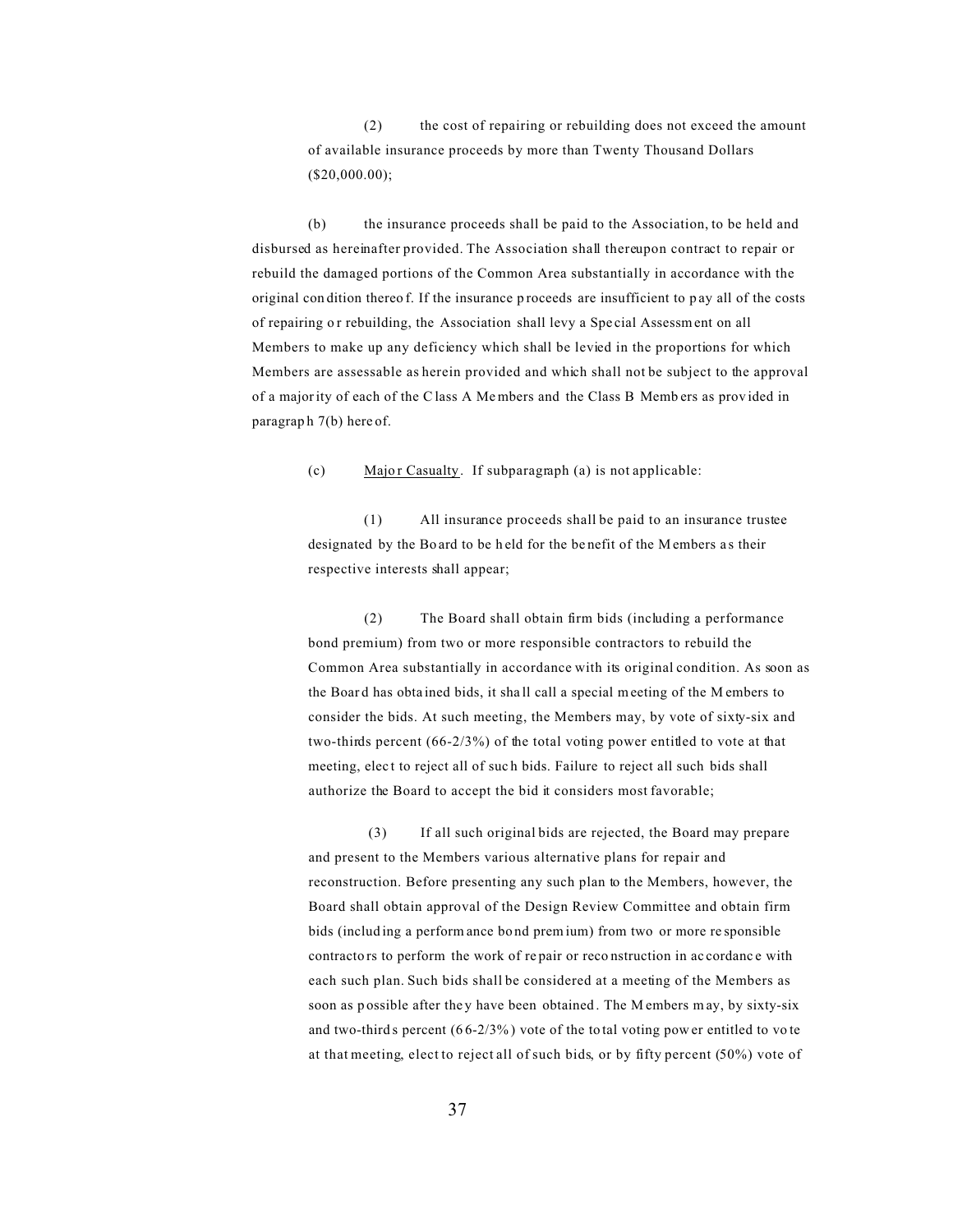the total voting power entitled to vote at that meeting, elect to reject all such bids involving a total cost exceeding the amount of available insurance proceeds by more than Twenty Thousand Dollars (\$20,000.00). Failure to reject all of such bids shall authorize the Board to accept the bid it considers most favorable. Rejection of all bids which exceed available insurance by amounts exceeding Twenty Thousand Dollars (\$20,000.00 ) shall constitute a directive to accept the best bid wh ich does no t exceed sa id amoun t;

 (4) If a bid is accepted, the Board shall levy a Special Assessment against the Members in the proportion for which they are assessable hereunder to make up any deficiency between the total insurance proceeds and the contract price for suc h repair or r ebuilding, an d such Sp ecial Assessm ent and all insurance proceeds whether or not subject to liens or mortgages, shall be paid to said insurance trustee to be used for such rebuilding. If any Member shall fail to pay the Special Assessment within thirty (30) days after the levy thereof, the Board shall mak e up the deficiency by payme nt from the Maintenanc e Funds, and such deficiency shall be treated as would any other unpaid Assessment, as described in paragraph 8 hereof. Upon payment, the Board shall let the contract to the successful bidder;

 (5) If no such bid is accepted within eighteen (18) months after the date such damage or destruction occurs, then the Board shall use any insurance proceeds to demolish and remove all damaged or destroyed structures or improvements from the Common Area and level and landscape the sites thereof. In the e vent that all of said insurance p roceeds are not req uired to perform this work, the excess not so required shall be deposited in the Mainten ance Fund . In the event the in surance pr oceeds a re not sufficient to accomp lish such demolition and removal and site finishing, then the B oard shall levy a Spec ial Assessment against the M embers to make up the deficiency, which Special Assessment shall not be subject to the approval of a majority of each of the Class A Me mbers and the Class B Memb ers as prov ided in paragrap h 7(b) here of.

# 18. Damage to or Destruction of Buildings.

(a) Reconstruction. In the event of damage or destruction by fire or other casualty affecting a Building, the Owner or Owners thereof shall, within six (6) months thereafter either: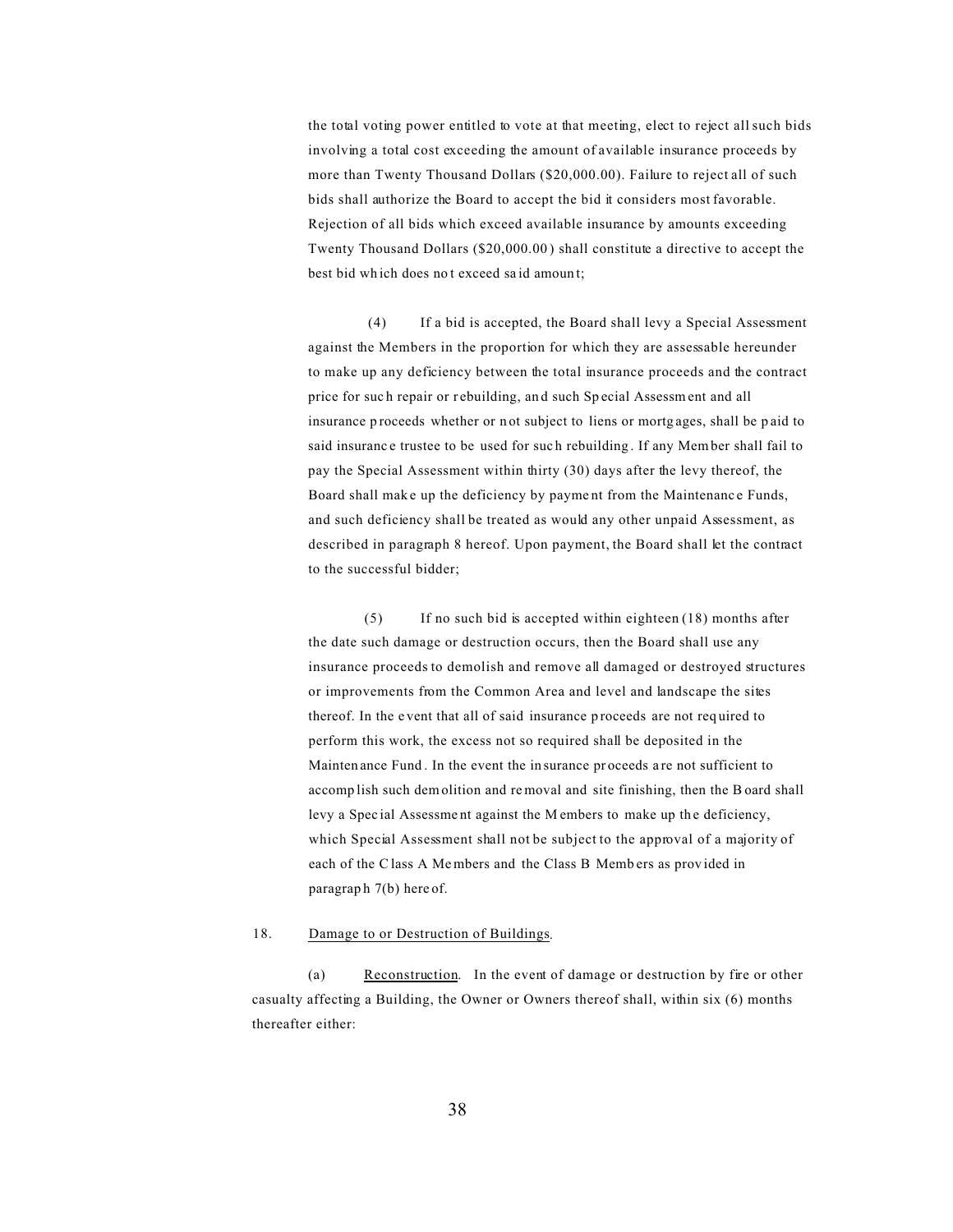(1) diligently commence to r ebuild the same in acco rdance with the terms hereof, or

(2) clear and level the Lot, removing all wreckage, debris and remains of the building or b uildings therefro m and leav ing the same in a level, clean condition.

(b) Revisions. Upon re construction , the Building shall be rebu ilt substantially in accordance with the original plans and specifications therefor; provided, however, that the exterior appearance thereof shall substantially resemble the appearance in form and color prior to such damage and destruction. Notwithstanding the foregoing, however, the Owner of such dam aged Building may reconstruct or repair the same in accordance with new or changed plans and specifications with the prior written consent of the Design Review Committee.

19. Commercial Lots. An owner of a Commercial Lot shall not be a Member of the Association by virtue of such owner's ownership of such Commercial Lot, nor shall such an owner of a Commercial Lot be subject to Assessments based on ownership of such Commercial Lot. Notwithstanding the foregoing, all improvements to be constructed on any Commercial Lot shall be subject to the approval of the Desig n Review Committee, a s provide d in paragr aph 15 h ereof, and o wners of Co mmercial L ots shall be required to comply with standards and restrictions set forth in the Design Guide, including without limitation, those pertaining to noise and outside lighting.

20. Mortga gees' Rights. By execution hereof, The Friedkin Companies, a Texas corporation, BANK IV Wichita, N.A., a national banking association, Barclay's Bank PLC, New Yo rk Branch, by its attorney-in-fact, United States Fidelity & G uaranty Compan y, a Maryland corp oration, First Capital Corporation, a Colorado corporation, Jack A. Vickers, and The J.A. Vickers Trust Estates and the J.A. Vickers Testamentary Trusts have accepted and approved the terms and conditions stated herein, and agree to be bound the reby.

21. Indexation. Notwithstanding any provision to the contrary contained herein, where any dollar amount is specified hereunder or in any document or instrument referred to or incorporated herein, the date of reference for the value thereof is December 30, 1988, and the amount thereof shall be subject to indexation to conform to variations in the purchasing power of the U.S. dollar by reference to the United States Department of Labor, Bureau of Labor Statistics Costs of Living Index (all Urban Consumers) for that region of which the Greater Denver Metropolitan Area forms a part, or such successor index for said area as may from time to time be established by the United States government as an index for determining variations in the purchasing power of the dollar. In the event that such index or indices are discontinued, the dollar amounts specified herein shall be indexed with references to the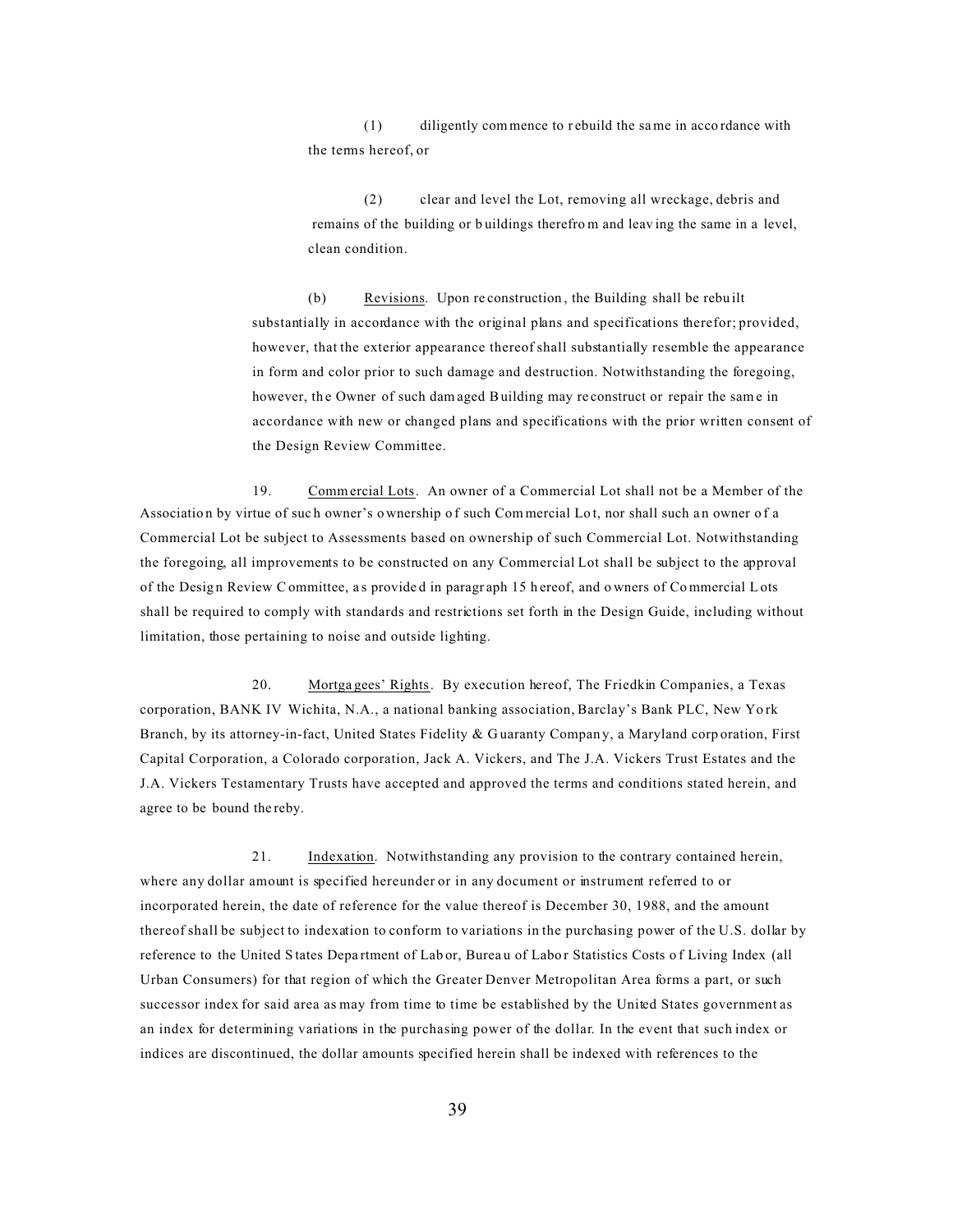mechanism for adjusting payment of benefits under the Social Security system.

22. Inspection and Audit of Books and Records. Any Member may, at any reasonable time and at such Member's own expense, inspect the books and records of the Association and, in addition, cause an audit or inspection to be made of the books and records of the Association, and the Association shall furnish to each Member a copy of the audit of its books and records performed by a certified pub lic accounta nt.

23. Amendment.The provisions of this Declaration and Agreement may be amended by an instrument in writing signed and acknow ledged by all owners of the Property except those who are M embers of the Association. The Association shall approve an amend ment hereto by the majority of the members of the Board certifying under penalty of perjury that the amendment set forth therein was duly adopted at a duly called meeting of the Members by vote of Members entitled to exercise sixty-six and two-thirds percent (66-2/3%) of each class of the voting power at that meeting, except where **a** greater percentage or different vote is required hereunder. This Declaration and Agreement shall become effective immediately upon its record ation in the Records.

24. Attorney's Fees.In any action to enforce the provisions hereof, whether legal or equitable, the prevailing p arty shall be entitled to reasona ble attorneys' fee as fixed by the Court.

*25.* Severab ility.The provisions hereof shall be deemed independent and severable, and the invalidity or partial invalidity or unenforceability of any one provision or portion thereof shall not affect the validity or enforceab ility of any other pro vision hereo f.

26. Binding E ffects.The terms, covenants and conditions herein contained shall be binding upon and inure to the benefit of the successors and assigns of the parties hereto. The provisions hereof shall constitute covenants running with the land, burdening and benefitting each and every part of the Property and every interest therein. In addition, the provisions hereof shall be enforceable in equity as equitable servitudes upon the land and as covena nts in an agreement between O wners.

27. Right to Cure.

(a) Where Association has an obligation to perform any act of maintenance, preservation, construction, alteration or repair here under and fails to perform such work within thirty (30) days after written notice of the need to perform the same and demand for such performance from the G olf Club or the Country C lub (or fails to commence to pe rform such w ork within said thirty (30) day p eriod and diligently proceed to comp lete the same w here completion cann ot be acco mplished w ithin said thirty (30) day period) then the Golf Club or the Country Club (whichever has made the demand) shall have the right to enter upon the easement area affected and perform the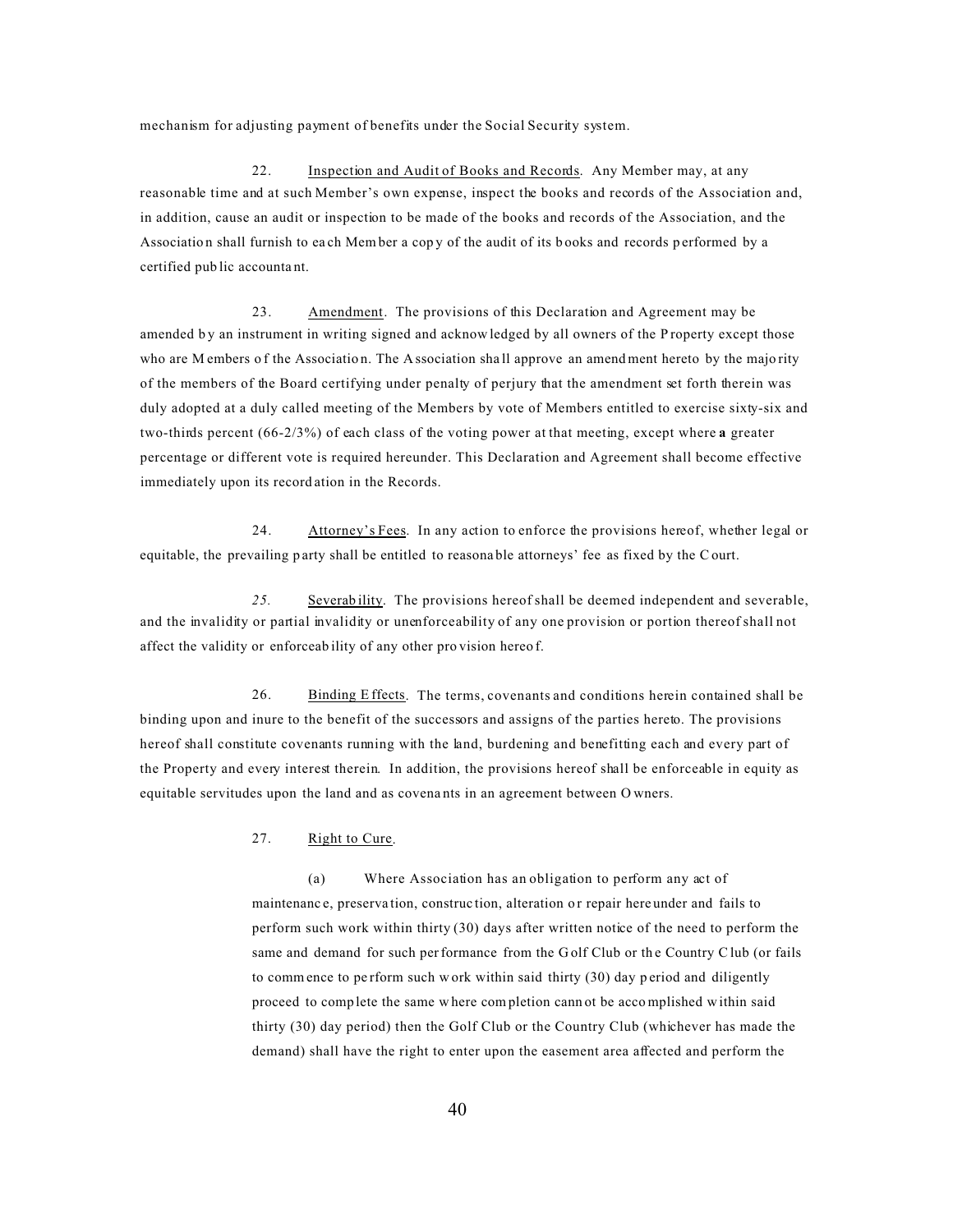work for the account of Association. All costs and expenses incurred in connection therewith shall be paid by Association upon demand, and shall accrue interest at the maximum rate permitted by law, but in no event at a rate g reater than one and one-half percent  $(1 \frac{1}{2}\%)$  per month; provided, however, that the Association may elect to offset any amounts owing the G olf Club or the Country Club pursuant to this paragraph a gainst amounts o wed to the A ssociation by the Golf Club or the Country Club, respectively, pursuant to p aragraph  $16(d)(13)$  hereof.

(b) Where the Additional Property Owners have an obligation to perform any act of ma intenance, p reservation, c onstruction, a lteration or rep air hereund er and fail to perform such work w ithin thir**ty** (30) days after written notice of the need to perform the same and demand for such performance from the Association, the Golf Club or the Country Club (or fail to commence to perform such work within said thirty (30) day period and diligently proceed to complete the same where completion cannot be accomplished within said thirty (30) day period), then the Association, the Golf Club or the Country Club (whichever has made the demand) shall have the right to enter upon the easement a rea affected a nd perform the work for the acco unt of the Ad ditional Pro perty Owners. The Association also shall have the right after thirty (30) days' written notice, to enter upon the easement area affected and perform any work that has been demanded by the Golf Club or the Country Club for the acco unt of the Ad ditional Pro perty Own ers. All costs and expenses incurred in connection therewith shall be paid by the Additional Property Owners upon demand, and shall accrue interest at the maximum rate permitted by law, but in no event at a rate greater than one and one-half percent  $(1 \frac{1}{2}\%)$  per month.

(c) Where Golf Club has an obligation to perform any act of maintenance, preservation, construction, alteration or repair hereunder and fails to perform such work within thirty (30) days after written notice of the need to perform the same and demand for such performance from the O wners or the A dditional P roperty O wners (or fails to commence to perform such work within said thirty (30) day period and diligently proceed to complete the same where completion cannot be accomplished within said thirty (30) day period), then the Owners or the Additional Property Owners (whichever has made the demand) shall have the right to enter upon the easement area affected and perform the work for the a ccount of G olf Club. The Association also shall have the right, after thirty (30) days' written notice, to enter upon the easement area affected and perform the work for the acco unt of the Go lf Club. All costs and expe nses incurred in connectio n therewith shall be paid by Golf Club upon demand, and shall accrue interest at the maximum rate permitted by law, but in no event at a rate greater than one and one-half percent  $(1 \frac{1}{2}\%)$ per month.

41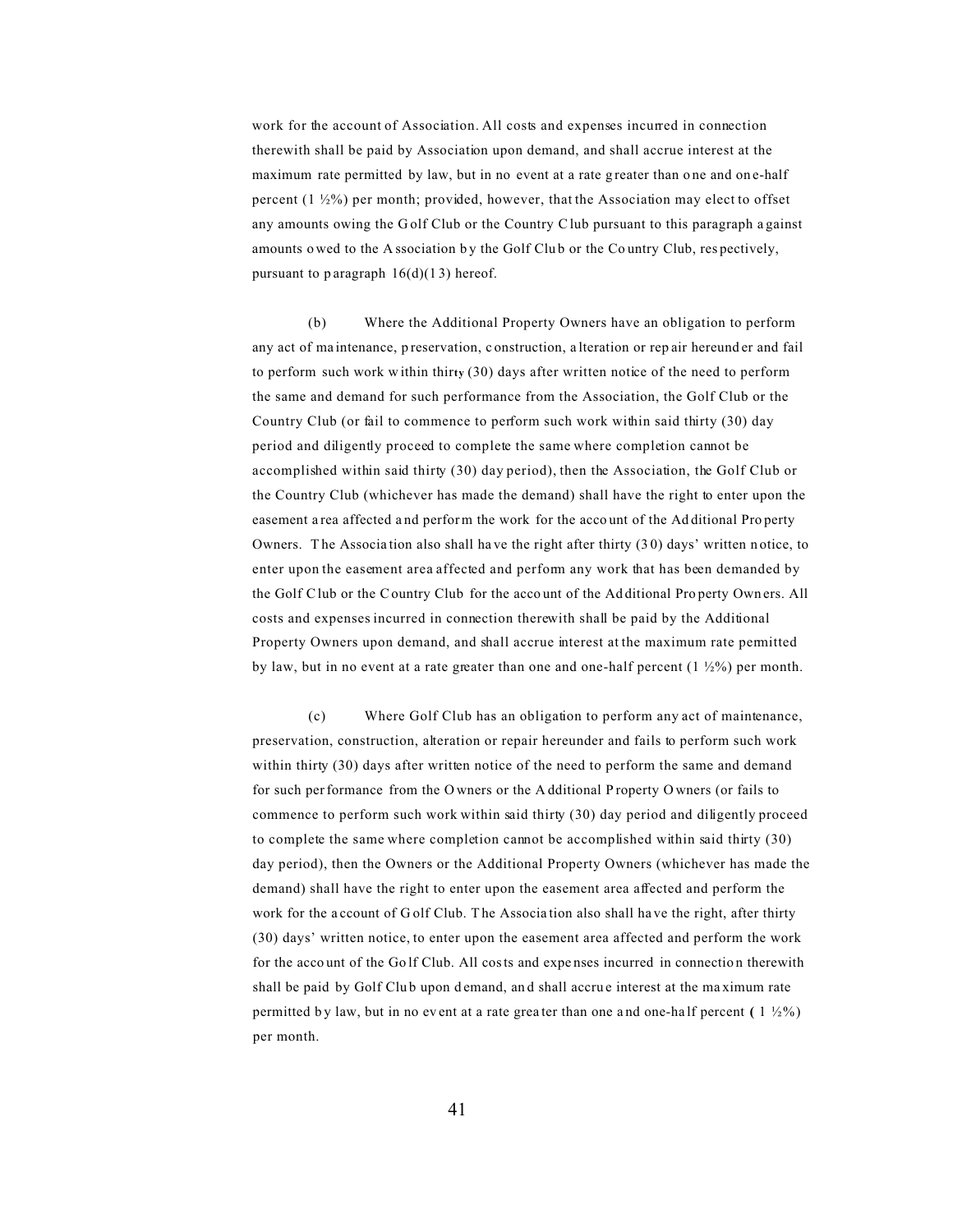(d) Where Country Club has an obligation to perform any act of maintenanc e, preserva tion, construc tion, alteration o r repair here under and fails to perform such work within thirty (30) days after written notice of the need to perform the same and demand for such performance from the O wners or the A dditional P roperty Owners (or fails to commence to perform such work within said thirty (30) day period and diligently proceed to complete the same where completion cannot be accomplished within said thirty (30) day period), then the Owners or the Additional Property Owners (whichever has made the demand) shall have the right to enter upon the easement area affected and perform the w ork for the account of Co untry Club. The Asso ciation also shall have the right, after thirty (30) days' written notice, to enter upon the easement area affected and perform the work for the account of the Country Club. All costs and expenses incurred in connection therewith shall be paid by Country Club upon demand, and shall acc rue interest at the m aximum ra te permitted by law, but in no event at a rate greater than one and one-half percent  $(1 \frac{1}{2}\%)$  per month.

28. Interpretation. The pro visions hereo f shall be liberally co nstrued to effec tuate their purpo se of creating a uniform plan for the deve lopment a nd oper ation of the P roperties. F ailure to enforce any provision thereof shall not constitute a waiver of the right to enforce said provision or any other provisions hereof. In any conflict between the terms of these Restrictions and the terms of the Development Guide, the more restrictive shall control. In determining which of two interpretations shall be deemed "more restrictive," the restriction which prevents the greatest variety and intensity of use shall be deemed the most restrictive.

29. Conveyance in Lieu of Foreclosure.The certification of a Mortgagee to the Board that it has obtained any right of any Owner or any Additional Property Owner which, by the terms of this Declaration and A greement, may be made subject to a Mortgage pursuant to a deed or conveyance in lieu of foreclosure shall be conclusive evidence as against the Board and all Owners that the transaction by which such certifying Mortgagee acquired title to the mortgaged property was in fact pursuant to a deed or conveyance in lieu of foreclosure.

30. Effect of Declaration and Agreement. This Declaration and Agreement supersedes and replaces in its entirety the Original Declaration, which shall be of no force or effect from the recording of this Declaration and Agreement in the Record.

31. Status of Founders. No principal of Founders (i.e., F.W. Baumgartner, Zach K. Brinkerh off, Jr.; Samue l Butler, Jr.; Cortlandt Dietler; Raymond T. Dunc an; L.C. Fule nwider, Jr.; Frederic C. Hamilton; J.B. Ladd; Robert L. Manning; Frederick R. Mayer; Jack Nicklaus; Nicholas R. Petry; Jack A. Vickers) shall become a Member unless or until such individual is the purchaser of Property other than that currently owned by such individual, the ownership of which would require him to become a Member.